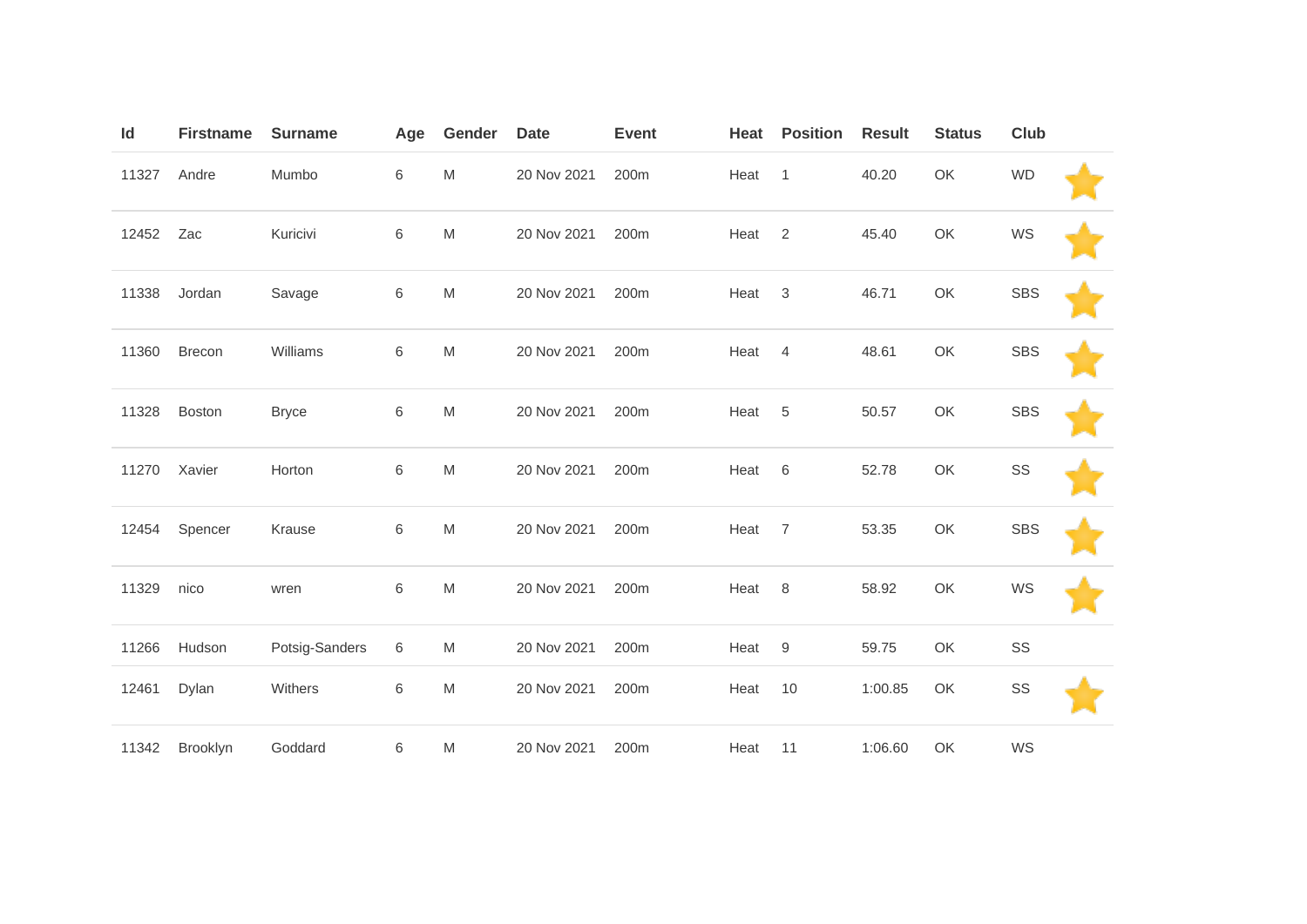| Id    | <b>Firstname</b> | <b>Surname</b> | Age     | Gender                                                                                                     | <b>Date</b> | <b>Event</b>        | Heat | <b>Position</b>  | <b>Result</b> | <b>Status</b> | Club       |  |
|-------|------------------|----------------|---------|------------------------------------------------------------------------------------------------------------|-------------|---------------------|------|------------------|---------------|---------------|------------|--|
| 11327 | Andre            | Mumbo          | 6       | $\mathsf{M}% _{T}=\mathsf{M}_{T}\!\left( a,b\right) ,\ \mathsf{M}_{T}=\mathsf{M}_{T}\!\left( a,b\right) ,$ | 20 Nov 2021 | 60m Mini<br>Hurdles | Heat | $\mathbf{1}$     | 13.66         | OK            | <b>WD</b>  |  |
| 12452 | Zac              | Kuricivi       | $\,6$   | $\mathsf{M}% _{T}=\mathsf{M}_{T}\!\left( a,b\right) ,\ \mathsf{M}_{T}=\mathsf{M}_{T}\!\left( a,b\right) ,$ | 20 Nov 2021 | 60m Mini<br>Hurdles | Heat | 2                | 14.14         | OK            | WS         |  |
| 11338 | Jordan           | Savage         | $\,6$   | M                                                                                                          | 20 Nov 2021 | 60m Mini<br>Hurdles | Heat | $\sqrt{3}$       | 14.80         | OK            | <b>SBS</b> |  |
| 11304 | Dylan            | Evans          | $\,6$   | $\mathsf{M}% _{T}=\mathsf{M}_{T}\!\left( a,b\right) ,\ \mathsf{M}_{T}=\mathsf{M}_{T}\!\left( a,b\right) ,$ | 20 Nov 2021 | 60m Mini<br>Hurdles | Heat | $\overline{4}$   | 15.07         | OK            | <b>SBS</b> |  |
| 11328 | Boston           | <b>Bryce</b>   | $\,6\,$ | M                                                                                                          | 20 Nov 2021 | 60m Mini<br>Hurdles | Heat | 5                | 15.49         | OK            | <b>SBS</b> |  |
| 11270 | Xavier           | Horton         | $\,6\,$ | $\mathsf{M}% _{T}=\mathsf{M}_{T}\!\left( a,b\right) ,\ \mathsf{M}_{T}=\mathsf{M}_{T}\!\left( a,b\right) ,$ | 20 Nov 2021 | 60m Mini<br>Hurdles | Heat | $6\,$            | 15.83         | OK            | SS         |  |
| 11360 | <b>Brecon</b>    | Williams       | $\,6$   | M                                                                                                          | 20 Nov 2021 | 60m Mini<br>Hurdles | Heat | 7                | 15.89         | OK            | <b>SBS</b> |  |
| 12454 | Spencer          | Krause         | $\,6\,$ | $\mathsf{M}% _{T}=\mathsf{M}_{T}\!\left( a,b\right) ,\ \mathsf{M}_{T}=\mathsf{M}_{T}\!\left( a,b\right) ,$ | 20 Nov 2021 | 60m Mini<br>Hurdles | Heat | 8                | 17.21         | OK            | <b>SBS</b> |  |
| 11329 | nico             | wren           | $\,6\,$ | M                                                                                                          | 20 Nov 2021 | 60m Mini<br>Hurdles | Heat | $\boldsymbol{9}$ | 17.36         | OK            | WS         |  |
| 11341 | Isaiah           | Price          | $\,6\,$ | M                                                                                                          | 20 Nov 2021 | 60m Mini<br>Hurdles | Heat | 10               | 17.64         | OK            | WS         |  |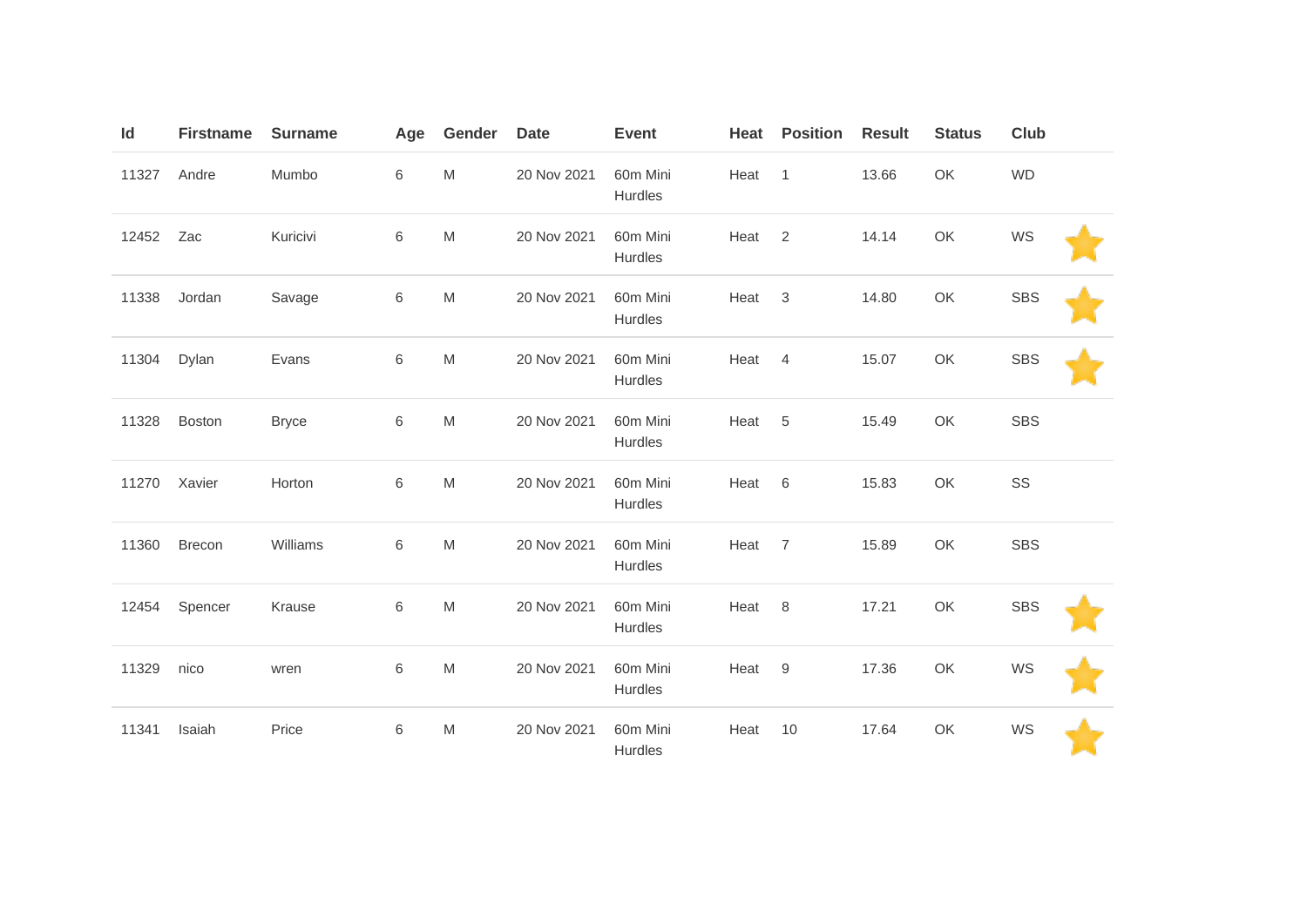| Id    | <b>Firstname</b> | <b>Surname</b> | Age | Gender | <b>Date</b> | <b>Event</b>        | Heat | <b>Position</b> | <b>Result</b> | <b>Status</b> | Club       |
|-------|------------------|----------------|-----|--------|-------------|---------------------|------|-----------------|---------------|---------------|------------|
| 11266 | Hudson           | Potsig-Sanders | 6   | M      | 20 Nov 2021 | 60m Mini<br>Hurdles | Heat | 11              | 19.32         | OK            | SS         |
| 11328 | <b>Boston</b>    | <b>Bryce</b>   | 6   | M      | 20 Nov 2021 | Shot 1kg            | Heat | $\mathbf{1}$    | 3.29          | OK            | <b>SBS</b> |
| 11304 | Dylan            | Evans          | 6   | M      | 20 Nov 2021 | Shot 1kg            | Heat | $\overline{2}$  | 3.10          | OK            | <b>SBS</b> |
| 12454 | Spencer          | Krause         | 6   | M      | 20 Nov 2021 | Shot 1kg            | Heat | $\sqrt{3}$      | 2.92          | OK            | <b>SBS</b> |
| 11327 | Andre            | Mumbo          | 6   | M      | 20 Nov 2021 | Shot 1kg            | Heat | $\overline{4}$  | 2.82          | OK            | <b>WD</b>  |
| 11270 | Xavier           | Horton         | 6   | M      | 20 Nov 2021 | Shot 1kg            | Heat | 5               | 2.80          | OK            | SS         |
| 11342 | Brooklyn         | Goddard        | 6   | M      | 20 Nov 2021 | Shot 1kg            | Heat | 6               | 2.78          | OK            | WS         |
| 12452 | Zac              | Kuricivi       | 6   | M      | 20 Nov 2021 | Shot 1kg            | Heat | $\overline{7}$  | 2.45          | OK            | WS         |
| 11266 | Hudson           | Potsig-Sanders | 6   | M      | 20 Nov 2021 | Shot 1kg            | Heat | 8               | 2.32          | OK            | SS         |
| 11360 | Brecon           | Williams       | 6   | M      | 20 Nov 2021 | Shot 1kg            | Heat | $9\,$           | 2.03          | OK            | <b>SBS</b> |
| 11338 | Jordan           | Savage         | 6   | M      | 20 Nov 2021 | Shot 1kg            | Heat | 10              | 1.68          | OK            | <b>SBS</b> |
| 11329 | nico             | wren           | 6   | M      | 20 Nov 2021 | Shot 1kg            | Heat | 11              | 1.35          | OK            | WS         |
| 12452 | Zac              | Kuricivi       | 6   | M      | 20 Nov 2021 | Vortex              | Heat | 1               | 12.03         | OK            | WS         |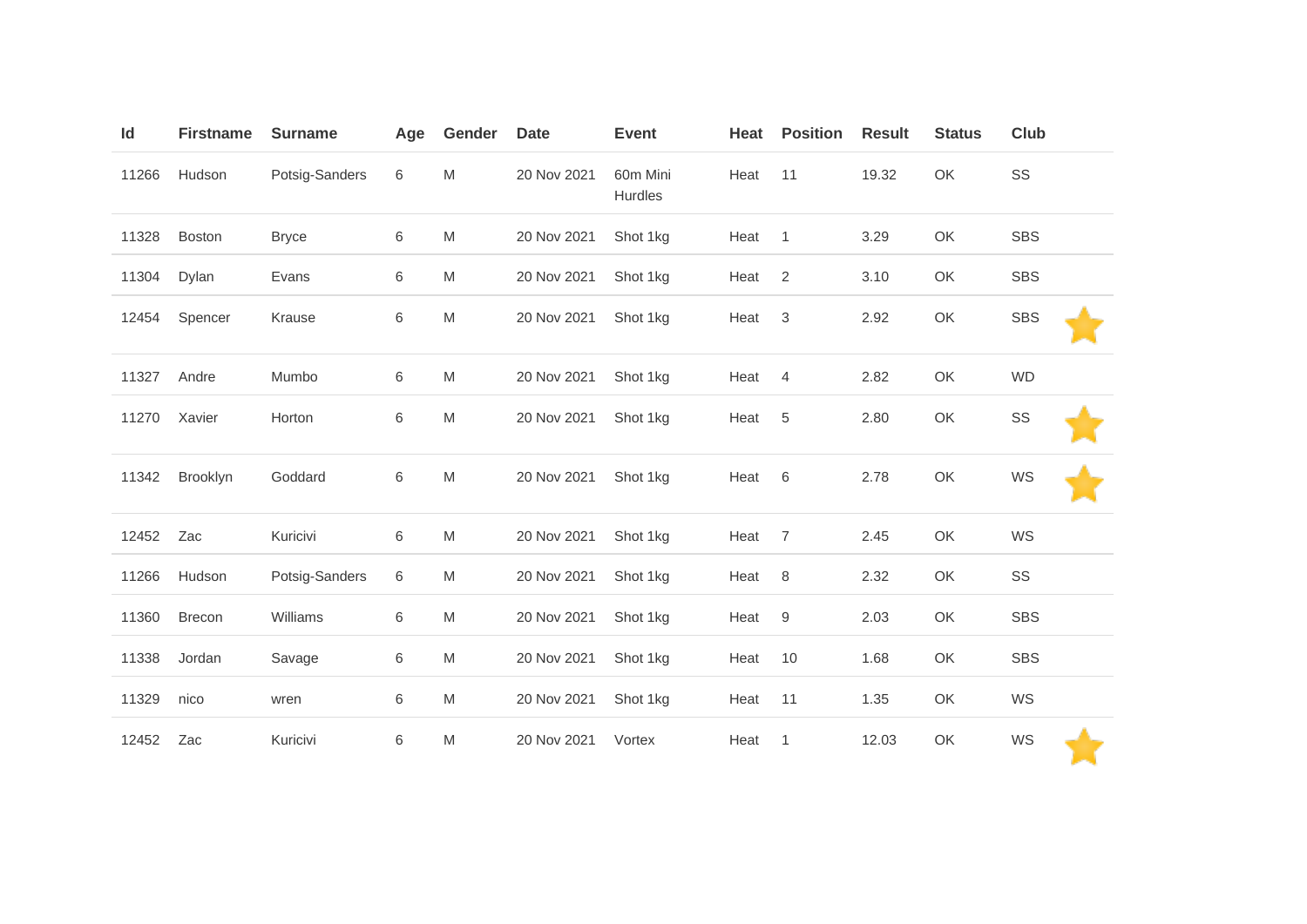| Id    | <b>Firstname</b> | <b>Surname</b> | Age            | Gender | <b>Date</b> | <b>Event</b> | Heat | <b>Position</b> | <b>Result</b> | <b>Status</b> | <b>Club</b> |  |
|-------|------------------|----------------|----------------|--------|-------------|--------------|------|-----------------|---------------|---------------|-------------|--|
| 11304 | Dylan            | Evans          | 6              | M      | 20 Nov 2021 | Vortex       | Heat | $\mathbf{2}$    | 11.62         | OK            | <b>SBS</b>  |  |
| 11328 | Boston           | <b>Bryce</b>   | 6              | M      | 20 Nov 2021 | Vortex       | Heat | $\mathbf{3}$    | 11.02         | OK            | <b>SBS</b>  |  |
| 11338 | Jordan           | Savage         | 6              | M      | 20 Nov 2021 | Vortex       | Heat | $\overline{4}$  | 8.75          | OK            | <b>SBS</b>  |  |
| 11360 | Brecon           | Williams       | 6              | M      | 20 Nov 2021 | Vortex       | Heat | $\sqrt{5}$      | 7.56          | OK            | <b>SBS</b>  |  |
| 11266 | Hudson           | Potsig-Sanders | 6              | M      | 20 Nov 2021 | Vortex       | Heat | 6               | 6.28          | OK            | SS          |  |
| 11329 | nico             | wren           | 6              | M      | 20 Nov 2021 | Vortex       | Heat | $\overline{7}$  | 6.10          | OK            | WS          |  |
| 12454 | Spencer          | Krause         | 6              | M      | 20 Nov 2021 | Vortex       | Heat | $\overline{7}$  | 6.10          | OK            | <b>SBS</b>  |  |
| 11342 | Brooklyn         | Goddard        | 6              | M      | 20 Nov 2021 | Vortex       | Heat | $9\,$           | 6.06          | OK            | WS          |  |
| 11327 | Andre            | Mumbo          | 6              | M      | 20 Nov 2021 | Vortex       | Heat | 10              | 5.55          | OK            | <b>WD</b>   |  |
| 11270 | Xavier           | Horton         | 6              | M      | 20 Nov 2021 | Vortex       | Heat | 11              | 5.25          | OK            | SS          |  |
| 5620  | Zac              | Rowley         | $\overline{7}$ | M      | 20 Nov 2021 | 200m         | Heat | $\mathbf{1}$    | 44.08         | OK            | WS          |  |
| 5757  | Manava           | Pera           | $\overline{7}$ | M      | 20 Nov 2021 | 200m         | Heat | $\overline{2}$  | 44.18         | OK            | WS          |  |
| 11373 | Grayson          | <b>Brooker</b> | $\overline{7}$ | M      | 20 Nov 2021 | 200m         | Heat | $\sqrt{3}$      | 45.00         | OK            | SS          |  |
| 5687  | <b>Bodhi</b>     | Smith          | 7              | M      | 20 Nov 2021 | 200m         | Heat | 4               | 46.32         | OK            | <b>SBS</b>  |  |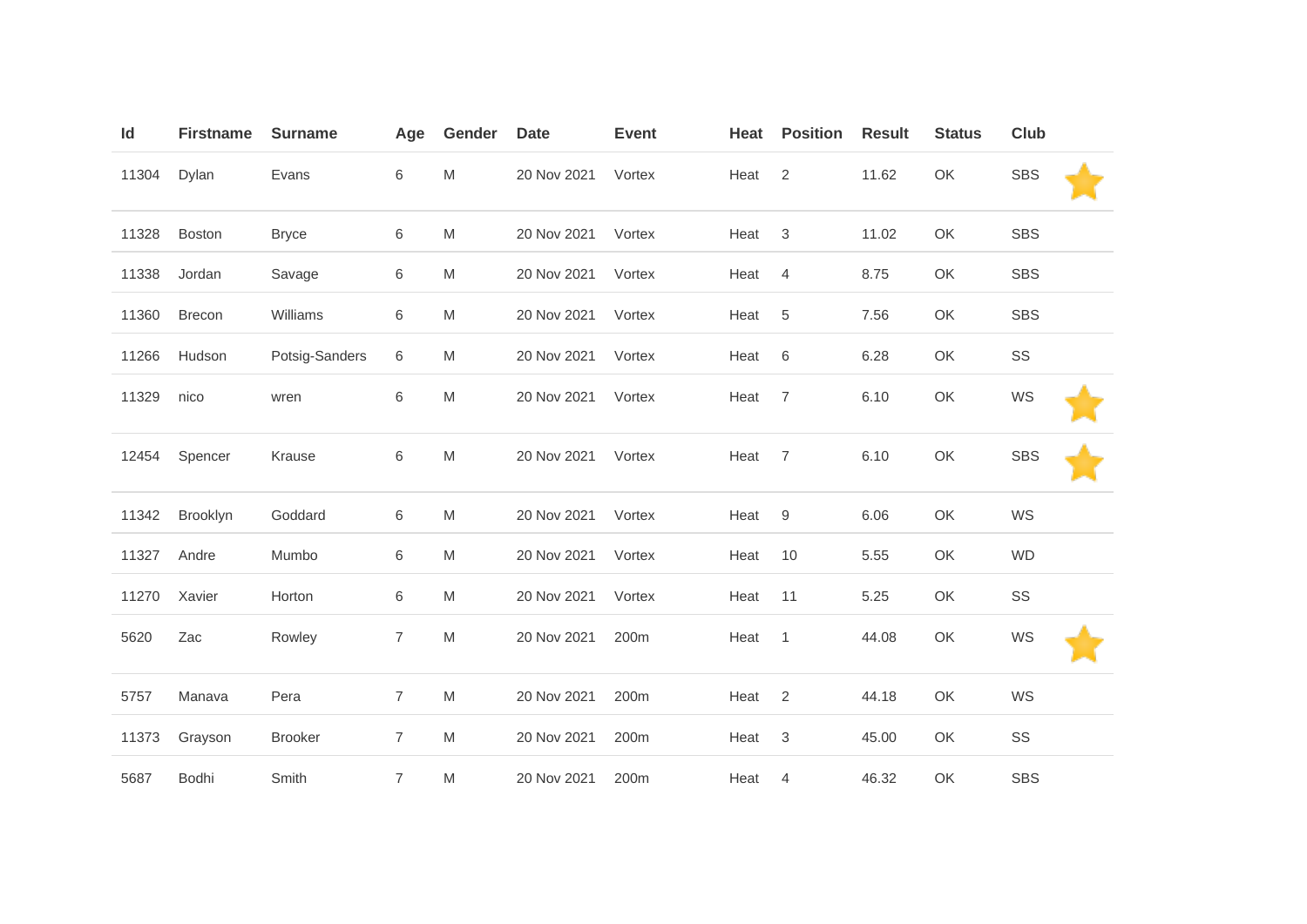| Id    | <b>Firstname</b> | <b>Surname</b> | Age            | Gender    | <b>Date</b> | <b>Event</b>               | Heat | <b>Position</b>  | <b>Result</b> | <b>Status</b> | Club       |  |
|-------|------------------|----------------|----------------|-----------|-------------|----------------------------|------|------------------|---------------|---------------|------------|--|
| 5648  | Lorenz           | Moana          | $\overline{7}$ | M         | 20 Nov 2021 | 200m                       | Heat | 5                | 47.10         | OK            | WS         |  |
| 5636  | Heath            | Posthuma       | $\overline{7}$ | M         | 20 Nov 2021 | 200m                       | Heat | 6                | 49.93         | OK            | SS         |  |
| 12463 | Jacob            | Manu           | $\overline{7}$ | M         | 20 Nov 2021 | 200m                       | Heat | $\overline{7}$   | 51.10         | OK            | WS         |  |
| 5602  | Nicholas         | Michel         | $\overline{7}$ | M         | 20 Nov 2021 | 200m                       | Heat | 8                | 52.31         | OK            | <b>SBS</b> |  |
| 5733  | Harrison         | Osinski        | $\overline{7}$ | M         | 20 Nov 2021 | 200m                       | Heat | $\boldsymbol{9}$ | 52.81         | OK            | <b>SBS</b> |  |
| 5635  | Archie           | Posthuma       | $\overline{7}$ | M         | 20 Nov 2021 | 200m                       | Heat | 10               | 55.44         | OK            | SS         |  |
| 11383 | Hamish           | Ison           | 7              | ${\sf M}$ | 20 Nov 2021 | 200m                       | Heat | 11               | 55.46         | OK            | <b>SBS</b> |  |
| 11357 | Ezekiel          | Castle-Nepia   | $\overline{7}$ | M         | 20 Nov 2021 | 200m                       | Heat | 12               | 1:04.36       | OK            | SS         |  |
| 11298 | braxton          | vea            | $\overline{7}$ | M         | 20 Nov 2021 | 200m                       | Heat | 13               | 1:05.67       | OK            | <b>SBS</b> |  |
| 11373 | Grayson          | <b>Brooker</b> | $\overline{7}$ | M         | 20 Nov 2021 | 60m Mini<br>Hurdles        | Heat | $\mathbf{1}$     | 13.11         | OK            | SS         |  |
| 5733  | Harrison         | Osinski        | $\overline{7}$ | ${\sf M}$ | 20 Nov 2021 | 60m Mini<br><b>Hurdles</b> | Heat | $\sqrt{2}$       | 13.63         | OK            | <b>SBS</b> |  |
| 5757  | Manava           | Pera           | $\overline{7}$ | M         | 20 Nov 2021 | 60m Mini<br>Hurdles        | Heat | 3                | 13.71         | OK            | WS         |  |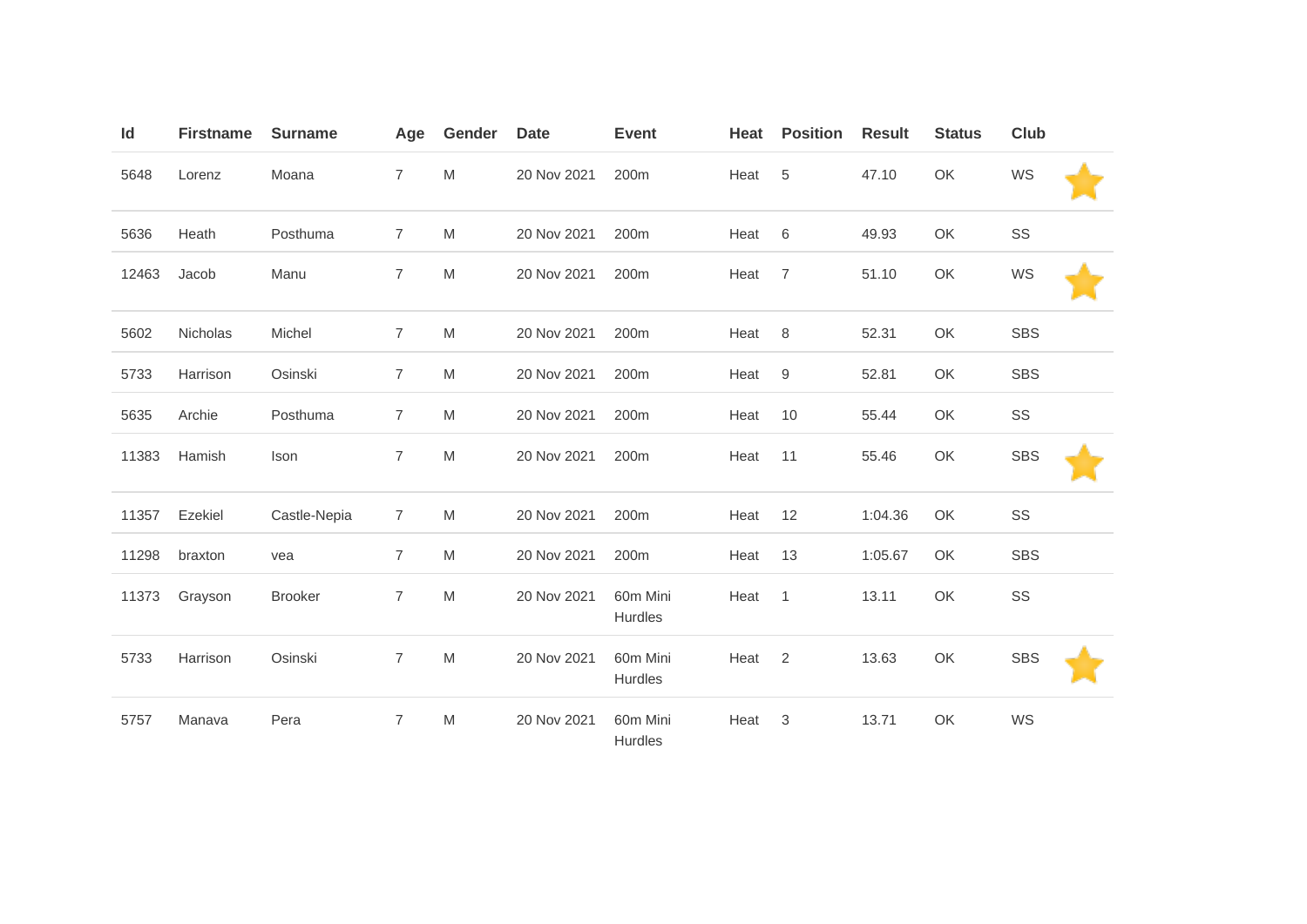| Id    | <b>Firstname</b> | <b>Surname</b> | Age            | Gender    | <b>Date</b> | <b>Event</b>        | Heat | <b>Position</b>  | <b>Result</b> | <b>Status</b> | <b>Club</b> |  |
|-------|------------------|----------------|----------------|-----------|-------------|---------------------|------|------------------|---------------|---------------|-------------|--|
| 5636  | Heath            | Posthuma       | $\overline{7}$ | ${\sf M}$ | 20 Nov 2021 | 60m Mini<br>Hurdles | Heat | $\overline{4}$   | 13.73         | OK            | SS          |  |
| 5620  | Zac              | Rowley         | 7              | M         | 20 Nov 2021 | 60m Mini<br>Hurdles | Heat | 4                | 13.73         | OK            | WS          |  |
| 5635  | Archie           | Posthuma       | $\overline{7}$ | M         | 20 Nov 2021 | 60m Mini<br>Hurdles | Heat | 6                | 13.77         | OK            | SS          |  |
| 5648  | Lorenz           | Moana          | 7              | ${\sf M}$ | 20 Nov 2021 | 60m Mini<br>Hurdles | Heat | 7                | 14.32         | OK            | WS          |  |
| 12463 | Jacob            | Manu           | $\overline{7}$ | ${\sf M}$ | 20 Nov 2021 | 60m Mini<br>Hurdles | Heat | $\,8\,$          | 14.37         | OK            | WS          |  |
| 5687  | Bodhi            | Smith          | $\overline{7}$ | ${\sf M}$ | 20 Nov 2021 | 60m Mini<br>Hurdles | Heat | $\boldsymbol{9}$ | 14.51         | OK            | <b>SBS</b>  |  |
| 11357 | Ezekiel          | Castle-Nepia   | 7              | M         | 20 Nov 2021 | 60m Mini<br>Hurdles | Heat | 10               | 14.52         | OK            | SS          |  |
| 5602  | Nicholas         | Michel         | $\overline{7}$ | ${\sf M}$ | 20 Nov 2021 | 60m Mini<br>Hurdles | Heat | 11               | 15.56         | OK            | <b>SBS</b>  |  |
| 11298 | braxton          | vea            | $\overline{7}$ | ${\sf M}$ | 20 Nov 2021 | 60m Mini<br>Hurdles | Heat | 12               | 15.66         | OK            | <b>SBS</b>  |  |
| 11383 | Hamish           | Ison           | $\overline{7}$ | ${\sf M}$ | 20 Nov 2021 | 60m Mini<br>Hurdles | Heat | 13               | 18.85         | OK            | <b>SBS</b>  |  |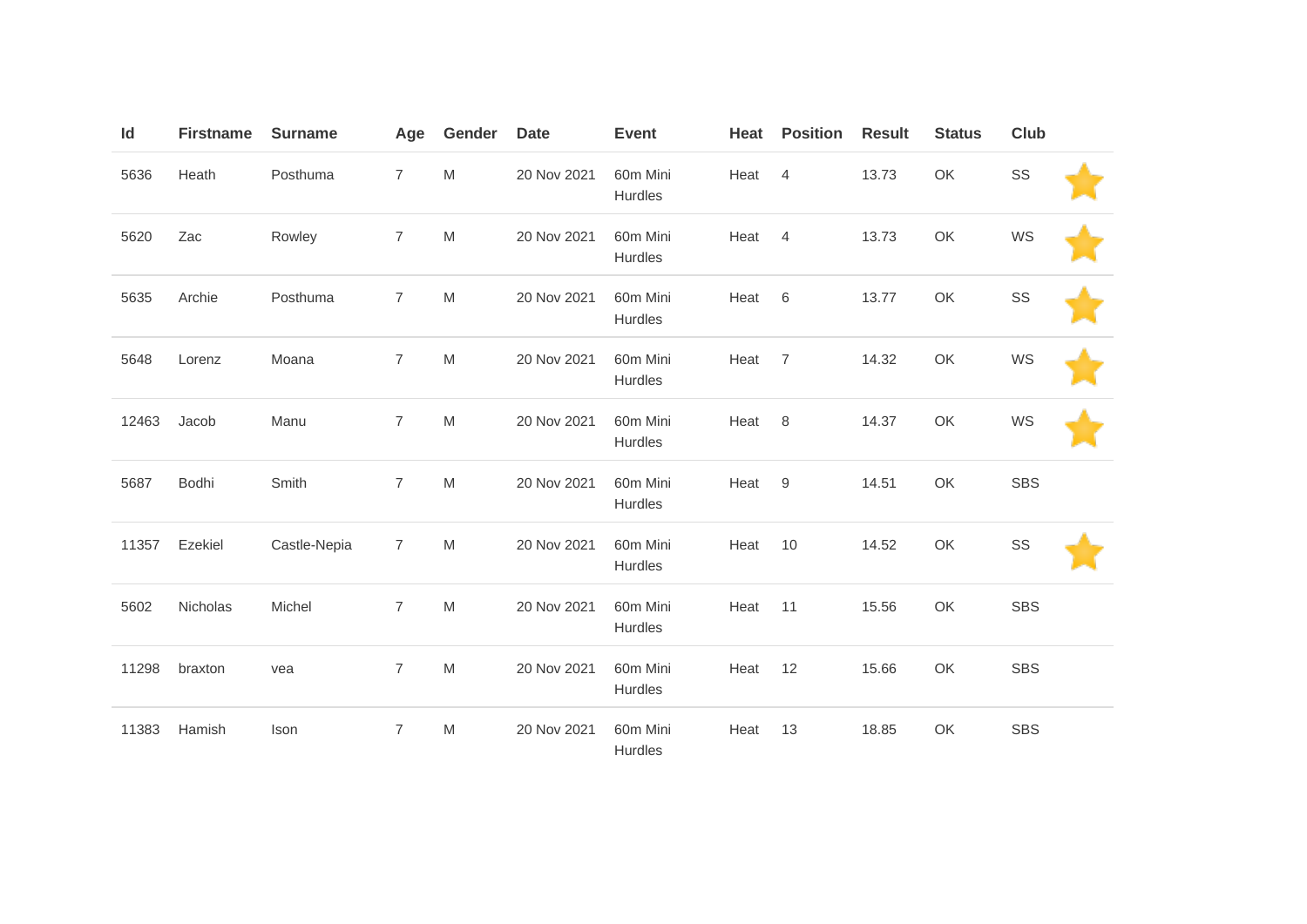| Id    | <b>Firstname</b> | <b>Surname</b> | Age            | Gender | <b>Date</b> | <b>Event</b>        | Heat | <b>Position</b> | <b>Result</b> | <b>Status</b> | Club       |
|-------|------------------|----------------|----------------|--------|-------------|---------------------|------|-----------------|---------------|---------------|------------|
| 12476 | Rory             | Wright         | $\overline{7}$ | M      | 20 Nov 2021 | 60m Mini<br>Hurdles | Heat | 14              | 27.97         | OK            | WS         |
| 5620  | Zac              | Rowley         | $\overline{7}$ | M      | 20 Nov 2021 | Shot 1kg            | Heat | $\overline{1}$  | 4.31          | OK            | WS         |
| 11357 | Ezekiel          | Castle-Nepia   | 7              | M      | 20 Nov 2021 | Shot 1kg            | Heat | $\overline{c}$  | 3.99          | OK            | SS         |
| 5648  | Lorenz           | Moana          | $\overline{7}$ | M      | 20 Nov 2021 | Shot 1kg            | Heat | $\sqrt{3}$      | 3.67          | OK            | WS         |
| 11298 | braxton          | vea            | $\overline{7}$ | M      | 20 Nov 2021 | Shot 1kg            | Heat | $\overline{4}$  | 3.58          | OK            | <b>SBS</b> |
| 5636  | Heath            | Posthuma       | $\overline{7}$ | M      | 20 Nov 2021 | Shot 1kg            | Heat | $\,$ 5 $\,$     | 3.56          | OK            | SS         |
| 5635  | Archie           | Posthuma       | $\overline{7}$ | M      | 20 Nov 2021 | Shot 1kg            | Heat | $\,6$           | 3.53          | OK            | SS         |
| 5757  | Manava           | Pera           | $\overline{7}$ | M      | 20 Nov 2021 | Shot 1kg            | Heat | $\overline{7}$  | 3.31          | OK            | WS         |
| 5687  | Bodhi            | Smith          | $\overline{7}$ | M      | 20 Nov 2021 | Shot 1kg            | Heat | $\,8\,$         | 3.02          | OK            | <b>SBS</b> |
| 12476 | Rory             | Wright         | $\overline{7}$ | M      | 20 Nov 2021 | Shot 1kg            | Heat | 9               | 2.95          | OK            | WS         |
| 11373 | Grayson          | <b>Brooker</b> | $\overline{7}$ | M      | 20 Nov 2021 | Shot 1kg            | Heat | 10              | 2.83          | OK            | SS         |
| 5733  | Harrison         | Osinski        | $\overline{7}$ | M      | 20 Nov 2021 | Shot 1kg            | Heat | 11              | 2.81          | OK            | <b>SBS</b> |
| 12463 | Jacob            | Manu           | $\overline{7}$ | M      | 20 Nov 2021 | Shot 1kg            | Heat | 12              | 2.72          | OK            | WS         |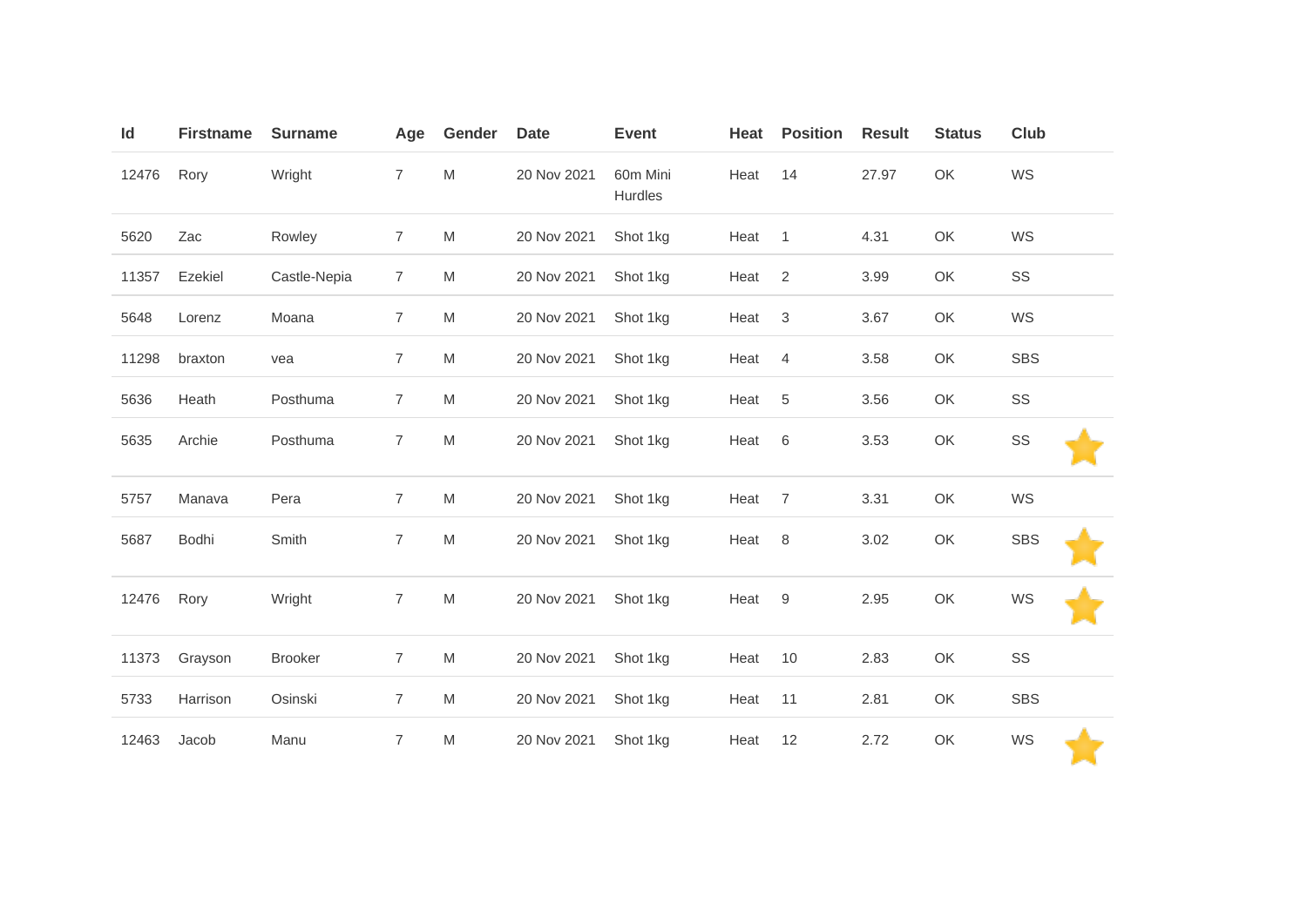| Id    | <b>Firstname</b> | <b>Surname</b> | Age            | Gender | <b>Date</b> | <b>Event</b> | Heat | <b>Position</b>  | <b>Result</b> | <b>Status</b> | Club       |
|-------|------------------|----------------|----------------|--------|-------------|--------------|------|------------------|---------------|---------------|------------|
| 5602  | Nicholas         | Michel         | $\overline{7}$ | M      | 20 Nov 2021 | Shot 1kg     | Heat | 13               | 2.10          | OK            | <b>SBS</b> |
| 5620  | Zac              | Rowley         | $\overline{7}$ | M      | 20 Nov 2021 | Vortex       | Heat | $\mathbf{1}$     | 13.50         | OK            | WS         |
| 11373 | Grayson          | <b>Brooker</b> | $\overline{7}$ | M      | 20 Nov 2021 | Vortex       | Heat | $\overline{2}$   | 12.86         | OK            | SS         |
| 12463 | Jacob            | Manu           | $\overline{7}$ | M      | 20 Nov 2021 | Vortex       | Heat | $\mathsf 3$      | 12.75         | OK            | WS         |
| 12476 | Rory             | Wright         | $\overline{7}$ | M      | 20 Nov 2021 | Vortex       | Heat | $\overline{4}$   | 10.69         | OK            | WS         |
| 5757  | Manava           | Pera           | $\overline{7}$ | M      | 20 Nov 2021 | Vortex       | Heat | 5                | 9.97          | OK            | WS         |
| 5602  | Nicholas         | Michel         | $\overline{7}$ | M      | 20 Nov 2021 | Vortex       | Heat | $\,6$            | 9.79          | OK            | <b>SBS</b> |
| 11298 | braxton          | vea            | 7              | M      | 20 Nov 2021 | Vortex       | Heat | $\overline{7}$   | 9.58          | OK            | <b>SBS</b> |
| 11357 | Ezekiel          | Castle-Nepia   | $\overline{7}$ | M      | 20 Nov 2021 | Vortex       | Heat | 8                | 9.45          | OK            | SS         |
| 5636  | Heath            | Posthuma       | $\overline{7}$ | M      | 20 Nov 2021 | Vortex       | Heat | $\boldsymbol{9}$ | 9.08          | OK            | SS         |
| 5648  | Lorenz           | Moana          | $\overline{7}$ | M      | 20 Nov 2021 | Vortex       | Heat | 10               | 8.99          | OK            | WS         |
| 5687  | Bodhi            | Smith          | $\overline{7}$ | M      | 20 Nov 2021 | Vortex       | Heat | 11               | 8.52          | OK            | <b>SBS</b> |
| 5635  | Archie           | Posthuma       | $\overline{7}$ | M      | 20 Nov 2021 | Vortex       | Heat | 12               | 8.22          | OK            | SS         |
| 11383 | Hamish           | Ison           | 7              | M      | 20 Nov 2021 | Vortex       | Heat | 13               | 5.32          | OK            | <b>SBS</b> |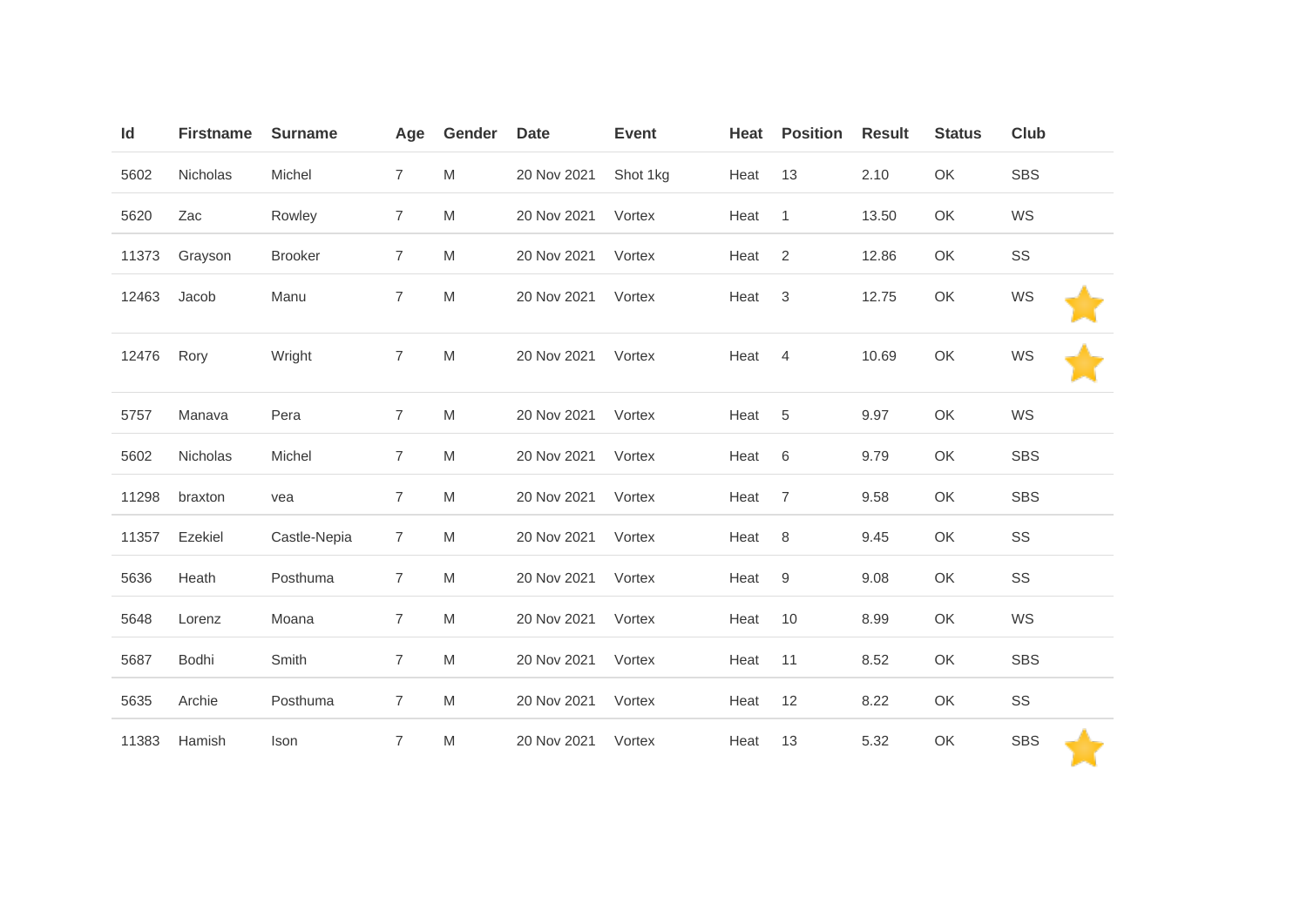| ld    | <b>Firstname</b> | <b>Surname</b> | Age            | Gender | <b>Date</b> | <b>Event</b>     | Heat | <b>Position</b> | <b>Result</b> | <b>Status</b> | Club       |
|-------|------------------|----------------|----------------|--------|-------------|------------------|------|-----------------|---------------|---------------|------------|
| 5733  | Harrison         | Osinski        | $\overline{7}$ | M      | 20 Nov 2021 | Vortex           | Heat | 14              | 5.23          | OK            | <b>SBS</b> |
| 11315 | Maxwell          | Luder-Mumbo    | 8              | M      | 20 Nov 2021 | 200m             | Heat | $\mathbf{1}$    | 38.50         | OK            | <b>WD</b>  |
| 5652  | Ethan            | Kissell        | 8              | M      | 20 Nov 2021 | 200m             | Heat | 2               | 41.27         | OK            | <b>WD</b>  |
| 5614  | Curtis           | Vos            | 8              | M      | 20 Nov 2021 | 200m             | Heat | $\sqrt{3}$      | 41.51         | OK            | WS         |
| 5769  | Heath            | Tate           | 8              | M      | 20 Nov 2021 | 200 <sub>m</sub> | Heat | $\overline{4}$  | 42.50         | OK            | <b>SBS</b> |
| 11268 | Yechan           | Kwon           | 8              | M      | 20 Nov 2021 | 200m             | Heat | 5               | 43.48         | OK            | <b>SBS</b> |
| 5610  | Declan           | Roots          | 8              | M      | 20 Nov 2021 | 200m             | Heat | 5               | 43.48         | OK            | SS         |
| 5737  | James            | McGennisken    | 8              | M      | 20 Nov 2021 | 200m             | Heat | 5               | 43.48         | OK            | <b>SBS</b> |
| 11314 | Calvin           | Findlay        | 8              | M      | 20 Nov 2021 | 200m             | Heat | 8               | 45.58         | OK            | <b>SBS</b> |
| 11286 | Cooper           | McAuley        | 8              | M      | 20 Nov 2021 | 200m             | Heat | 9               | 48.23         | OK            | SS         |
| 11292 | Elliott          | Ison           | $\,8\,$        | M      | 20 Nov 2021 | 200m             | Heat | 10              | 48.65         | OK            | <b>SBS</b> |
| 5698  | Vulcan           | Mabbett        | 8              | M      | 20 Nov 2021 | 200m             | Heat | 11              | 49.49         | OK            | SS         |
| 11282 | Darcy            | Senz           | $\,8\,$        | M      | 20 Nov 2021 | 200 <sub>m</sub> | Heat | 12              | 49.70         | OK            | <b>WD</b>  |
| 5619  | Lucas            | Crowther       | 8              | M      | 20 Nov 2021 | 200m             | Heat | 13              | 1:24.42       | OK            | <b>SBS</b> |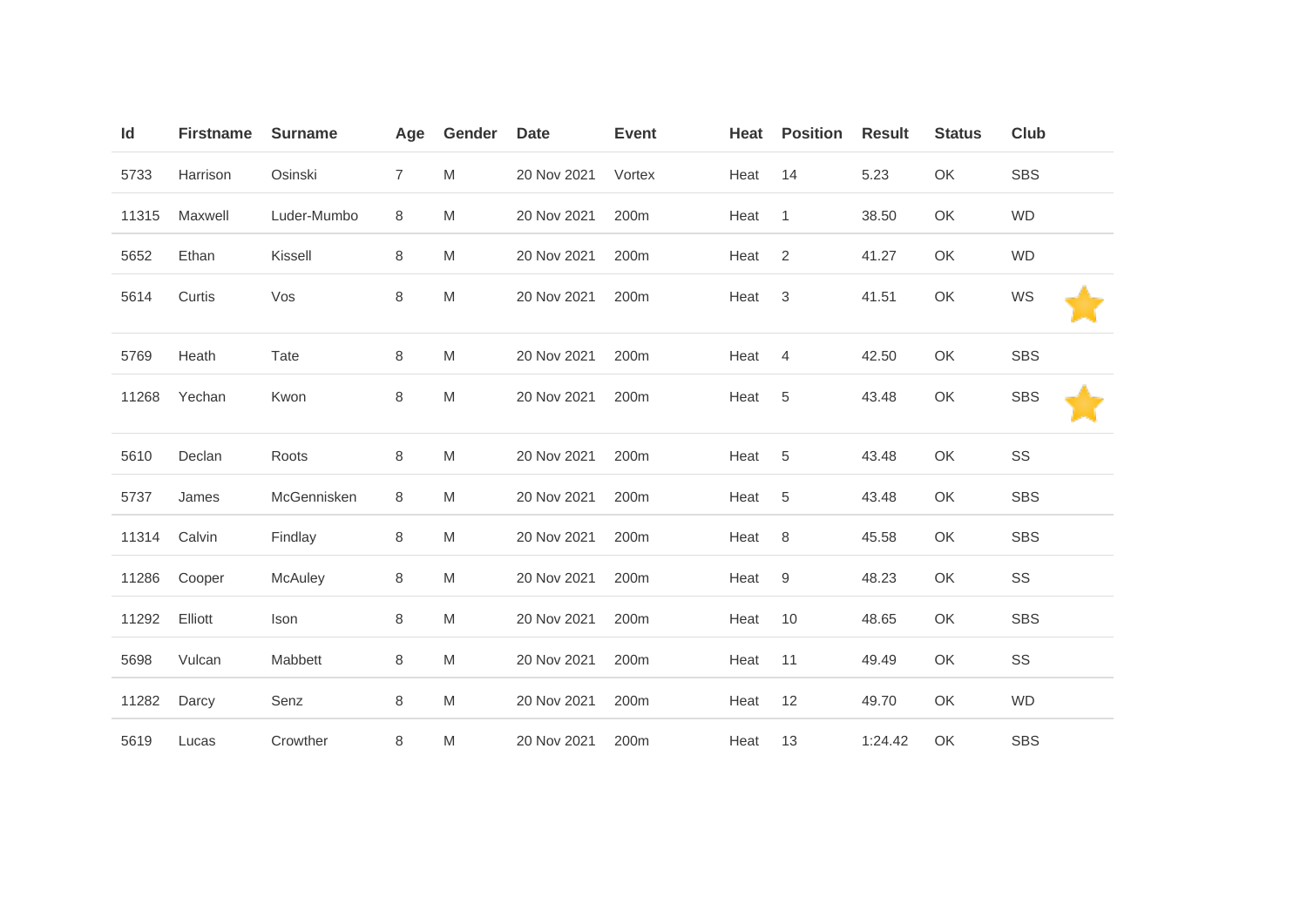| ld    | <b>Firstname</b> | <b>Surname</b> | Age | Gender | <b>Date</b> | <b>Event</b> | Heat | <b>Position</b> | <b>Result</b> | <b>Status</b> | <b>Club</b> |  |
|-------|------------------|----------------|-----|--------|-------------|--------------|------|-----------------|---------------|---------------|-------------|--|
| 5652  | Ethan            | Kissell        | 8   | M      | 20 Nov 2021 | 60m Hurdles  | Heat | $\mathbf{1}$    | 12.82         | OK            | <b>WD</b>   |  |
| 11315 | Maxwell          | Luder-Mumbo    | 8   | M      | 20 Nov 2021 | 60m Hurdles  | Heat | $\overline{2}$  | 12.92         | OK            | <b>WD</b>   |  |
| 5614  | Curtis           | Vos            | 8   | M      | 20 Nov 2021 | 60m Hurdles  | Heat | $\sqrt{3}$      | 13.70         | OK            | WS          |  |
| 5769  | Heath            | Tate           | 8   | M      | 20 Nov 2021 | 60m Hurdles  | Heat | 4               | 14.16         | OK            | <b>SBS</b>  |  |
| 11286 | Cooper           | McAuley        | 8   | M      | 20 Nov 2021 | 60m Hurdles  | Heat | 5               | 14.25         | OK            | SS          |  |
| 5610  | Declan           | Roots          | 8   | M      | 20 Nov 2021 | 60m Hurdles  | Heat | $6\,$           | 14.57         | OK            | SS          |  |
| 5737  | James            | McGennisken    | 8   | M      | 20 Nov 2021 | 60m Hurdles  | Heat | 7               | 14.61         | OK            | <b>SBS</b>  |  |
| 11335 | Joel             | Haynes         | 8   | M      | 20 Nov 2021 | 60m Hurdles  | Heat | 8               | 14.67         | OK            | <b>SBS</b>  |  |
| 5698  | Vulcan           | Mabbett        | 8   | M      | 20 Nov 2021 | 60m Hurdles  | Heat | 9               | 14.81         | OK            | SS          |  |
| 11314 | Calvin           | Findlay        | 8   | M      | 20 Nov 2021 | 60m Hurdles  | Heat | 10              | 14.83         | OK            | <b>SBS</b>  |  |
| 11268 | Yechan           | Kwon           | 8   | M      | 20 Nov 2021 | 60m Hurdles  | Heat | 11              | 15.26         | OK            | <b>SBS</b>  |  |
| 11292 | Elliott          | Ison           | 8   | M      | 20 Nov 2021 | 60m Hurdles  | Heat | 12              | 15.50         | OK            | <b>SBS</b>  |  |
| 11282 | Darcy            | Senz           | 8   | M      | 20 Nov 2021 | 60m Hurdles  | Heat | 13              | 15.94         | OK            | <b>WD</b>   |  |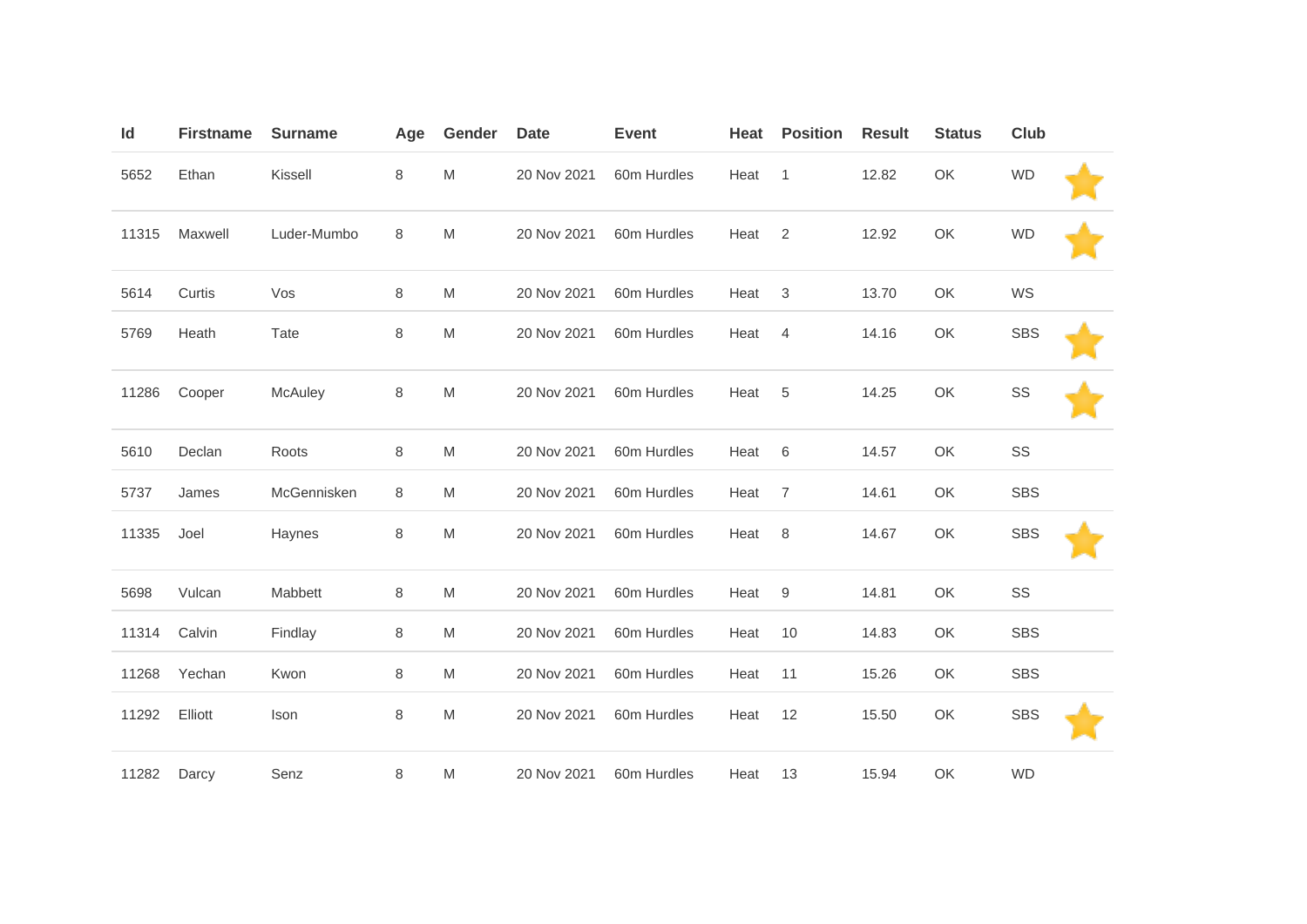| Id    | <b>Firstname</b> | <b>Surname</b> | Age     | Gender | <b>Date</b> | <b>Event</b> | Heat | <b>Position</b> | <b>Result</b> | <b>Status</b> | Club       |
|-------|------------------|----------------|---------|--------|-------------|--------------|------|-----------------|---------------|---------------|------------|
| 5619  | Lucas            | Crowther       | $\,8\,$ | M      | 20 Nov 2021 | 60m Hurdles  | Heat | 14              | 33.05         | OK            | SBS        |
| 5652  | Ethan            | Kissell        | $\,8\,$ | M      | 20 Nov 2021 | Shot 1.5kg   | Heat | $\mathbf{1}$    | 4.88          | OK            | <b>WD</b>  |
| 5614  | Curtis           | Vos            | $\,8\,$ | M      | 20 Nov 2021 | Shot 1.5kg   | Heat | 2               | 4.74          | OK            | WS         |
| 5610  | Declan           | Roots          | 8       | M      | 20 Nov 2021 | Shot 1.5kg   | Heat | $\sqrt{3}$      | 4.31          | OK            | SS         |
| 11315 | Maxwell          | Luder-Mumbo    | 8       | M      | 20 Nov 2021 | Shot 1.5kg   | Heat | $\overline{4}$  | 4.14          | OK            | <b>WD</b>  |
| 11268 | Yechan           | Kwon           | $\,8\,$ | M      | 20 Nov 2021 | Shot 1.5kg   | Heat | 5               | 4.01          | OK            | <b>SBS</b> |
| 11314 | Calvin           | Findlay        | $\,8\,$ | M      | 20 Nov 2021 | Shot 1.5kg   | Heat | 6               | 3.99          | OK            | <b>SBS</b> |
| 11335 | Joel             | Haynes         | 8       | M      | 20 Nov 2021 | Shot 1.5kg   | Heat | $\overline{7}$  | 3.55          | OK            | <b>SBS</b> |
| 5619  | Lucas            | Crowther       | $\,8\,$ | M      | 20 Nov 2021 | Shot 1.5kg   | Heat | 8               | 3.16          | OK            | <b>SBS</b> |
| 5769  | Heath            | Tate           | $\,8\,$ | M      | 20 Nov 2021 | Shot 1.5kg   | Heat | $9\,$           | 3.12          | OK            | <b>SBS</b> |
| 11282 | Darcy            | Senz           | $\,8\,$ | M      | 20 Nov 2021 | Shot 1.5kg   | Heat | 10              | 2.88          | OK            | <b>WD</b>  |
| 11286 | Cooper           | McAuley        | 8       | M      | 20 Nov 2021 | Shot 1.5kg   | Heat | 11              | 2.79          | OK            | SS         |
| 11292 | Elliott          | Ison           | $\,8\,$ | M      | 20 Nov 2021 | Shot 1.5kg   | Heat | 12              | 2.69          | OK            | <b>SBS</b> |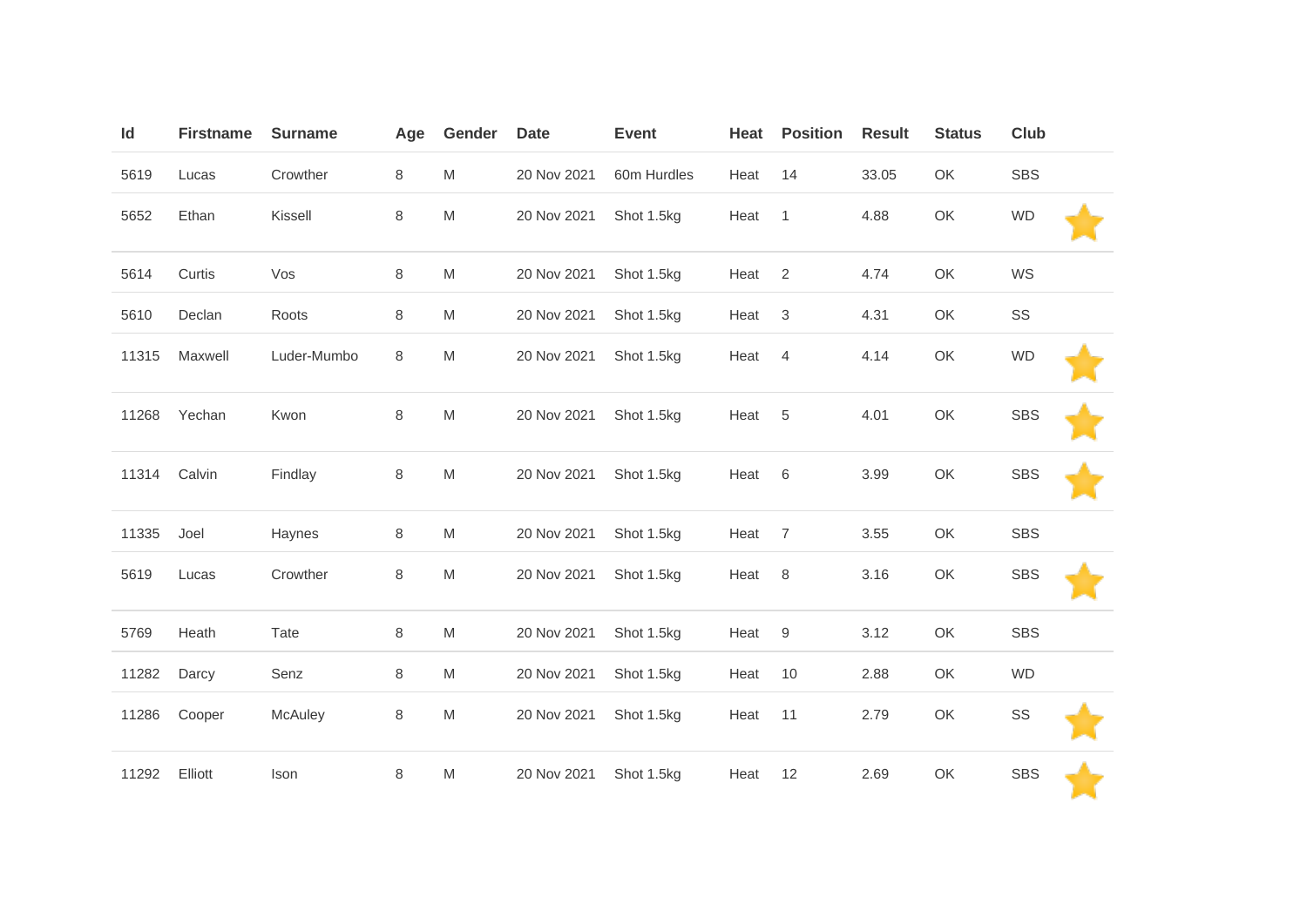| Id    | <b>Firstname</b> | <b>Surname</b> | Age     | Gender    | <b>Date</b> | <b>Event</b>  | Heat | <b>Position</b> | <b>Result</b> | <b>Status</b> | <b>Club</b> |
|-------|------------------|----------------|---------|-----------|-------------|---------------|------|-----------------|---------------|---------------|-------------|
| 5698  | Vulcan           | Mabbett        | 8       | M         | 20 Nov 2021 | Shot 1.5kg    | Heat | 13              | 2.46          | OK            | SS          |
| 5737  | James            | McGennisken    | 8       | M         | 20 Nov 2021 | Shot 1.5kg    | Heat | 14              | 2.27          | OK            | <b>SBS</b>  |
| 5610  | Declan           | Roots          | 8       | M         | 20 Nov 2021 | Turbo Javelin | Heat | $\overline{1}$  | 11.12         | OK            | SS          |
| 5614  | Curtis           | Vos            | 8       | M         | 20 Nov 2021 | Turbo Javelin | Heat | 2               | 8.80          | OK            | WS          |
| 11335 | Joel             | Haynes         | 8       | M         | 20 Nov 2021 | Turbo Javelin | Heat | 3               | 8.78          | OK            | <b>SBS</b>  |
| 5769  | Heath            | Tate           | 8       | ${\sf M}$ | 20 Nov 2021 | Turbo Javelin | Heat | $\overline{4}$  | 8.67          | OK            | <b>SBS</b>  |
| 5652  | Ethan            | Kissell        | 8       | M         | 20 Nov 2021 | Turbo Javelin | Heat | 5               | 7.89          | OK            | <b>WD</b>   |
| 11314 | Calvin           | Findlay        | $\,8\,$ | M         | 20 Nov 2021 | Turbo Javelin | Heat | 6               | 7.60          | OK            | <b>SBS</b>  |
| 11286 | Cooper           | McAuley        | 8       | M         | 20 Nov 2021 | Turbo Javelin | Heat | 7               | 7.07          | OK            | SS          |
| 5737  | James            | McGennisken    | 8       | M         | 20 Nov 2021 | Turbo Javelin | Heat | 8               | 6.66          | OK            | <b>SBS</b>  |
| 11268 | Yechan           | Kwon           | $\,8\,$ | M         | 20 Nov 2021 | Turbo Javelin | Heat | 9               | 5.79          | OK            | <b>SBS</b>  |
| 11282 | Darcy            | Senz           | 8       | M         | 20 Nov 2021 | Turbo Javelin | Heat | 10              | 5.30          | OK            | <b>WD</b>   |
| 5698  | Vulcan           | Mabbett        | 8       | M         | 20 Nov 2021 | Turbo Javelin | Heat | 11              | 4.95          | OK            | SS          |
| 11315 | Maxwell          | Luder-Mumbo    | 8       | M         | 20 Nov 2021 | Turbo Javelin | Heat | 12              | 4.59          | OK            | <b>WD</b>   |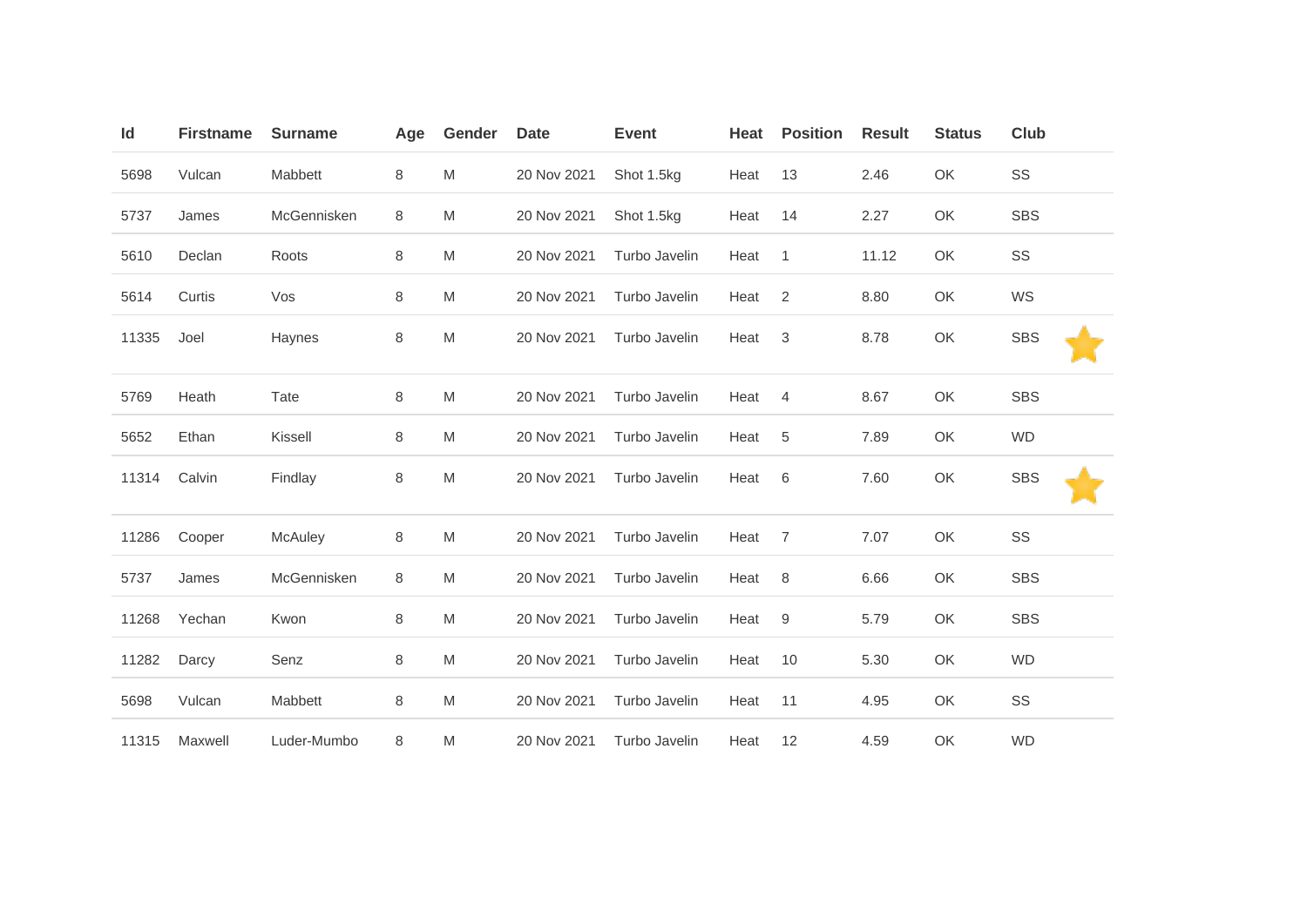| Id    | <b>Firstname</b> | <b>Surname</b> | Age              | Gender | <b>Date</b> | <b>Event</b>  | Heat | <b>Position</b> | <b>Result</b> | <b>Status</b> | Club       |
|-------|------------------|----------------|------------------|--------|-------------|---------------|------|-----------------|---------------|---------------|------------|
| 5619  | Lucas            | Crowther       | 8                | M      | 20 Nov 2021 | Turbo Javelin | Heat | 13              | 4.52          | OK            | <b>SBS</b> |
| 11292 | Elliott          | Ison           | 8                | M      | 20 Nov 2021 | Turbo Javelin | Heat | 14              | 4.06          | OK            | <b>SBS</b> |
| 5682  | Hunter           | <b>Barker</b>  | 9                | M      | 20 Nov 2021 | 200m          | Heat | $\mathbf{1}$    | 35.23         | OK            | SS         |
| 5793  | <b>Braxton</b>   | Tuaati         | 9                | M      | 20 Nov 2021 | 200m          | Heat | $\overline{2}$  | 36.29         | OK            | <b>WD</b>  |
| 5686  | Hunter           | Smith          | 9                | M      | 20 Nov 2021 | 200m          | Heat | $\sqrt{3}$      | 36.34         | OK            | <b>SBS</b> |
| 5695  | Rhys             | Welsh          | $\hbox{9}$       | M      | 20 Nov 2021 | 200m          | Heat | 4               | 36.69         | OK            | <b>WD</b>  |
| 11326 | Julian           | Savage         | 9                | M      | 20 Nov 2021 | 200m          | Heat | 5               | 37.92         | OK            | <b>SBS</b> |
| 11330 | Danyar           | Rajabi Movahed | 9                | M      | 20 Nov 2021 | 200m          | Heat | $\,6$           | 38.44         | OK            | <b>SBS</b> |
| 12459 | Thomas           | Lua            | 9                | M      | 20 Nov 2021 | 200m          | Heat | $\overline{7}$  | 38.79         | OK            | <b>WD</b>  |
| 11306 | Hadley           | Krause         | $\boldsymbol{9}$ | M      | 20 Nov 2021 | 200m          | Heat | 8               | 39.34         | OK            | <b>SBS</b> |
| 5838  | Tyson            | Papalii        | 9                | M      | 20 Nov 2021 | 200m          | Heat | 9               | 39.67         | OK            | <b>WD</b>  |
| 11285 | Jack             | McAuley        | 9                | M      | 20 Nov 2021 | 200m          | Heat | 10              | 40.57         | OK            | SS         |
| 12462 | Teariki          | Manu           | $\boldsymbol{9}$ | M      | 20 Nov 2021 | 200m          | Heat | 11              | 40.58         | OK            | WS         |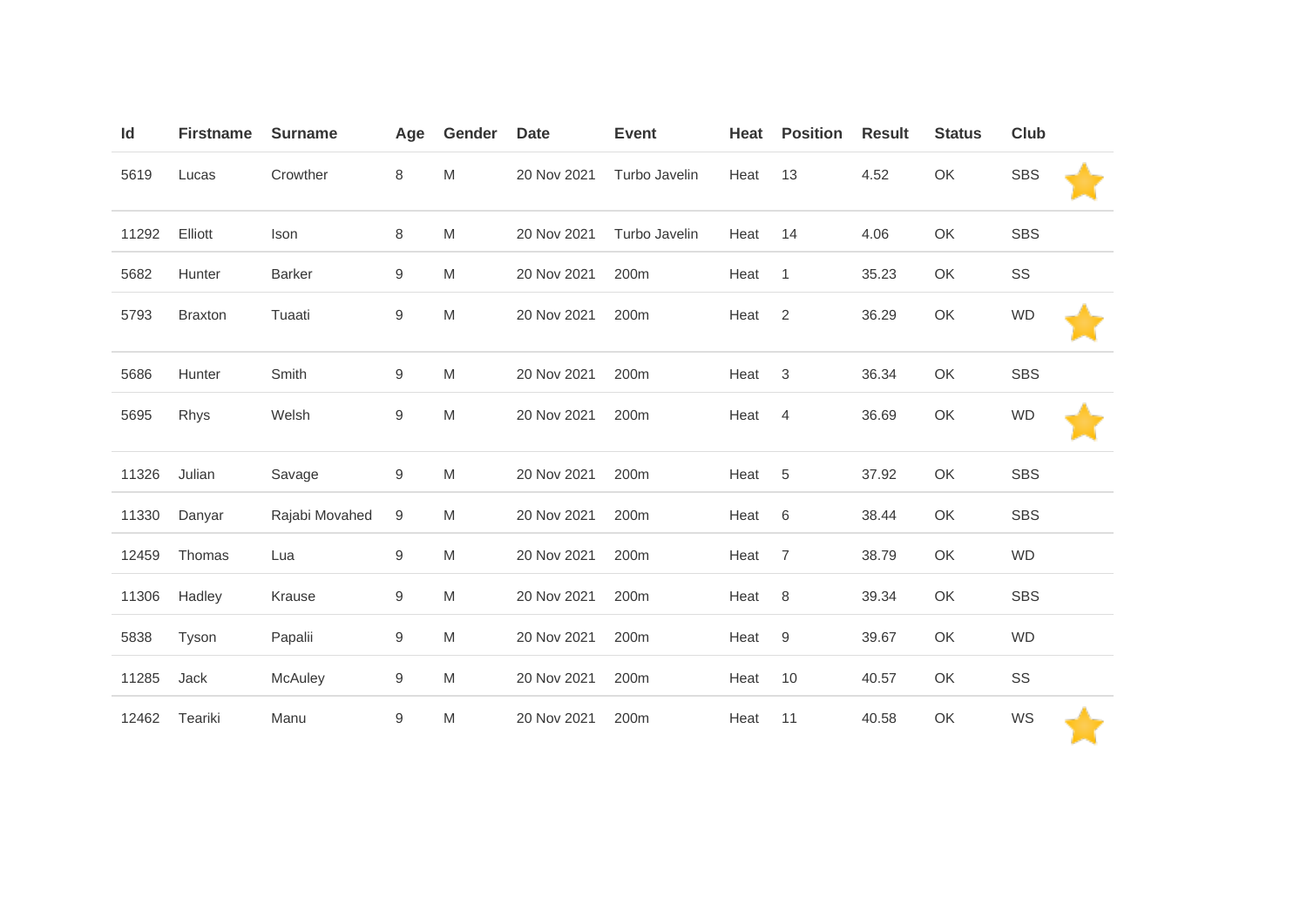| Id    | <b>Firstname</b> | <b>Surname</b> | Age              | Gender | <b>Date</b> | <b>Event</b> | Heat | <b>Position</b> | <b>Result</b> | <b>Status</b> | Club       |  |
|-------|------------------|----------------|------------------|--------|-------------|--------------|------|-----------------|---------------|---------------|------------|--|
| 5625  | Samuel           | Payne          | $\boldsymbol{9}$ | M      | 20 Nov 2021 | 200m         | Heat | 12              | 40.61         | OK            | SS         |  |
| 12468 | Benjamin         | Egan           | $\boldsymbol{9}$ | M      | 20 Nov 2021 | 200m         | Heat | 13              | 40.97         | OK            | <b>SBS</b> |  |
| 5746  | Kai              | Dabala         | $\boldsymbol{9}$ | M      | 20 Nov 2021 | 200m         | Heat | 14              | 41.72         | OK            | SS         |  |
| 5756  | Tamaiva          | Pera           | 9                | M      | 20 Nov 2021 | 200m         | Heat | 15              | 45.60         | OK            | WS         |  |
| 11297 | kingston         | allen          | $\boldsymbol{9}$ | M      | 20 Nov 2021 | 200m         | Heat | 16              | 46.32         | OK            | <b>SBS</b> |  |
| 11336 | Jesse            | O'Neil         | $\boldsymbol{9}$ | M      | 20 Nov 2021 | 200m         | Heat | 17              | 46.99         | OK            | <b>SBS</b> |  |
| 11308 | Alifeleti        | Taione         | 9                | M      | 20 Nov 2021 | 200m         | Heat | 18              | 54.67         | OK            | <b>WD</b>  |  |
| 5686  | Hunter           | Smith          | $\boldsymbol{9}$ | M      | 20 Nov 2021 | 60m Hurdles  | Heat | $\mathbf{1}$    | 11.49         | OK            | <b>SBS</b> |  |
| 5695  | Rhys             | Welsh          | 9                | M      | 20 Nov 2021 | 60m Hurdles  | Heat | $\overline{2}$  | 11.67         | OK            | <b>WD</b>  |  |
| 5793  | <b>Braxton</b>   | Tuaati         | $\boldsymbol{9}$ | M      | 20 Nov 2021 | 60m Hurdles  | Heat | $\sqrt{3}$      | 11.69         | OK            | <b>WD</b>  |  |
| 5682  | Hunter           | <b>Barker</b>  | $\boldsymbol{9}$ | M      | 20 Nov 2021 | 60m Hurdles  | Heat | 4               | 11.74         | OK            | SS         |  |
| 12459 | Thomas           | Lua            | $\boldsymbol{9}$ | M      | 20 Nov 2021 | 60m Hurdles  | Heat | 5               | 12.11         | OK            | <b>WD</b>  |  |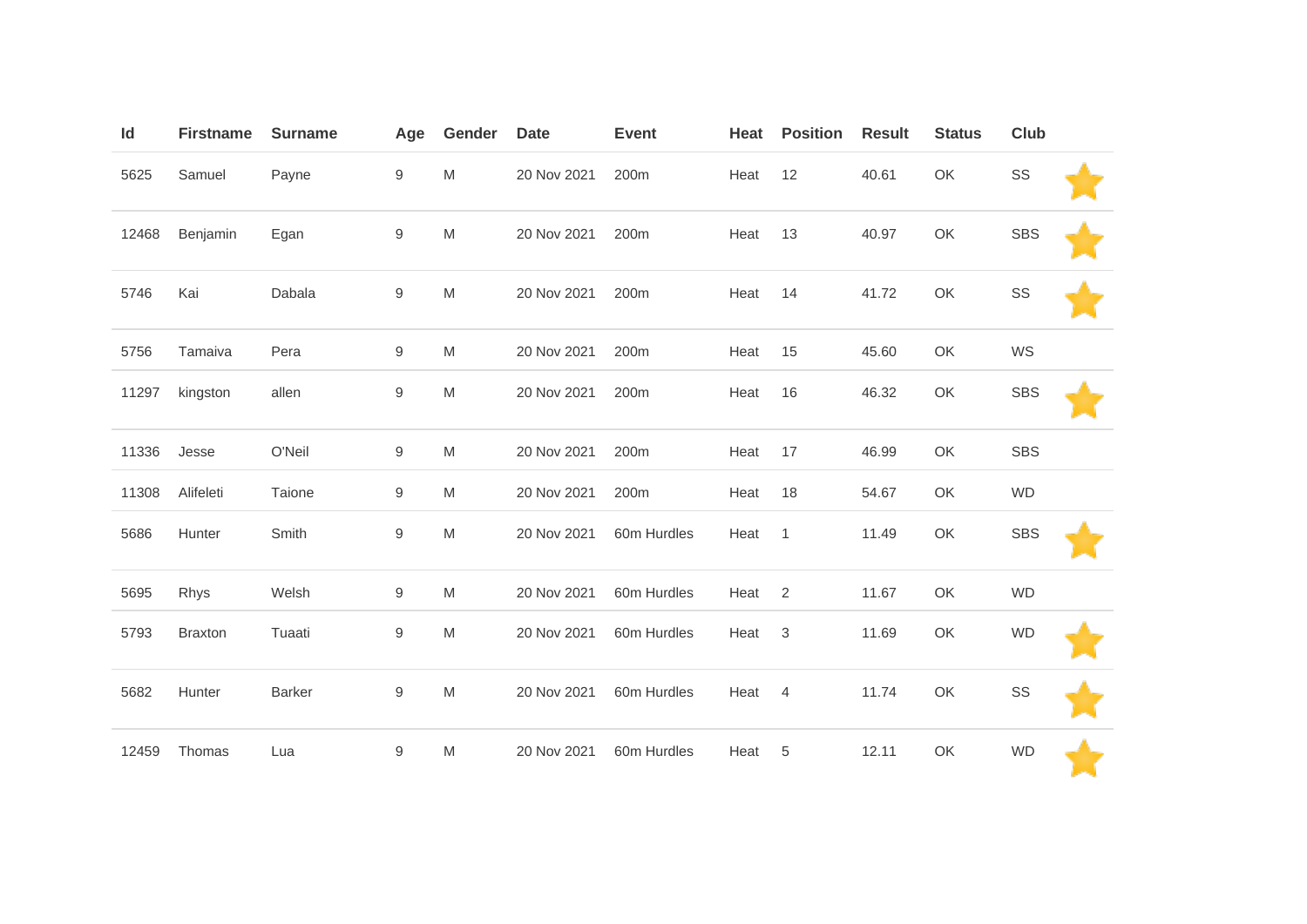| Id    | <b>Firstname</b> | <b>Surname</b> | Age              | Gender    | <b>Date</b> | <b>Event</b> | Heat | <b>Position</b>  | <b>Result</b> | <b>Status</b> | Club       |  |
|-------|------------------|----------------|------------------|-----------|-------------|--------------|------|------------------|---------------|---------------|------------|--|
| 5838  | Tyson            | Papalii        | 9                | M         | 20 Nov 2021 | 60m Hurdles  | Heat | $\,6\,$          | 12.52         | OK            | <b>WD</b>  |  |
| 11326 | Julian           | Savage         | 9                | M         | 20 Nov 2021 | 60m Hurdles  | Heat | $\overline{7}$   | 12.70         | OK            | <b>SBS</b> |  |
| 12468 | Benjamin         | Egan           | $\boldsymbol{9}$ | M         | 20 Nov 2021 | 60m Hurdles  | Heat | 8                | 13.06         | OK            | <b>SBS</b> |  |
| 11330 | Danyar           | Rajabi Movahed | 9                | M         | 20 Nov 2021 | 60m Hurdles  | Heat | $\boldsymbol{9}$ | 13.13         | OK            | <b>SBS</b> |  |
| 11306 | Hadley           | Krause         | 9                | M         | 20 Nov 2021 | 60m Hurdles  | Heat | 10               | 13.25         | OK            | <b>SBS</b> |  |
| 11285 | Jack             | McAuley        | 9                | M         | 20 Nov 2021 | 60m Hurdles  | Heat | 11               | 13.61         | OK            | SS         |  |
| 11297 | kingston         | allen          | $\boldsymbol{9}$ | M         | 20 Nov 2021 | 60m Hurdles  | Heat | 12               | 13.70         | OK            | <b>SBS</b> |  |
| 12462 | Teariki          | Manu           | $\boldsymbol{9}$ | ${\sf M}$ | 20 Nov 2021 | 60m Hurdles  | Heat | 13               | 13.80         | OK            | WS         |  |
| 11336 | Jesse            | O'Neil         | 9                | M         | 20 Nov 2021 | 60m Hurdles  | Heat | 14               | 13.85         | OK            | <b>SBS</b> |  |
| 5746  | Kai              | Dabala         | $\boldsymbol{9}$ | M         | 20 Nov 2021 | 60m Hurdles  | Heat | 15               | 14.16         | OK            | SS         |  |
| 5756  | Tamaiva          | Pera           | $\boldsymbol{9}$ | M         | 20 Nov 2021 | 60m Hurdles  | Heat | 16               | 14.52         | OK            | WS         |  |
| 5625  | Samuel           | Payne          | 9                | M         | 20 Nov 2021 | 60m Hurdles  | Heat | 17               | 14.54         | OK            | SS         |  |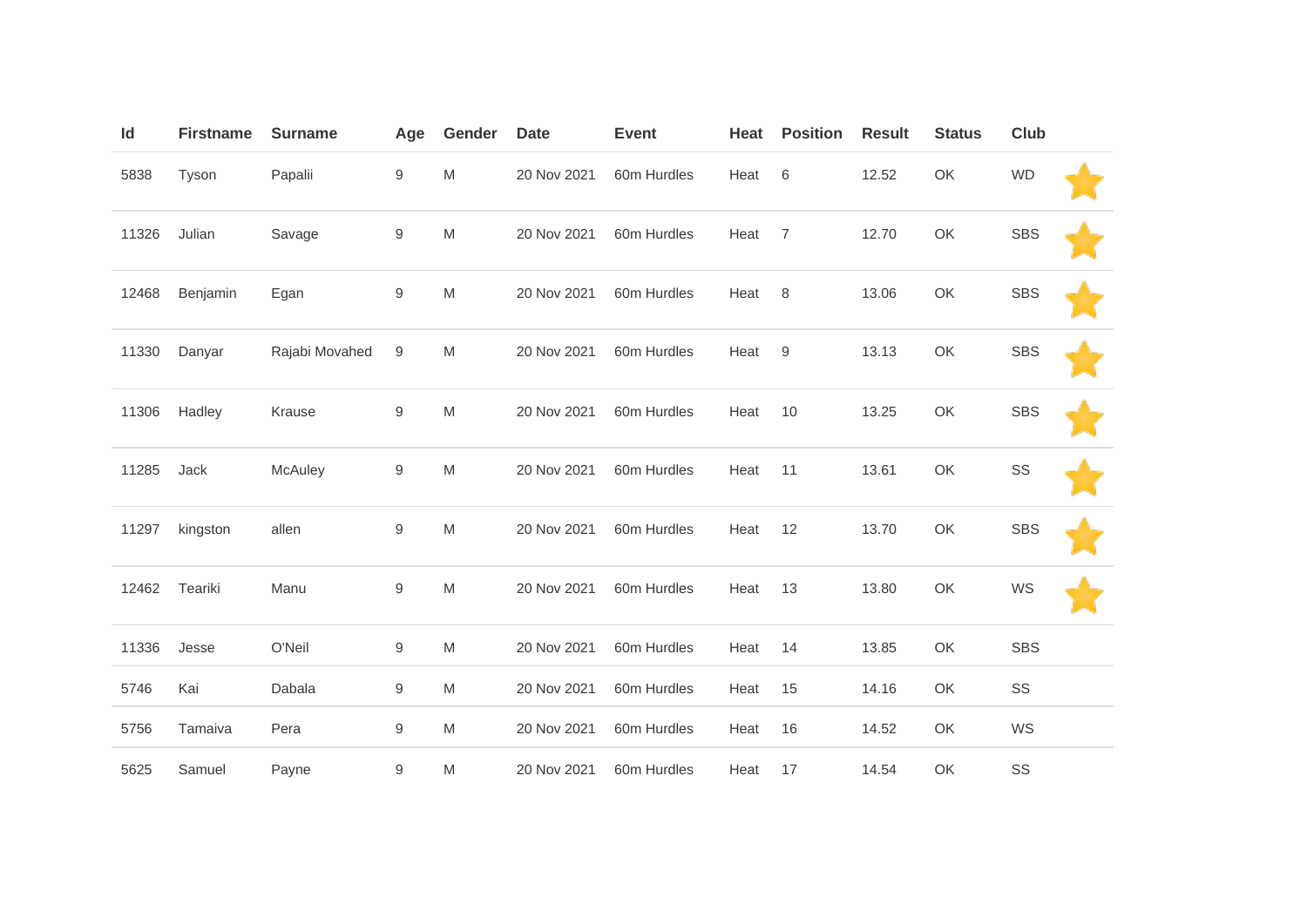| Id    | <b>Firstname</b> | <b>Surname</b>   | Age              | Gender | <b>Date</b> | <b>Event</b> | Heat | <b>Position</b>          | <b>Result</b> | <b>Status</b> | <b>Club</b> |
|-------|------------------|------------------|------------------|--------|-------------|--------------|------|--------------------------|---------------|---------------|-------------|
| 11308 | Alifeleti        | Taione           | $\boldsymbol{9}$ | M      | 20 Nov 2021 | 60m Hurdles  | Heat | 18                       | 16.03         | OK            | <b>WD</b>   |
| 11287 | El Shaddai       | <b>TUI-TAOAI</b> | 9                | M      | 20 Nov 2021 | 60m Hurdles  | Heat | 19                       | 17.35         | OK            | <b>WD</b>   |
| 11330 | Danyar           | Rajabi Movahed   | 9                | M      | 20 Nov 2021 | 700m Walk    | Heat | 1                        | 5:29.92       | OK            | <b>SBS</b>  |
| 5746  | Kai              | Dabala           | $\boldsymbol{9}$ | M      | 20 Nov 2021 | 700m Walk    | Heat | 2                        | 5:30.96       | OK            | SS          |
| 11308 | Alifeleti        | Taione           | 9                | M      | 20 Nov 2021 | 700m Walk    | Heat | $\overline{\phantom{a}}$ | 6:14.48       | <b>DSQ</b>    | <b>WD</b>   |
| 5695  | Rhys             | Welsh            | 9                | M      | 20 Nov 2021 | 700m Walk    | Heat | $\overline{\phantom{a}}$ | 6:40.93       | <b>DSQ</b>    | <b>WD</b>   |
| 5682  | Hunter           | <b>Barker</b>    | $\boldsymbol{9}$ | M      | 20 Nov 2021 | 700m Walk    | Heat | $\overline{\phantom{a}}$ | 7:09.40       | <b>DSQ</b>    | SS          |
| 11326 | Julian           | Savage           | 9                | M      | 20 Nov 2021 | 700m Walk    | Heat | $\overline{\phantom{a}}$ | 7:09.11       | <b>DSQ</b>    | <b>SBS</b>  |
| 5625  | Samuel           | Payne            | $\boldsymbol{9}$ | M      | 20 Nov 2021 | 700m Walk    | Heat | $\overline{\phantom{a}}$ | 7:09.67       | <b>DSQ</b>    | SS          |
| 11285 | Jack             | McAuley          | 9                | M      | 20 Nov 2021 | 700m Walk    | Heat | $\overline{\phantom{a}}$ | 6:04.80       | <b>DSQ</b>    | SS          |
| 11297 | kingston         | allen            | $\boldsymbol{9}$ | M      | 20 Nov 2021 | 700m Walk    | Heat | $\sim$                   | 6:06.37       | <b>DSQ</b>    | <b>SBS</b>  |
| 12462 | Teariki          | Manu             | $\boldsymbol{9}$ | M      | 20 Nov 2021 | 700m Walk    | Heat | $\overline{\phantom{a}}$ | 7:39.38       | <b>DSQ</b>    | WS          |
| 5793  | <b>Braxton</b>   | Tuaati           | 9                | M      | 20 Nov 2021 | 700m Walk    | Heat | $\overline{\phantom{a}}$ | 6:13.93       | <b>DSQ</b>    | <b>WD</b>   |
| 5756  | Tamaiva          | Pera             | $\boldsymbol{9}$ | M      | 20 Nov 2021 | 700m Walk    | Heat | $\sim$                   | 6:38.08       | <b>DSQ</b>    | WS          |
| 5838  | Tyson            | Papalii          | 9                | M      | 20 Nov 2021 | 700m Walk    | Heat | $\overline{\phantom{a}}$ | 7:39.12       | <b>DSQ</b>    | <b>WD</b>   |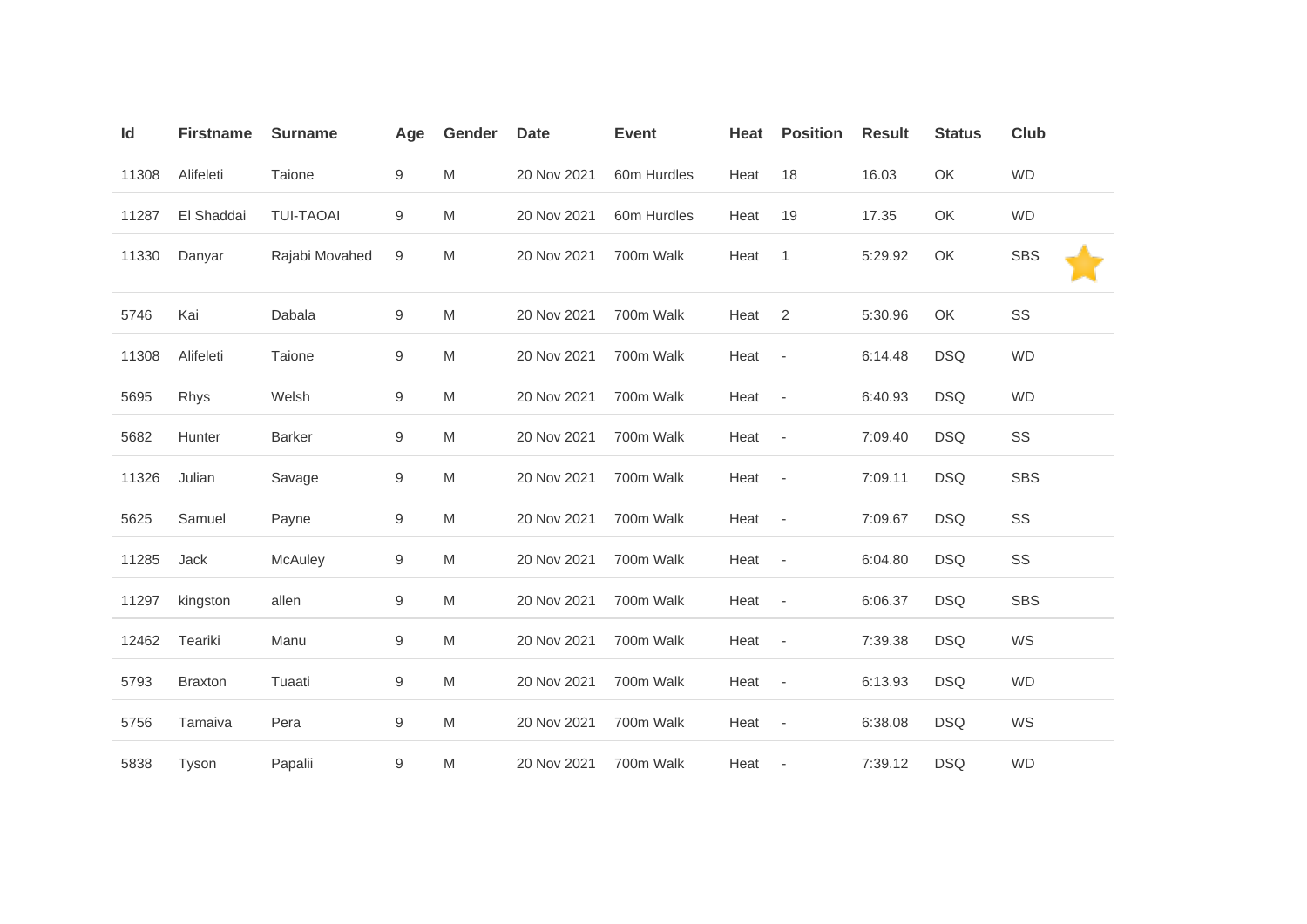| Id    | <b>Firstname</b> | <b>Surname</b> | Age              | Gender | <b>Date</b> | <b>Event</b> | Heat | <b>Position</b>           | <b>Result</b> | <b>Status</b> | <b>Club</b> |  |
|-------|------------------|----------------|------------------|--------|-------------|--------------|------|---------------------------|---------------|---------------|-------------|--|
| 5682  | Hunter           | <b>Barker</b>  | $\boldsymbol{9}$ | M      | 20 Nov 2021 | 800m         | Heat | $\mathbf{1}$              | 3:00.21       | OK            | SS          |  |
| 5686  | Hunter           | Smith          | 9                | M      | 20 Nov 2021 | 800m         | Heat | 2                         | 3:03.10       | OK            | <b>SBS</b>  |  |
| 11330 | Danyar           | Rajabi Movahed | 9                | M      | 20 Nov 2021 | 800m         | Heat | $\ensuremath{\mathsf{3}}$ | 3:12.72       | OK            | <b>SBS</b>  |  |
| 5695  | Rhys             | Welsh          | $\boldsymbol{9}$ | M      | 20 Nov 2021 | 800m         | Heat | $\overline{4}$            | 3:18.43       | OK            | <b>WD</b>   |  |
| 11285 | Jack             | McAuley        | 9                | M      | 20 Nov 2021 | 800m         | Heat | $\,$ 5 $\,$               | 3:19.60       | OK            | SS          |  |
| 5746  | Kai              | Dabala         | 9                | M      | 20 Nov 2021 | 800m         | Heat | $\,6$                     | 3:22.05       | OK            | SS          |  |
| 11326 | Julian           | Savage         | $\boldsymbol{9}$ | M      | 20 Nov 2021 | 800m         | Heat | $\overline{7}$            | 3:22.64       | OK            | <b>SBS</b>  |  |
| 5625  | Samuel           | Payne          | 9                | M      | 20 Nov 2021 | 800m         | Heat | 8                         | 3:23.83       | OK            | SS          |  |
| 5793  | <b>Braxton</b>   | Tuaati         | $\boldsymbol{9}$ | M      | 20 Nov 2021 | 800m         | Heat | 9                         | 3:30.62       | OK            | <b>WD</b>   |  |
| 5838  | Tyson            | Papalii        | 9                | M      | 20 Nov 2021 | 800m         | Heat | 10                        | 3:36.41       | OK            | <b>WD</b>   |  |
| 11306 | Hadley           | Krause         | 9                | M      | 20 Nov 2021 | 800m         | Heat | 11                        | 3:37.43       | OK            | <b>SBS</b>  |  |
| 12462 | Teariki          | Manu           | 9                | M      | 20 Nov 2021 | 800m         | Heat | 12                        | 3:50.09       | OK            | WS          |  |
| 12459 | Thomas           | Lua            | $\boldsymbol{9}$ | M      | 20 Nov 2021 | 800m         | Heat | 13                        | 3:53.15       | OK            | <b>WD</b>   |  |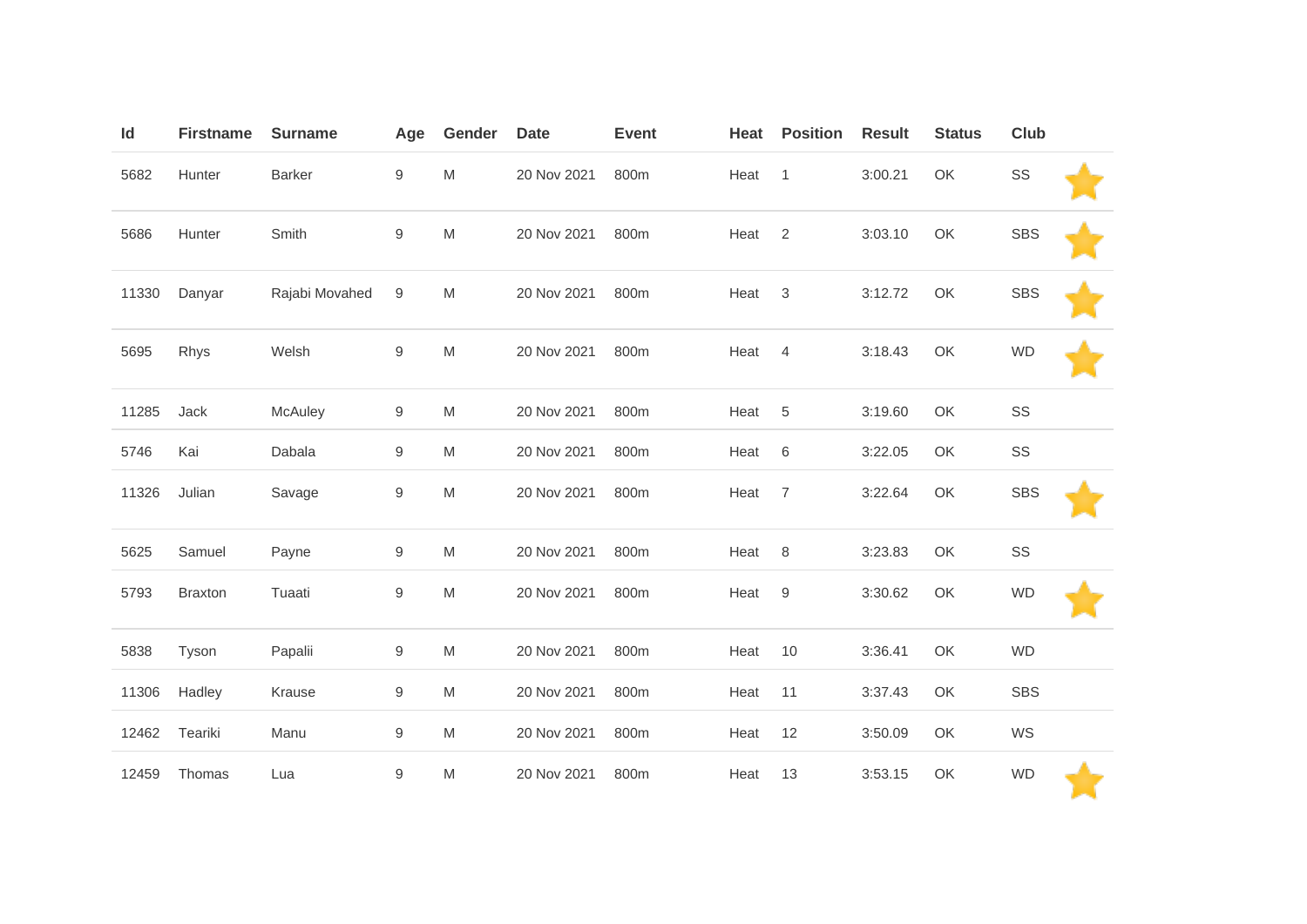| Id    | <b>Firstname</b> | <b>Surname</b>   | Age              | Gender | <b>Date</b> | <b>Event</b> | Heat | <b>Position</b> | <b>Result</b> | <b>Status</b> | Club       |  |
|-------|------------------|------------------|------------------|--------|-------------|--------------|------|-----------------|---------------|---------------|------------|--|
| 5756  | Tamaiva          | Pera             | 9                | M      | 20 Nov 2021 | 800m         | Heat | 14              | 4:21.56       | OK            | WS         |  |
| 11297 | kingston         | allen            | $\boldsymbol{9}$ | M      | 20 Nov 2021 | 800m         | Heat | 15              | 4:37.13       | OK            | <b>SBS</b> |  |
| 11308 | Alifeleti        | Taione           | 9                | M      | 20 Nov 2021 | 800m         | Heat | 16              | 5:04.16       | OK            | <b>WD</b>  |  |
| 11308 | Alifeleti        | Taione           | 9                | M      | 20 Nov 2021 | Shot 2kg     | Heat | $\mathbf{1}$    | 5.94          | OK            | <b>WD</b>  |  |
| 5695  | Rhys             | Welsh            | $\boldsymbol{9}$ | M      | 20 Nov 2021 | Shot 2kg     | Heat | 2               | 5.71          | OK            | <b>WD</b>  |  |
| 5756  | Tamaiva          | Pera             | $\boldsymbol{9}$ | M      | 20 Nov 2021 | Shot 2kg     | Heat | 3               | 5.50          | OK            | WS         |  |
| 5838  | Tyson            | Papalii          | $\boldsymbol{9}$ | M      | 20 Nov 2021 | Shot 2kg     | Heat | $\overline{4}$  | 5.35          | OK            | <b>WD</b>  |  |
| 5793  | <b>Braxton</b>   | Tuaati           | 9                | M      | 20 Nov 2021 | Shot 2kg     | Heat | $\sqrt{5}$      | 5.24          | OK            | <b>WD</b>  |  |
| 12459 | Thomas           | Lua              | 9                | M      | 20 Nov 2021 | Shot 2kg     | Heat | 6               | 4.99          | OK            | <b>WD</b>  |  |
| 5682  | Hunter           | <b>Barker</b>    | $\boldsymbol{9}$ | M      | 20 Nov 2021 | Shot 2kg     | Heat | $\overline{7}$  | 4.71          | OK            | SS         |  |
| 11336 | Jesse            | O'Neil           | 9                | M      | 20 Nov 2021 | Shot 2kg     | Heat | 8               | 4.64          | OK            | <b>SBS</b> |  |
| 11287 | El Shaddai       | <b>TUI-TAOAI</b> | 9                | M      | 20 Nov 2021 | Shot 2kg     | Heat | 9               | 4.33          | OK            | <b>WD</b>  |  |
| 5746  | Kai              | Dabala           | 9                | M      | 20 Nov 2021 | Shot 2kg     | Heat | 10              | 4.28          | OK            | SS         |  |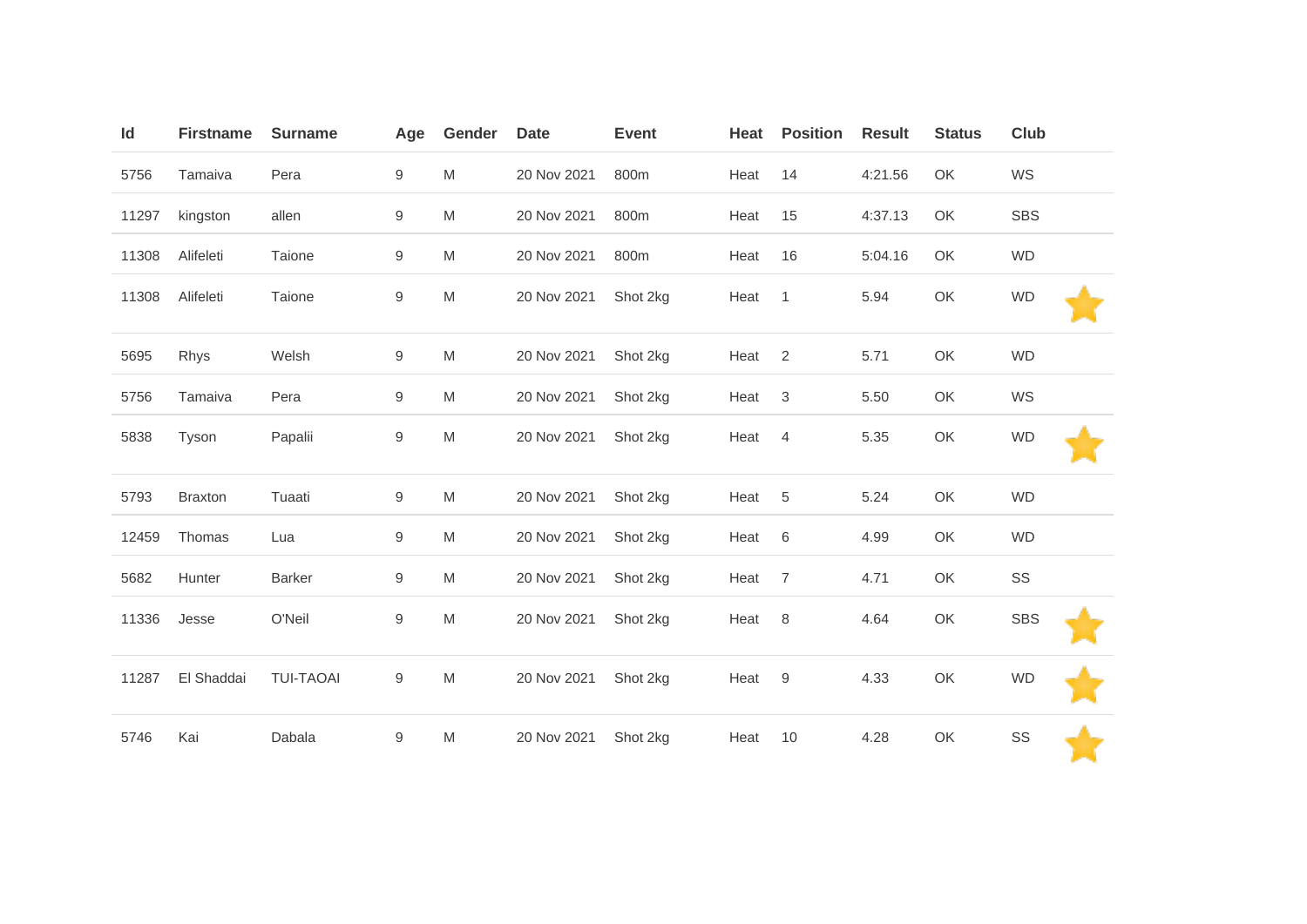| Id    | <b>Firstname</b> | <b>Surname</b> | Age              | Gender | <b>Date</b> | <b>Event</b>  | Heat | <b>Position</b> | <b>Result</b> | <b>Status</b> | Club       |
|-------|------------------|----------------|------------------|--------|-------------|---------------|------|-----------------|---------------|---------------|------------|
| 12468 | Benjamin         | Egan           | $\boldsymbol{9}$ | M      | 20 Nov 2021 | Shot 2kg      | Heat | 11              | 4.25          | OK            | SBS        |
| 12462 | Teariki          | Manu           | $\boldsymbol{9}$ | M      | 20 Nov 2021 | Shot 2kg      | Heat | 12              | 4.13          | OK            | WS         |
| 5625  | Samuel           | Payne          | $\boldsymbol{9}$ | M      | 20 Nov 2021 | Shot 2kg      | Heat | 13              | 4.09          | OK            | SS         |
| 5686  | Hunter           | Smith          | 9                | M      | 20 Nov 2021 | Shot 2kg      | Heat | 14              | 3.91          | OK            | <b>SBS</b> |
| 11297 | kingston         | allen          | $\boldsymbol{9}$ | M      | 20 Nov 2021 | Shot 2kg      | Heat | 15              | 3.69          | OK            | <b>SBS</b> |
| 11330 | Danyar           | Rajabi Movahed | 9                | M      | 20 Nov 2021 | Shot 2kg      | Heat | 16              | 3.56          | OK            | <b>SBS</b> |
| 11306 | Hadley           | Krause         | $\boldsymbol{9}$ | M      | 20 Nov 2021 | Shot 2kg      | Heat | 17              | 3.35          | OK            | <b>SBS</b> |
| 11285 | Jack             | McAuley        | $\boldsymbol{9}$ | M      | 20 Nov 2021 | Shot 2kg      | Heat | 18              | 3.23          | OK            | SS         |
| 11326 | Julian           | Savage         | $\boldsymbol{9}$ | M      | 20 Nov 2021 | Shot 2kg      | Heat | 19              | 3.03          | OK            | SBS        |
| 5695  | Rhys             | Welsh          | $\boldsymbol{9}$ | M      | 20 Nov 2021 | Turbo Javelin | Heat | $\mathbf{1}$    | 17.86         | OK            | <b>WD</b>  |
| 5793  | <b>Braxton</b>   | Tuaati         | $\boldsymbol{9}$ | M      | 20 Nov 2021 | Turbo Javelin | Heat | 2               | 14.40         | OK            | <b>WD</b>  |
| 12459 | Thomas           | Lua            | 9                | M      | 20 Nov 2021 | Turbo Javelin | Heat | $\sqrt{3}$      | 13.96         | OK            | <b>WD</b>  |
| 5838  | Tyson            | Papalii        | $\boldsymbol{9}$ | M      | 20 Nov 2021 | Turbo Javelin | Heat | 4               | 12.15         | OK            | <b>WD</b>  |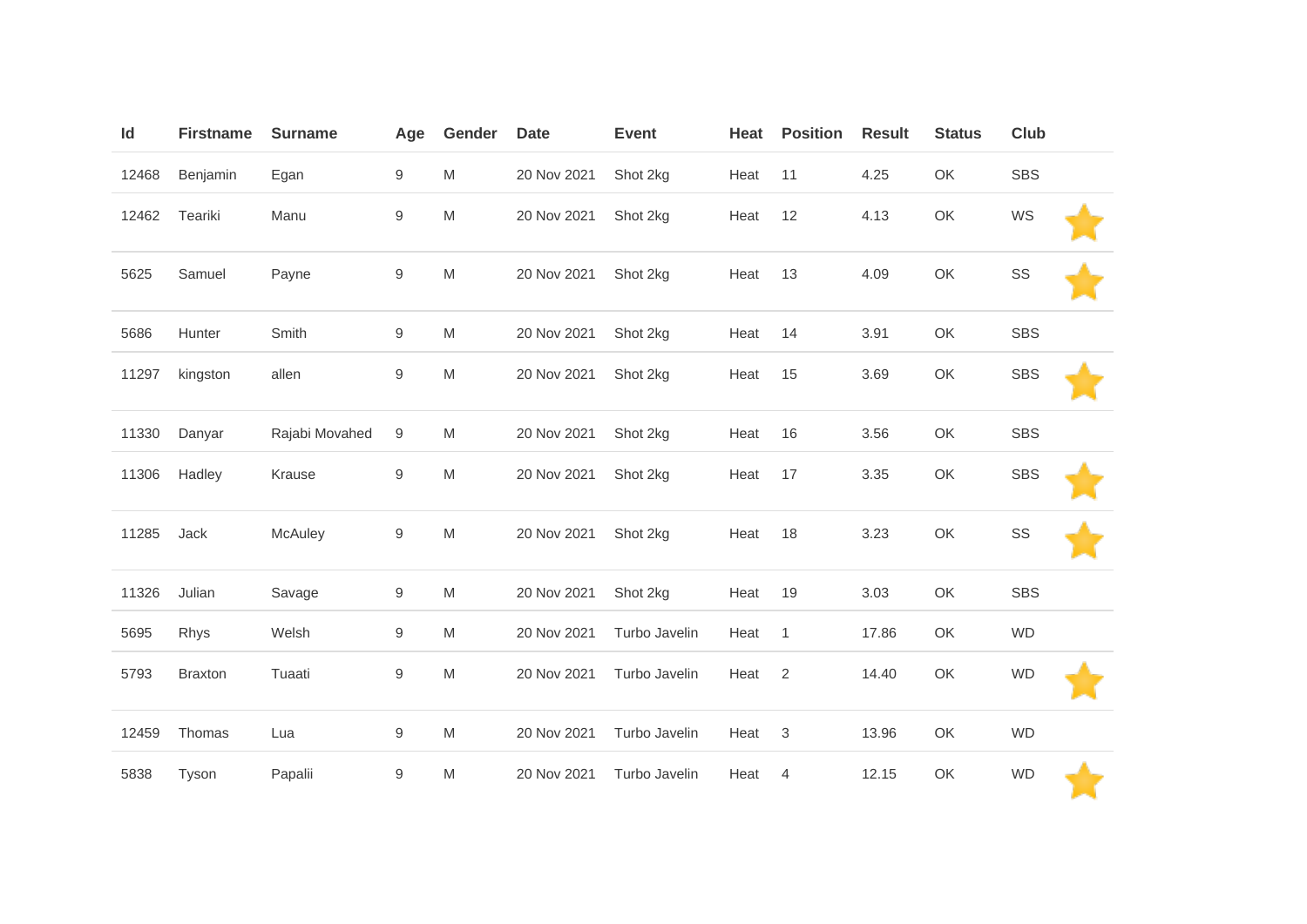| Id    | <b>Firstname</b> | <b>Surname</b> | Age              | Gender | <b>Date</b> | <b>Event</b>  | Heat | <b>Position</b> | <b>Result</b> | <b>Status</b> | Club       |  |
|-------|------------------|----------------|------------------|--------|-------------|---------------|------|-----------------|---------------|---------------|------------|--|
| 11336 | Jesse            | O'Neil         | 9                | M      | 20 Nov 2021 | Turbo Javelin | Heat | 5               | 12.03         | OK            | <b>SBS</b> |  |
| 5686  | Hunter           | Smith          | $\boldsymbol{9}$ | M      | 20 Nov 2021 | Turbo Javelin | Heat | 6               | 11.93         | OK            | <b>SBS</b> |  |
| 5625  | Samuel           | Payne          | $\boldsymbol{9}$ | M      | 20 Nov 2021 | Turbo Javelin | Heat | $\overline{7}$  | 11.73         | OK            | SS         |  |
| 12468 | Benjamin         | Egan           | 9                | M      | 20 Nov 2021 | Turbo Javelin | Heat | 8               | 11.64         | OK            | <b>SBS</b> |  |
| 12462 | Teariki          | Manu           | $\boldsymbol{9}$ | M      | 20 Nov 2021 | Turbo Javelin | Heat | 9               | 11.15         | OK            | WS         |  |
| 5756  | Tamaiva          | Pera           | 9                | M      | 20 Nov 2021 | Turbo Javelin | Heat | 10              | 11.05         | OK            | WS         |  |
| 5746  | Kai              | Dabala         | $\boldsymbol{9}$ | M      | 20 Nov 2021 | Turbo Javelin | Heat | 11              | 10.87         | OK            | SS         |  |
| 11308 | Alifeleti        | Taione         | 9                | M      | 20 Nov 2021 | Turbo Javelin | Heat | 12              | 9.77          | OK            | <b>WD</b>  |  |
| 11306 | Hadley           | Krause         | $\boldsymbol{9}$ | M      | 20 Nov 2021 | Turbo Javelin | Heat | 13              | 9.72          | OK            | <b>SBS</b> |  |
| 11330 | Danyar           | Rajabi Movahed | $\boldsymbol{9}$ | M      | 20 Nov 2021 | Turbo Javelin | Heat | 14              | 9.62          | OK            | <b>SBS</b> |  |
| 11326 | Julian           | Savage         | $\boldsymbol{9}$ | M      | 20 Nov 2021 | Turbo Javelin | Heat | 15              | 8.95          | OK            | <b>SBS</b> |  |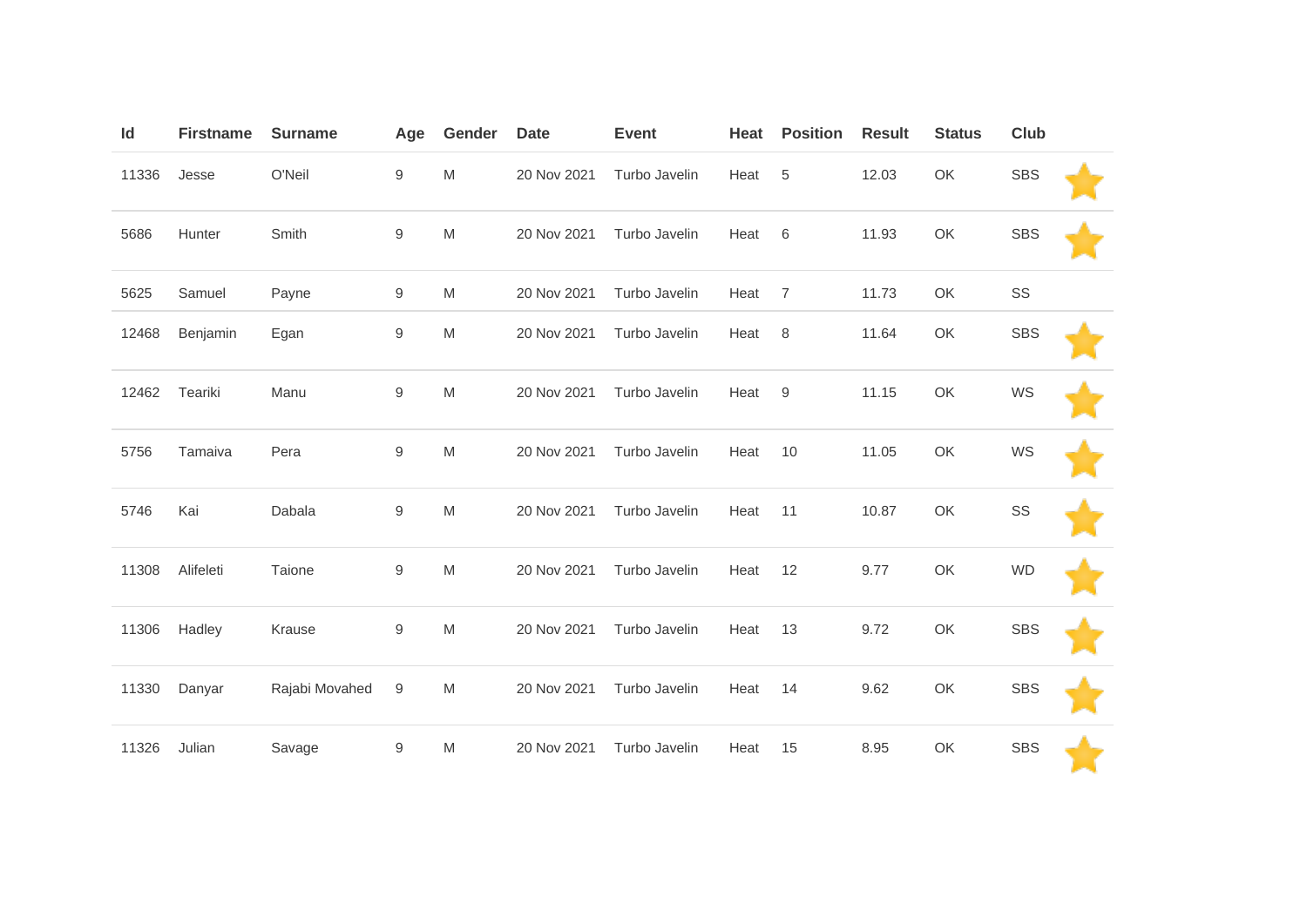| Id    | <b>Firstname</b> | <b>Surname</b>   | Age              | Gender | <b>Date</b> | <b>Event</b>  | Heat | <b>Position</b>          | <b>Result</b> | <b>Status</b> | Club       |
|-------|------------------|------------------|------------------|--------|-------------|---------------|------|--------------------------|---------------|---------------|------------|
| 5682  | Hunter           | <b>Barker</b>    | $\boldsymbol{9}$ | M      | 20 Nov 2021 | Turbo Javelin | Heat | 16                       | 8.52          | OK            | SS         |
| 11287 | El Shaddai       | <b>TUI-TAOAI</b> | $\boldsymbol{9}$ | M      | 20 Nov 2021 | Turbo Javelin | Heat | 17                       | 8.10          | OK            | <b>WD</b>  |
| 11297 | kingston         | allen            | $\boldsymbol{9}$ | M      | 20 Nov 2021 | Turbo Javelin | Heat | 18                       | 6.72          | OK            | <b>SBS</b> |
| 5751  | Finn             | <b>Street</b>    | 10               | M      | 20 Nov 2021 | 1100m Walk    | Heat | $\mathbf{1}$             | 8:15.96       | OK            | <b>SBS</b> |
| 8239  | Harlem           | Pflugmacher      | 10               | M      | 20 Nov 2021 | 1100m Walk    | Heat | $\overline{\phantom{a}}$ | 13:49.81      | <b>DSQ</b>    | <b>SBS</b> |
| 11346 | Mason            | Hodges           | 10               | M      | 20 Nov 2021 | 1100m Walk    | Heat | $\overline{\phantom{a}}$ | 10:13.80      | <b>DSQ</b>    | <b>WD</b>  |
| 11334 | Dale             | Haynes           | 10               | M      | 20 Nov 2021 | 1100m Walk    | Heat | $\overline{\phantom{a}}$ | 8:29.50       | <b>DSQ</b>    | <b>SBS</b> |
| 11294 | Jacob            | Rose             | 10               | M      | 20 Nov 2021 | 1100m Walk    | Heat | $\overline{\phantom{a}}$ | 9:30.43       | <b>DSQ</b>    | <b>SBS</b> |
| 5640  | Will             | Gilkes           | 10               | M      | 20 Nov 2021 | 1100m Walk    | Heat | $\overline{\phantom{a}}$ | 12:11.32      | <b>DSQ</b>    | SS         |
| 11351 | Damon            | Dowell           | 10               | M      | 20 Nov 2021 | 1100m Walk    | Heat | $\overline{\phantom{a}}$ | 8:53.13       | <b>DSQ</b>    | <b>SBS</b> |
| 11311 | Koby             | Pirihi           | 10               | M      | 20 Nov 2021 | 1100m Walk    | Heat | $\overline{\phantom{a}}$ | 10:11.57      | <b>DSQ</b>    | <b>WD</b>  |
| 5618  | Rylan            | Clark            | 10               | M      | 20 Nov 2021 | 200m          | Heat | $\mathbf{1}$             | 34.90         | OK            | <b>SBS</b> |
| 11351 | Damon            | Dowell           | 10               | M      | 20 Nov 2021 | 200m          | Heat | 2                        | 37.08         | OK            | <b>SBS</b> |
| 11311 | Koby             | Pirihi           | 10               | M      | 20 Nov 2021 | 200m          | Heat | $\sqrt{3}$               | 38.94         | OK            | <b>WD</b>  |
| 11333 | Kevin            | Morgan           | 10               | M      | 20 Nov 2021 | 200m          | Heat | $\overline{4}$           | 39.18         | OK            | SS         |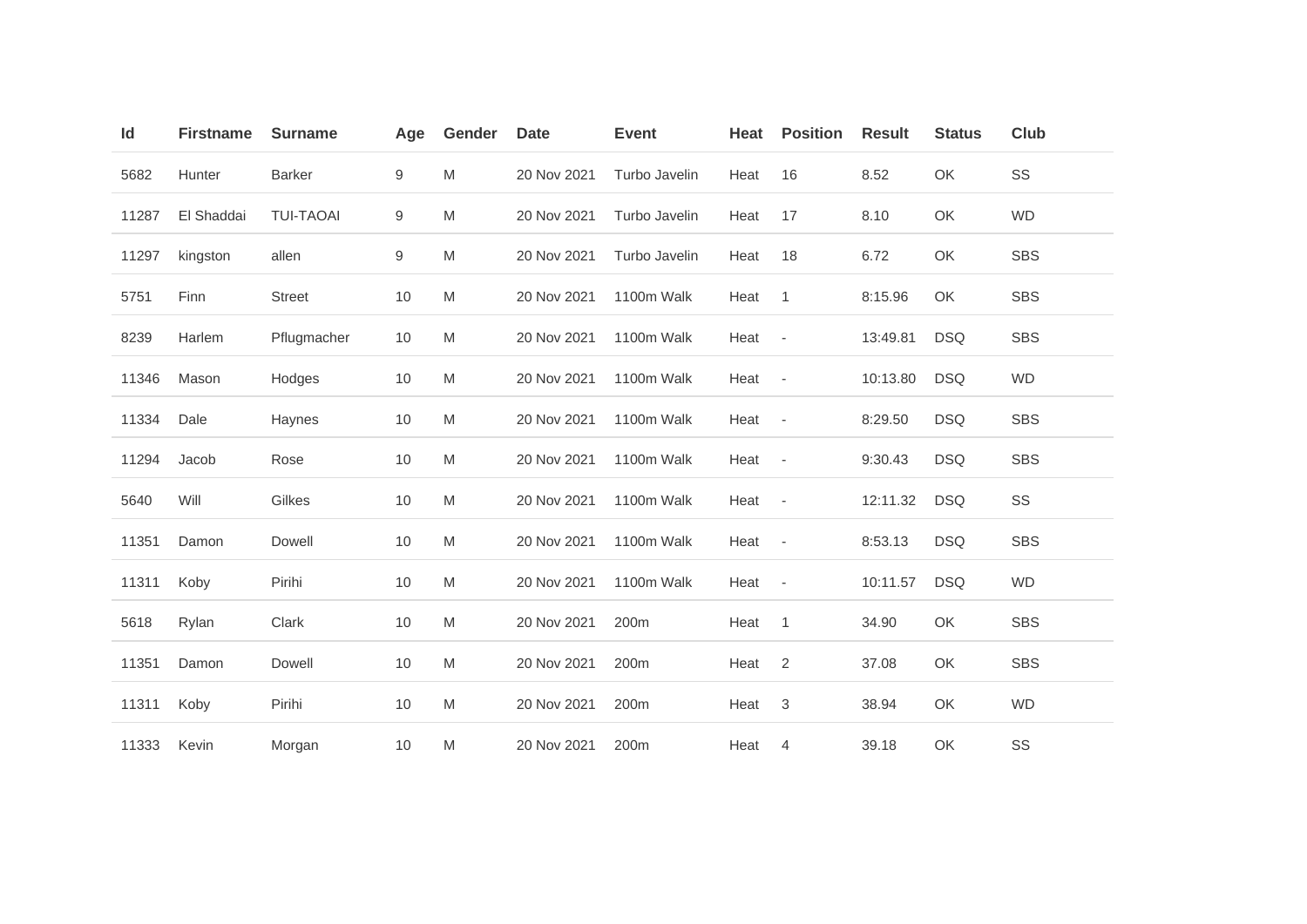| Id    | <b>Firstname</b> | <b>Surname</b> | Age | Gender | <b>Date</b> | <b>Event</b> | Heat | <b>Position</b>  | <b>Result</b> | <b>Status</b> | Club       |  |
|-------|------------------|----------------|-----|--------|-------------|--------------|------|------------------|---------------|---------------|------------|--|
| 12480 | Ethan            | Daniel         | 10  | M      | 20 Nov 2021 | 200m         | Heat | $\,$ 5 $\,$      | 39.21         | OK            | WS         |  |
| 11294 | Jacob            | Rose           | 10  | M      | 20 Nov 2021 | 200m         | Heat | 6                | 41.19         | OK            | <b>SBS</b> |  |
| 5836  | Justin           | Langley        | 10  | M      | 20 Nov 2021 | 200m         | Heat | $\overline{7}$   | 48.09         | OK            | <b>SBS</b> |  |
| 8239  | Harlem           | Pflugmacher    | 10  | M      | 20 Nov 2021 | 200m         | Heat | 8                | 48.93         | OK            | <b>SBS</b> |  |
| 11346 | Mason            | Hodges         | 10  | M      | 20 Nov 2021 | 200m         | Heat | $\boldsymbol{9}$ | 53.38         | OK            | <b>WD</b>  |  |
| 5633  | Beau             | Posthuma       | 10  | M      | 20 Nov 2021 | 200m         | Heat | 10               | 1:01.20       | OK            | SS         |  |
| 5618  | Rylan            | Clark          | 10  | M      | 20 Nov 2021 | 60m Hurdles  | Heat | $\mathbf{1}$     | 12.39         | OK            | SBS        |  |
| 11351 | Damon            | Dowell         | 10  | M      | 20 Nov 2021 | 60m Hurdles  | Heat | $\overline{2}$   | 13.21         | OK            | <b>SBS</b> |  |
| 11333 | Kevin            | Morgan         | 10  | M      | 20 Nov 2021 | 60m Hurdles  | Heat | $\sqrt{3}$       | 13.79         | OK            | SS         |  |
| 5751  | Finn             | <b>Street</b>  | 10  | M      | 20 Nov 2021 | 60m Hurdles  | Heat | 4                | 13.83         | OK            | SBS        |  |
| 11334 | Dale             | Haynes         | 10  | M      | 20 Nov 2021 | 60m Hurdles  | Heat | $\sqrt{5}$       | 13.94         | OK            | <b>SBS</b> |  |
| 11311 | Koby             | Pirihi         | 10  | M      | 20 Nov 2021 | 60m Hurdles  | Heat | 6                | 14.19         | OK            | <b>WD</b>  |  |
| 8239  | Harlem           | Pflugmacher    | 10  | M      | 20 Nov 2021 | 60m Hurdles  | Heat | 7                | 14.71         | OK            | <b>SBS</b> |  |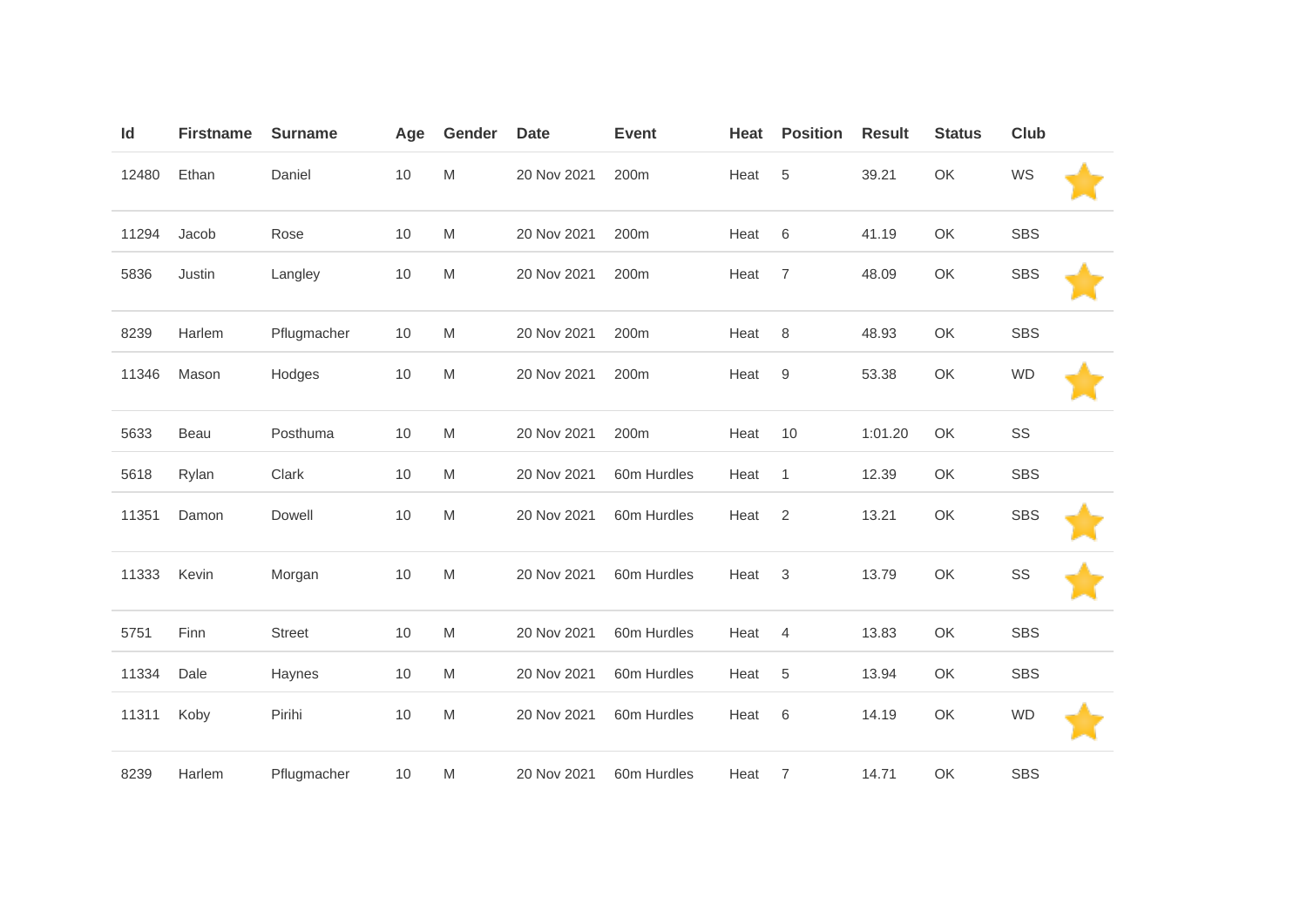| Id    | <b>Firstname</b> | <b>Surname</b> | Age | Gender | <b>Date</b> | <b>Event</b> | Heat | <b>Position</b>  | <b>Result</b> | <b>Status</b> | Club       |
|-------|------------------|----------------|-----|--------|-------------|--------------|------|------------------|---------------|---------------|------------|
| 11294 | Jacob            | Rose           | 10  | M      | 20 Nov 2021 | 60m Hurdles  | Heat | $\,8\,$          | 15.06         | OK            | <b>SBS</b> |
| 5836  | Justin           | Langley        | 10  | M      | 20 Nov 2021 | 60m Hurdles  | Heat | $\boldsymbol{9}$ | 15.23         | OK            | <b>SBS</b> |
| 5640  | Will             | Gilkes         | 10  | M      | 20 Nov 2021 | 60m Hurdles  | Heat | 10               | 18.58         | OK            | SS         |
| 11346 | Mason            | Hodges         | 10  | M      | 20 Nov 2021 | 60m Hurdles  | Heat | 11               | 18.62         | OK            | <b>WD</b>  |
| 5633  | Beau             | Posthuma       | 10  | M      | 20 Nov 2021 | 60m Hurdles  | Heat | 12               | 21.60         | OK            | SS         |
| 5618  | Rylan            | Clark          | 10  | M      | 20 Nov 2021 | 800m         | Heat | $\mathbf{1}$     | 2:56.49       | OK            | <b>SBS</b> |
| 11351 | Damon            | Dowell         | 10  | M      | 20 Nov 2021 | 800m         | Heat | $\overline{2}$   | 3:12.88       | OK            | <b>SBS</b> |
| 11333 | Kevin            | Morgan         | 10  | M      | 20 Nov 2021 | 800m         | Heat | $\sqrt{3}$       | 3:22.84       | OK            | SS         |
| 11334 | Dale             | Haynes         | 10  | M      | 20 Nov 2021 | 800m         | Heat | 4                | 3:28.05       | OK            | <b>SBS</b> |
| 11294 | Jacob            | Rose           | 10  | M      | 20 Nov 2021 | 800m         | Heat | $\sqrt{5}$       | 3:38.81       | OK            | <b>SBS</b> |
| 11311 | Koby             | Pirihi         | 10  | M      | 20 Nov 2021 | 800m         | Heat | 6                | 3:53.96       | OK            | <b>WD</b>  |
| 5751  | Finn             | <b>Street</b>  | 10  | M      | 20 Nov 2021 | 800m         | Heat | 7                | 3:55.99       | OK            | <b>SBS</b> |
| 5836  | Justin           | Langley        | 10  | M      | 20 Nov 2021 | 800m         | Heat | 8                | 4:35.34       | OK            | <b>SBS</b> |
| 8239  | Harlem           | Pflugmacher    | 10  | M      | 20 Nov 2021 | 800m         | Heat | 9                | 4:41.20       | OK            | <b>SBS</b> |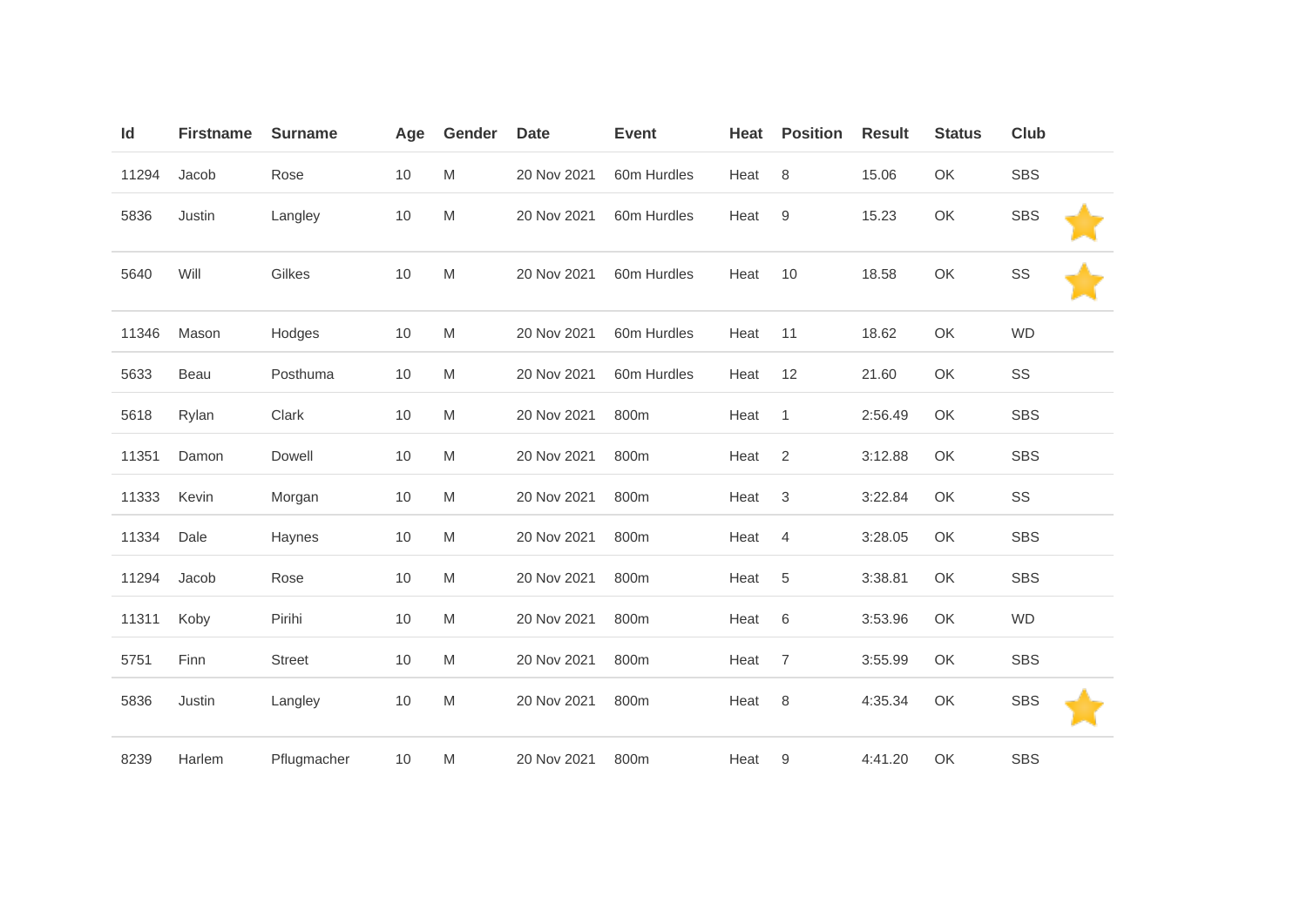| Id    | <b>Firstname</b> | <b>Surname</b> | Age | Gender | <b>Date</b> | <b>Event</b>  | Heat | <b>Position</b> | <b>Result</b> | <b>Status</b> | Club       |
|-------|------------------|----------------|-----|--------|-------------|---------------|------|-----------------|---------------|---------------|------------|
| 11346 | Mason            | Hodges         | 10  | M      | 20 Nov 2021 | 800m          | Heat | 10              | 4:49.83       | OK            | <b>WD</b>  |
| 5633  | Beau             | Posthuma       | 10  | M      | 20 Nov 2021 | 800m          | Heat | 11              | 5:23.70       | OK            | SS         |
| 5751  | Finn             | <b>Street</b>  | 10  | M      | 20 Nov 2021 | Shot 2kg      | Heat | $\mathbf{1}$    | 6.69          | OK            | <b>SBS</b> |
| 5618  | Rylan            | Clark          | 10  | M      | 20 Nov 2021 | Shot 2kg      | Heat | 2               | 6.53          | OK            | <b>SBS</b> |
| 5836  | Justin           | Langley        | 10  | M      | 20 Nov 2021 | Shot 2kg      | Heat | $\sqrt{3}$      | 5.16          | OK            | <b>SBS</b> |
| 11333 | Kevin            | Morgan         | 10  | M      | 20 Nov 2021 | Shot 2kg      | Heat | $\overline{4}$  | 4.88          | OK            | SS         |
| 11334 | Dale             | Haynes         | 10  | M      | 20 Nov 2021 | Shot 2kg      | Heat | 5               | 4.66          | OK            | <b>SBS</b> |
| 11311 | Koby             | Pirihi         | 10  | M      | 20 Nov 2021 | Shot 2kg      | Heat | 6               | 4.55          | OK            | <b>WD</b>  |
| 8239  | Harlem           | Pflugmacher    | 10  | M      | 20 Nov 2021 | Shot 2kg      | Heat | $\overline{7}$  | 4.53          | OK            | <b>SBS</b> |
| 12480 | Ethan            | Daniel         | 10  | M      | 20 Nov 2021 | Shot 2kg      | Heat | 8               | 4.01          | OK            | WS         |
| 11351 | Damon            | Dowell         | 10  | M      | 20 Nov 2021 | Shot 2kg      | Heat | 9               | 3.66          | OK            | <b>SBS</b> |
| 11346 | Mason            | Hodges         | 10  | M      | 20 Nov 2021 | Shot 2kg      | Heat | 10              | 3.59          | OK            | <b>WD</b>  |
| 11294 | Jacob            | Rose           | 10  | M      | 20 Nov 2021 | Shot 2kg      | Heat | 11              | 2.60          | OK            | <b>SBS</b> |
| 11333 | Kevin            | Morgan         | 10  | M      | 20 Nov 2021 | Turbo Javelin | Heat | $\mathbf{1}$    | 19.98         | OK            | SS         |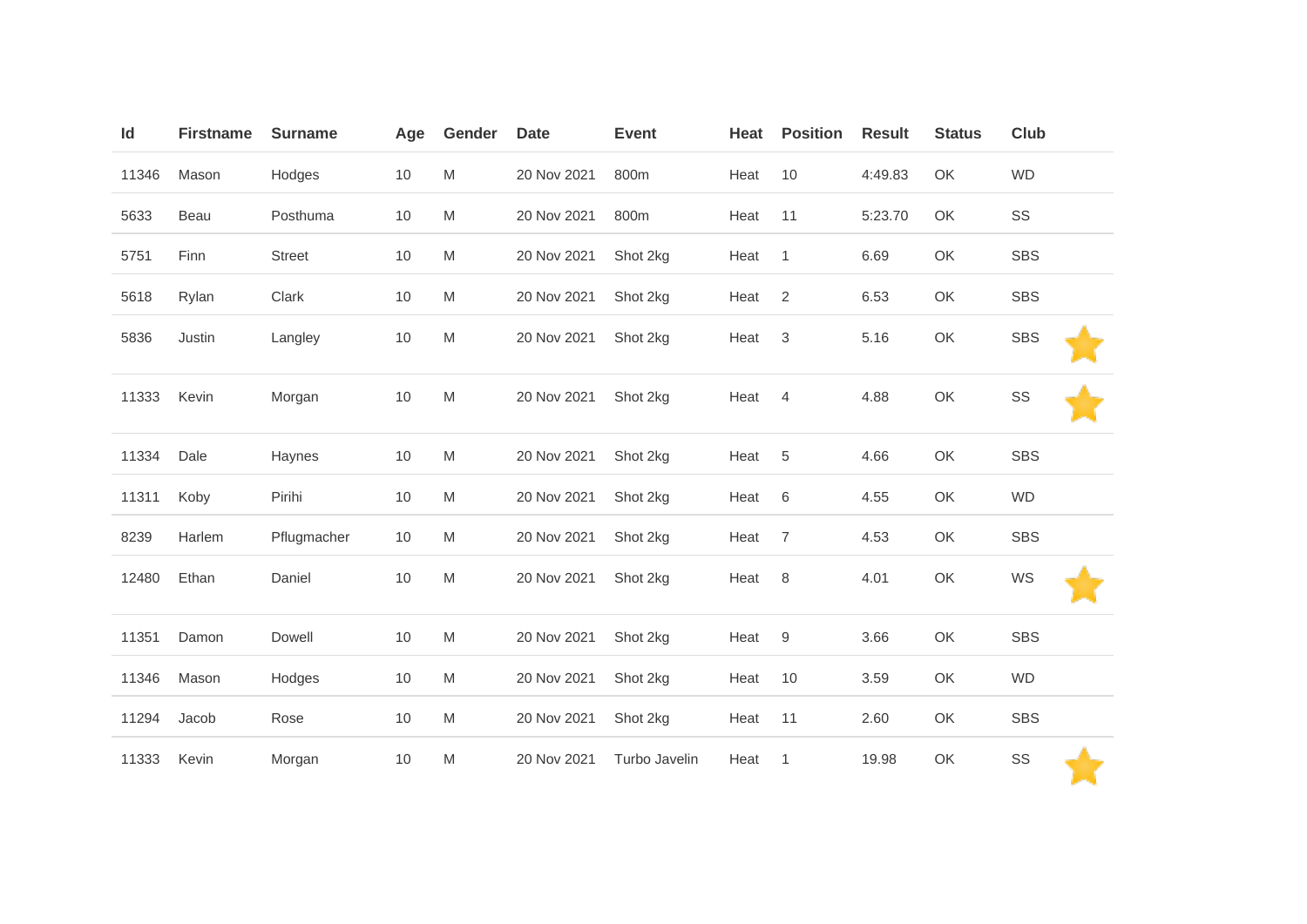| Id    | <b>Firstname</b> | <b>Surname</b> | Age | Gender                                                                                                     | <b>Date</b> | <b>Event</b>  | Heat | <b>Position</b>           | <b>Result</b> | <b>Status</b> | <b>Club</b> |
|-------|------------------|----------------|-----|------------------------------------------------------------------------------------------------------------|-------------|---------------|------|---------------------------|---------------|---------------|-------------|
| 5751  | Finn             | <b>Street</b>  | 10  | M                                                                                                          | 20 Nov 2021 | Turbo Javelin | Heat | 2                         | 18.07         | OK            | <b>SBS</b>  |
| 5618  | Rylan            | Clark          | 10  | M                                                                                                          | 20 Nov 2021 | Turbo Javelin | Heat | $\ensuremath{\mathsf{3}}$ | 16.57         | OK            | <b>SBS</b>  |
| 12480 | Ethan            | Daniel         | 10  | M                                                                                                          | 20 Nov 2021 | Turbo Javelin | Heat | $\overline{4}$            | 11.06         | OK            | WS          |
| 5836  | Justin           | Langley        | 10  | $\mathsf{M}% _{T}=\mathsf{M}_{T}\!\left( a,b\right) ,\ \mathsf{M}_{T}=\mathsf{M}_{T}\!\left( a,b\right) ,$ | 20 Nov 2021 | Turbo Javelin | Heat | $\overline{5}$            | 10.58         | OK            | <b>SBS</b>  |
| 11311 | Koby             | Pirihi         | 10  | M                                                                                                          | 20 Nov 2021 | Turbo Javelin | Heat | 6                         | 10.35         | OK            | <b>WD</b>   |
| 8239  | Harlem           | Pflugmacher    | 10  | M                                                                                                          | 20 Nov 2021 | Turbo Javelin | Heat | $\overline{7}$            | 10.20         | OK            | <b>SBS</b>  |
| 11334 | Dale             | Haynes         | 10  | M                                                                                                          | 20 Nov 2021 | Turbo Javelin | Heat | 8                         | 9.59          | OK            | <b>SBS</b>  |
| 11351 | Damon            | Dowell         | 10  | M                                                                                                          | 20 Nov 2021 | Turbo Javelin | Heat | 9                         | 9.18          | OK            | <b>SBS</b>  |
| 11346 | Mason            | Hodges         | 10  | M                                                                                                          | 20 Nov 2021 | Turbo Javelin | Heat | 10                        | 7.58          | OK            | <b>WD</b>   |
| 5633  | Beau             | Posthuma       | 10  | M                                                                                                          | 20 Nov 2021 | Turbo Javelin | Heat | 11                        | 7.14          | OK            | SS          |
| 11294 | Jacob            | Rose           | 10  | M                                                                                                          | 20 Nov 2021 | Turbo Javelin | Heat | 12                        | 6.03          | OK            | <b>SBS</b>  |
| 5640  | Will             | Gilkes         | 10  | M                                                                                                          | 20 Nov 2021 | Turbo Javelin | Heat | 13                        | 5.04          | OK            | SS          |
| 11379 | Akoy             | Chol Awuol     | 11  | M                                                                                                          | 20 Nov 2021 | 1100m Walk    | Heat | $\mathbf{1}$              | 9:11.37       | OK            | <b>SBS</b>  |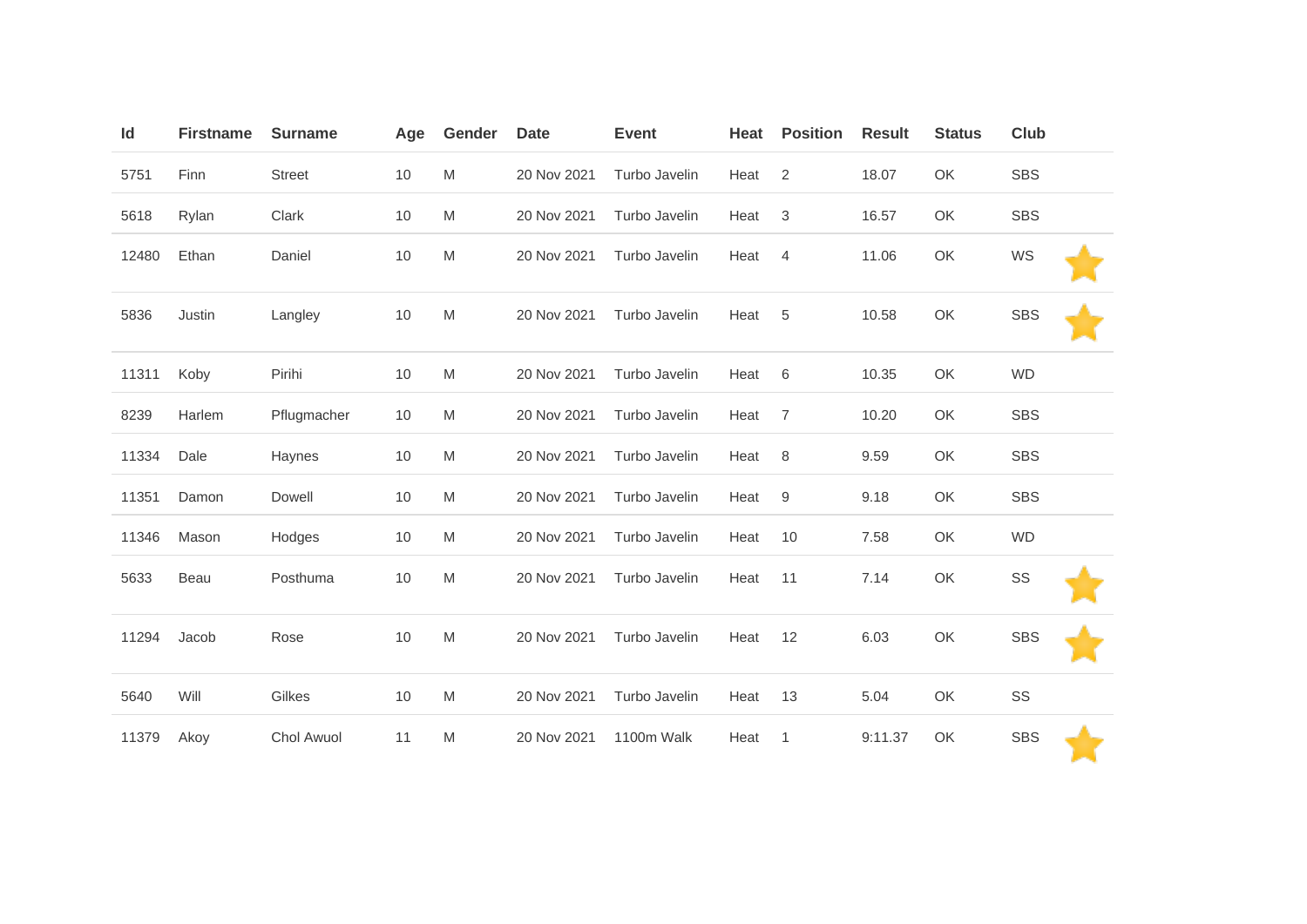| Id    | <b>Firstname</b> | <b>Surname</b> | Age | Gender                                                                                                     | <b>Date</b> | <b>Event</b>     | Heat | <b>Position</b>          | <b>Result</b> | <b>Status</b> | <b>Club</b> |  |
|-------|------------------|----------------|-----|------------------------------------------------------------------------------------------------------------|-------------|------------------|------|--------------------------|---------------|---------------|-------------|--|
| 5701  | Ty               | Beenham        | 11  | $\mathsf{M}% _{T}=\mathsf{M}_{T}\!\left( a,b\right) ,\ \mathsf{M}_{T}=\mathsf{M}_{T}\!\left( a,b\right) ,$ | 20 Nov 2021 | 1100m Walk       | Heat | $\overline{2}$           | 10:12.06      | OK            | <b>SBS</b>  |  |
| 11284 | Cabel            | Castle-Nepia   | 11  | $\mathsf{M}% _{T}=\mathsf{M}_{T}\!\left( a,b\right) ,\ \mathsf{M}_{T}=\mathsf{M}_{T}\!\left( a,b\right) ,$ | 20 Nov 2021 | 1100m Walk       | Heat | 3                        | 10:13.80      | OK            | SS          |  |
| 5759  | Owen             | Young          | 11  | $\mathsf{M}% _{T}=\mathsf{M}_{T}\!\left( a,b\right) ,\ \mathsf{M}_{T}=\mathsf{M}_{T}\!\left( a,b\right) ,$ | 20 Nov 2021 | 1100m Walk       | Heat | $\overline{\phantom{a}}$ | 12:35.44      | <b>DSQ</b>    | <b>SBS</b>  |  |
| 5826  | Zachary          | Smith          | 11  | M                                                                                                          | 20 Nov 2021 | 1100m Walk       | Heat | $\overline{\phantom{a}}$ | 12:41.16      | <b>DSQ</b>    | <b>SBS</b>  |  |
| 7984  | Tom              | Kuricivi       | 11  | M                                                                                                          | 20 Nov 2021 | 200m             | Heat | $\mathbf{1}$             | 33.15         | OK            | WS          |  |
| 11379 | Akoy             | Chol Awuol     | 11  | $\mathsf{M}% _{T}=\mathsf{M}_{T}\!\left( a,b\right) ,\ \mathsf{M}_{T}=\mathsf{M}_{T}\!\left( a,b\right) ,$ | 20 Nov 2021 | 200m             | Heat | $\sqrt{2}$               | 33.62         | OK            | <b>SBS</b>  |  |
| 7983  | Thomas           | Blondeau       | 11  | M                                                                                                          | 20 Nov 2021 | 200m             | Heat | 3                        | 35.10         | OK            | WS          |  |
| 11299 | Kobi             | Green          | 11  | $\mathsf{M}% _{T}=\mathsf{M}_{T}\!\left( a,b\right) ,\ \mathsf{M}_{T}=\mathsf{M}_{T}\!\left( a,b\right) ,$ | 20 Nov 2021 | 200m             | Heat | $\overline{4}$           | 37.14         | OK            | <b>SBS</b>  |  |
| 5629  | Nate             | Rosenberg      | 11  | $\mathsf{M}% _{T}=\mathsf{M}_{T}\!\left( a,b\right) ,\ \mathsf{M}_{T}=\mathsf{M}_{T}\!\left( a,b\right) ,$ | 20 Nov 2021 | 200m             | Heat | 5                        | 38.22         | OK            | SS          |  |
| 5837  | Rory             | Goulding       | 11  | M                                                                                                          | 20 Nov 2021 | 200m             | Heat | 6                        | 38.72         | OK            | <b>WD</b>   |  |
| 12479 | Cole             | Betson         | 11  | $\mathsf{M}% _{T}=\mathsf{M}_{T}\!\left( a,b\right) ,\ \mathsf{M}_{T}=\mathsf{M}_{T}\!\left( a,b\right) ,$ | 20 Nov 2021 | 200m             | Heat | $\overline{7}$           | 40.33         | OK            | SS          |  |
| 5759  | Owen             | Young          | 11  | M                                                                                                          | 20 Nov 2021 | 200m             | Heat | $\,8\,$                  | 40.43         | OK            | <b>SBS</b>  |  |
| 11284 | Cabel            | Castle-Nepia   | 11  | $\mathsf{M}% _{T}=\mathsf{M}_{T}\!\left( a,b\right) ,\ \mathsf{M}_{T}=\mathsf{M}_{T}\!\left( a,b\right) ,$ | 20 Nov 2021 | 200 <sub>m</sub> | Heat | 9                        | 49.09         | OK            | SS          |  |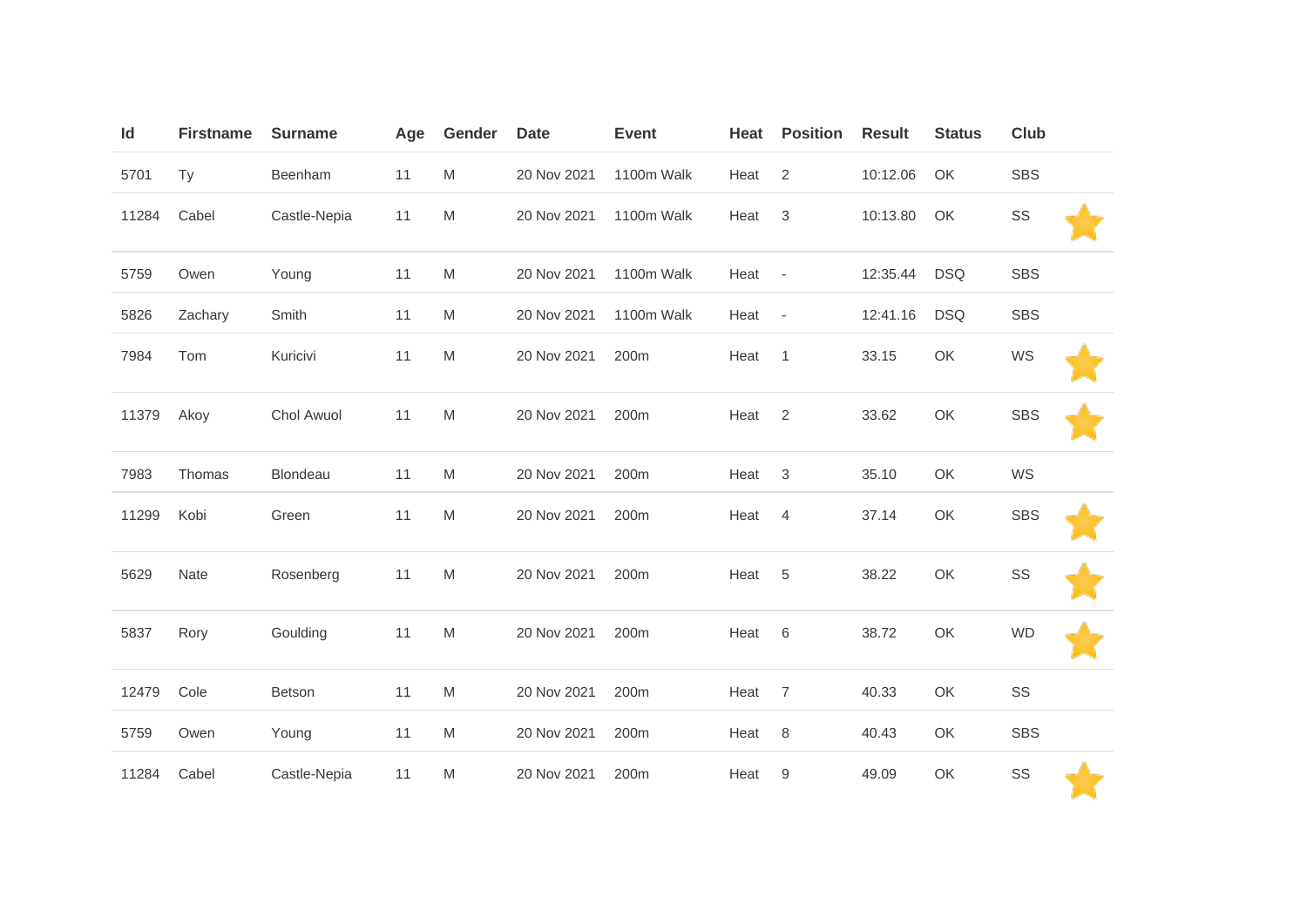| Id    | <b>Firstname</b> | <b>Surname</b> | Age | Gender | <b>Date</b> | <b>Event</b> | Heat | <b>Position</b> | <b>Result</b> | <b>Status</b> | Club       |  |
|-------|------------------|----------------|-----|--------|-------------|--------------|------|-----------------|---------------|---------------|------------|--|
| 11379 | Akoy             | Chol Awuol     | 11  | M      | 20 Nov 2021 | 800m         | Heat | $\mathbf{1}$    | 3:06.68       | OK            | <b>SBS</b> |  |
| 5701  | Ty               | Beenham        | 11  | M      | 20 Nov 2021 | 800m         | Heat | $\sqrt{2}$      | 3:12.10       | OK            | <b>SBS</b> |  |
| 7983  | Thomas           | Blondeau       | 11  | M      | 20 Nov 2021 | 800m         | Heat | $\sqrt{3}$      | 3:16.49       | OK            | WS         |  |
| 5629  | Nate             | Rosenberg      | 11  | M      | 20 Nov 2021 | 800m         | Heat | $\overline{4}$  | 3:20.07       | OK            | SS         |  |
| 11299 | Kobi             | Green          | 11  | M      | 20 Nov 2021 | 800m         | Heat | 5               | 3:30.49       | OK            | <b>SBS</b> |  |
| 12479 | Cole             | Betson         | 11  | M      | 20 Nov 2021 | 800m         | Heat | $\,6$           | 3:31.18       | OK            | SS         |  |
| 5759  | Owen             | Young          | 11  | M      | 20 Nov 2021 | 800m         | Heat | $\overline{7}$  | 3:42.67       | OK            | <b>SBS</b> |  |
| 11284 | Cabel            | Castle-Nepia   | 11  | M      | 20 Nov 2021 | 800m         | Heat | 8               | 4:58.42       | OK            | SS         |  |
| 7984  | Tom              | Kuricivi       | 11  | M      | 20 Nov 2021 | 80m Hurdles  | Heat | $\mathbf{1}$    | 15.85         | OK            | WS         |  |
| 7983  | Thomas           | Blondeau       | 11  | M      | 20 Nov 2021 | 80m Hurdles  | Heat | $\sqrt{2}$      | 16.77         | OK            | WS         |  |
| 5759  | Owen             | Young          | 11  | M      | 20 Nov 2021 | 80m Hurdles  | Heat | $\mathbf{3}$    | 17.11         | OK            | <b>SBS</b> |  |
| 5701  | Ty               | Beenham        | 11  | M      | 20 Nov 2021 | 80m Hurdles  | Heat | 4               | 17.15         | OK            | <b>SBS</b> |  |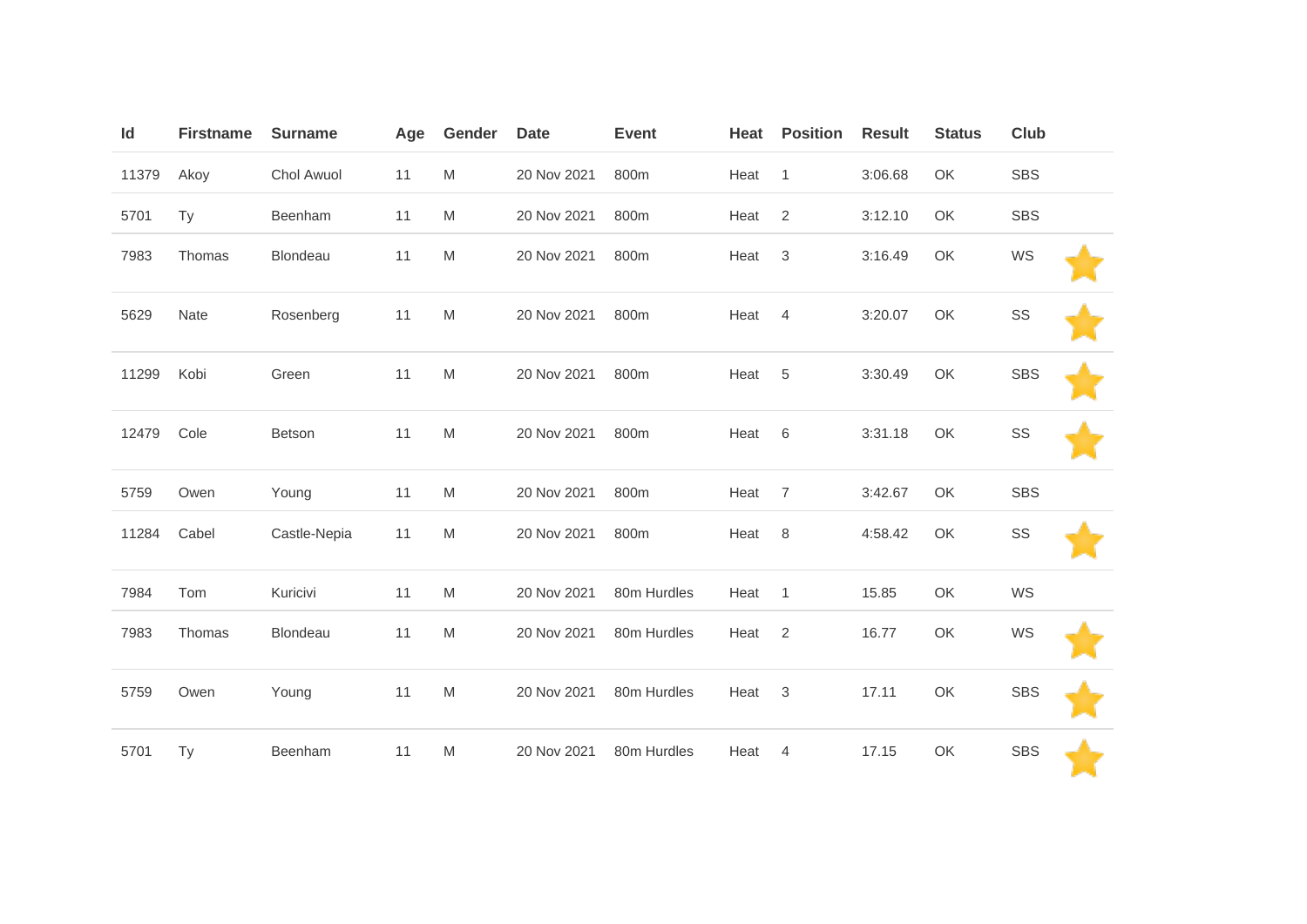| Id    | <b>Firstname</b> | <b>Surname</b> | Age | Gender                                                                                                     | <b>Date</b> | <b>Event</b> | Heat | <b>Position</b> | <b>Result</b> | <b>Status</b> | <b>Club</b> |  |
|-------|------------------|----------------|-----|------------------------------------------------------------------------------------------------------------|-------------|--------------|------|-----------------|---------------|---------------|-------------|--|
| 11379 | Akoy             | Chol Awuol     | 11  | M                                                                                                          | 20 Nov 2021 | 80m Hurdles  | Heat | 5               | 17.61         | OK            | <b>SBS</b>  |  |
| 5629  | Nate             | Rosenberg      | 11  | $\mathsf{M}% _{T}=\mathsf{M}_{T}\!\left( a,b\right) ,\ \mathsf{M}_{T}=\mathsf{M}_{T}\!\left( a,b\right) ,$ | 20 Nov 2021 | 80m Hurdles  | Heat | 6               | 18.44         | OK            | SS          |  |
| 12479 | Cole             | <b>Betson</b>  | 11  | M                                                                                                          | 20 Nov 2021 | 80m Hurdles  | Heat | $\overline{7}$  | 18.76         | OK            | SS          |  |
| 11284 | Cabel            | Castle-Nepia   | 11  | M                                                                                                          | 20 Nov 2021 | 80m Hurdles  | Heat | 8               | 19.35         | OK            | SS          |  |
| 11299 | Kobi             | Green          | 11  | M                                                                                                          | 20 Nov 2021 | 80m Hurdles  | Heat | 9               | 19.67         | OK            | <b>SBS</b>  |  |
| 5837  | Rory             | Goulding       | 11  | M                                                                                                          | 20 Nov 2021 | 80m Hurdles  | Heat | 10              | 19.75         | OK            | <b>WD</b>   |  |
| 12479 | Cole             | Betson         | 11  | M                                                                                                          | 20 Nov 2021 | Javelin      | Heat | $\overline{1}$  | 15.73         | OK            | SS          |  |
| 7984  | Tom              | Kuricivi       | 11  | M                                                                                                          | 20 Nov 2021 | Javelin      | Heat | $\overline{2}$  | 13.26         | OK            | WS          |  |
| 5759  | Owen             | Young          | 11  | M                                                                                                          | 20 Nov 2021 | Javelin      | Heat | 3               | 11.97         | OK            | <b>SBS</b>  |  |
| 5826  | Zachary          | Smith          | 11  | M                                                                                                          | 20 Nov 2021 | Javelin      | Heat | $\overline{4}$  | 10.66         | OK            | <b>SBS</b>  |  |
| 11379 | Akoy             | Chol Awuol     | 11  | M                                                                                                          | 20 Nov 2021 | Javelin      | Heat | 5               | 10.52         | OK            | <b>SBS</b>  |  |
| 7983  | Thomas           | Blondeau       | 11  | M                                                                                                          | 20 Nov 2021 | Javelin      | Heat | 6               | 9.88          | OK            | WS          |  |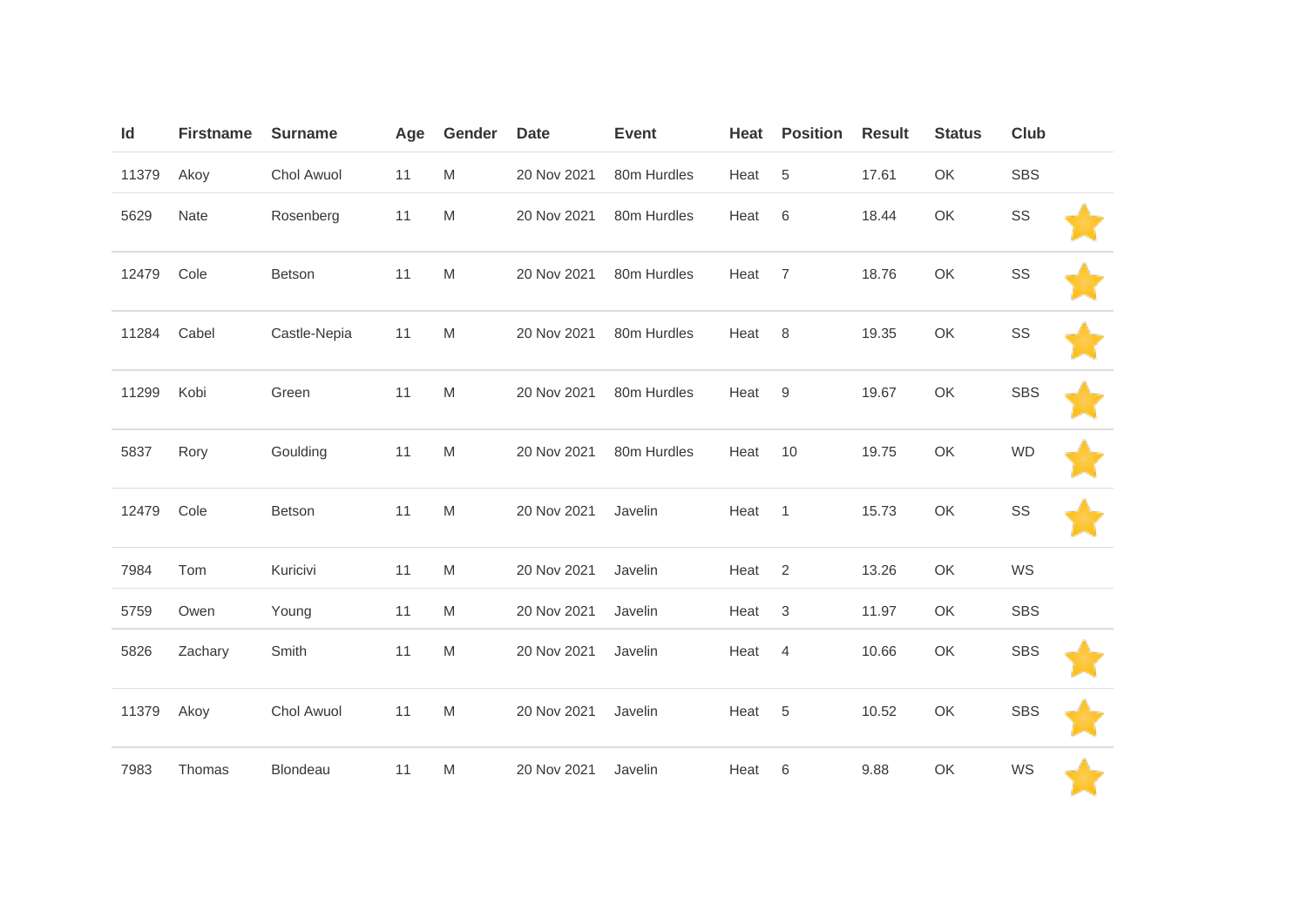| Id    | <b>Firstname</b> | <b>Surname</b> | Age | Gender                                                                                                     | <b>Date</b> | <b>Event</b> | Heat   | <b>Position</b>           | <b>Result</b> | <b>Status</b> | <b>Club</b> |
|-------|------------------|----------------|-----|------------------------------------------------------------------------------------------------------------|-------------|--------------|--------|---------------------------|---------------|---------------|-------------|
| 11299 | Kobi             | Green          | 11  | M                                                                                                          | 20 Nov 2021 | Javelin      | Heat   | $\overline{7}$            | 8.58          | OK            | <b>SBS</b>  |
| 11284 | Cabel            | Castle-Nepia   | 11  | M                                                                                                          | 20 Nov 2021 | Javelin      | Heat   | $\sim$                    | <b>NA</b>     | No<br>Throw   | SS          |
| 5837  | Rory             | Goulding       | 11  | $\mathsf{M}% _{T}=\mathsf{M}_{T}\!\left( a,b\right) ,\ \mathsf{M}_{T}=\mathsf{M}_{T}\!\left( a,b\right) ,$ | 20 Nov 2021 | Javelin      | Heat   | $\overline{\phantom{a}}$  | <b>NA</b>     | No<br>Throw   | <b>WD</b>   |
| 5701  | Ty               | Beenham        | 11  | $\mathsf{M}% _{T}=\mathsf{M}_{T}\!\left( a,b\right) ,\ \mathsf{M}_{T}=\mathsf{M}_{T}\!\left( a,b\right) ,$ | 20 Nov 2021 | Javelin      | Heat - |                           | <b>NA</b>     | No<br>Throw   | <b>SBS</b>  |
| 5837  | Rory             | Goulding       | 11  | ${\sf M}$                                                                                                  | 20 Nov 2021 | Shot 2kg     | Heat   | $\overline{1}$            | 6.58          | OK            | <b>WD</b>   |
| 7984  | Tom              | Kuricivi       | 11  | M                                                                                                          | 20 Nov 2021 | Shot 2kg     | Heat   | 2                         | 6.46          | OK            | WS          |
| 5759  | Owen             | Young          | 11  | M                                                                                                          | 20 Nov 2021 | Shot 2kg     | Heat   | $\ensuremath{\mathsf{3}}$ | 6.40          | OK            | <b>SBS</b>  |
| 12479 | Cole             | Betson         | 11  | M                                                                                                          | 20 Nov 2021 | Shot 2kg     | Heat   | 4                         | 6.03          | OK            | SS          |
| 5701  | Ty               | Beenham        | 11  | M                                                                                                          | 20 Nov 2021 | Shot 2kg     | Heat   | $\,$ 5 $\,$               | 5.70          | OK            | <b>SBS</b>  |
| 11379 | Akoy             | Chol Awuol     | 11  | M                                                                                                          | 20 Nov 2021 | Shot 2kg     | Heat   | 6                         | 5.25          | OK            | <b>SBS</b>  |
| 11284 | Cabel            | Castle-Nepia   | 11  | M                                                                                                          | 20 Nov 2021 | Shot 2kg     | Heat   | $\overline{7}$            | 5.21          | OK            | SS          |
| 5826  | Zachary          | Smith          | 11  | M                                                                                                          | 20 Nov 2021 | Shot 2kg     | Heat   | 8                         | 4.87          | OK            | <b>SBS</b>  |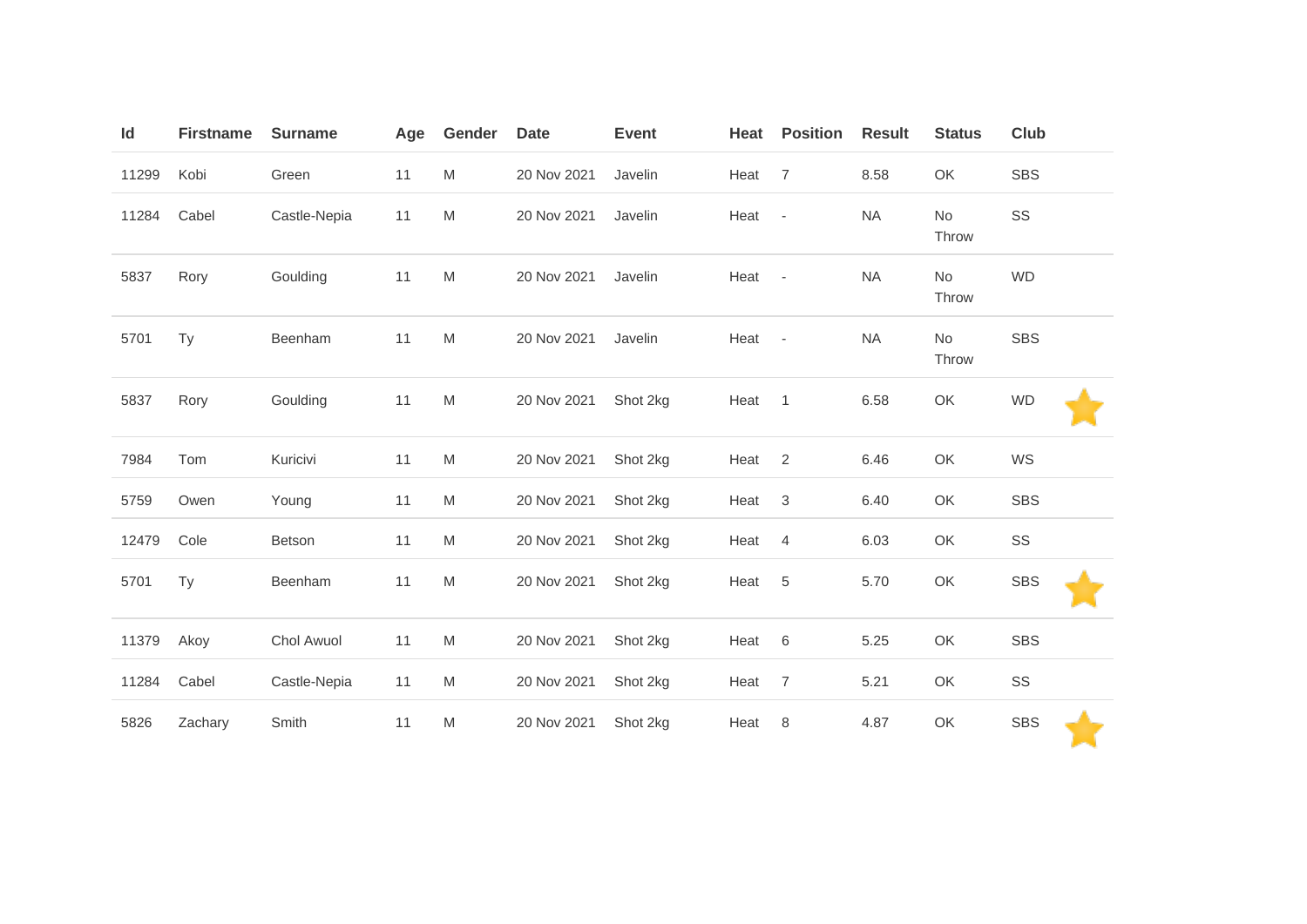| Id    | <b>Firstname</b> | <b>Surname</b> | Age | Gender    | <b>Date</b> | <b>Event</b> | Heat | <b>Position</b>  | <b>Result</b> | <b>Status</b> | Club       |  |
|-------|------------------|----------------|-----|-----------|-------------|--------------|------|------------------|---------------|---------------|------------|--|
| 7983  | Thomas           | Blondeau       | 11  | M         | 20 Nov 2021 | Shot 2kg     | Heat | $\boldsymbol{9}$ | 4.66          | OK            | WS         |  |
| 11299 | Kobi             | Green          | 11  | M         | 20 Nov 2021 | Shot 2kg     | Heat | 10               | 4.34          | OK            | <b>SBS</b> |  |
| 7984  | Tom              | Kuricivi       | 11  | M         | 20 Nov 2021 | Triple Jump  | Heat | $\mathbf{1}$     | 7.80          | OK            | WS         |  |
| 5759  | Owen             | Young          | 11  | M         | 20 Nov 2021 | Triple Jump  | Heat | $\overline{2}$   | 7.42          | OK            | <b>SBS</b> |  |
| 12479 | Cole             | <b>Betson</b>  | 11  | ${\sf M}$ | 20 Nov 2021 | Triple Jump  | Heat | $\sqrt{3}$       | 6.51          | OK            | SS         |  |
| 5701  | Ty               | Beenham        | 11  | M         | 20 Nov 2021 | Triple Jump  | Heat | $\overline{4}$   | 6.50          | OK            | <b>SBS</b> |  |
| 11379 | Akoy             | Chol Awuol     | 11  | M         | 20 Nov 2021 | Triple Jump  | Heat | 5                | 6.25          | OK            | <b>SBS</b> |  |
| 5826  | Zachary          | Smith          | 11  | M         | 20 Nov 2021 | Triple Jump  | Heat | $6\,$            | 6.24          | OK            | <b>SBS</b> |  |
| 7983  | Thomas           | Blondeau       | 11  | M         | 20 Nov 2021 | Triple Jump  | Heat | $\overline{7}$   | 6.23          | OK            | WS         |  |
| 5629  | Nate             | Rosenberg      | 11  | M         | 20 Nov 2021 | Triple Jump  | Heat | 8                | 6.13          | OK            | SS         |  |
| 11299 | Kobi             | Green          | 11  | M         | 20 Nov 2021 | Triple Jump  | Heat | $\boldsymbol{9}$ | 6.01          | OK            | <b>SBS</b> |  |
| 11284 | Cabel            | Castle-Nepia   | 11  | M         | 20 Nov 2021 | Triple Jump  | Heat | 10               | 5.83          | OK            | SS         |  |
| 5837  | Rory             | Goulding       | 11  | M         | 20 Nov 2021 | Triple Jump  | Heat | 11               | 5.55          | OK            | <b>WD</b>  |  |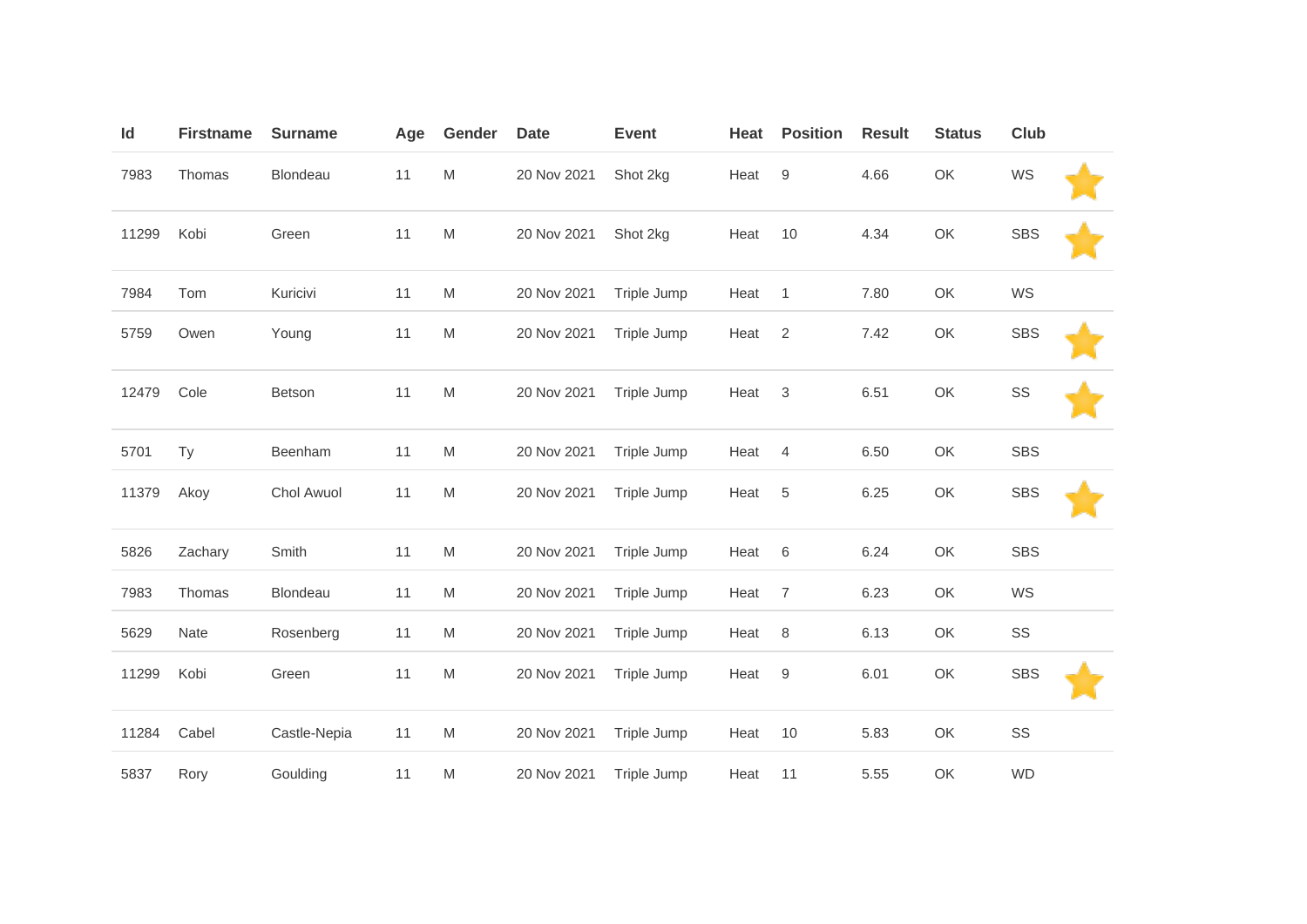| Id    | <b>Firstname</b> | <b>Surname</b> | Age | Gender    | <b>Date</b> | <b>Event</b> | <b>Heat</b> | <b>Position</b>           | <b>Result</b> | <b>Status</b> | <b>Club</b> |
|-------|------------------|----------------|-----|-----------|-------------|--------------|-------------|---------------------------|---------------|---------------|-------------|
| 5671  | Linkin           | Lawrence       | 12  | M         | 20 Nov 2021 | 1500m Walk   | Heat        | $\mathbf{1}$              | 9:55.50       | OK            | <b>SBS</b>  |
| 11302 | Jarrad           | McKail         | 12  | M         | 20 Nov 2021 | 1500m Walk   | Heat        | $\sim$                    | 16:02.30      | <b>DSQ</b>    | <b>SBS</b>  |
| 5641  | Kai              | Gilkes         | 12  | M         | 20 Nov 2021 | 1500m Walk   | Heat        | $\sim$                    | 18:33.70      | <b>DSQ</b>    | SS          |
| 5711  | Aiden            | Cowgill        | 12  | M         | 20 Nov 2021 | 200m         | Heat        | $\mathbf{1}$              | 30.08         | OK            | <b>SBS</b>  |
| 5680  | Hayden           | Wren           | 12  | M         | 20 Nov 2021 | 200m         | Heat        | $\mathbf{2}$              | 37.36         | OK            | WS          |
| 11343 | Lincoln          | Youngberry     | 12  | ${\sf M}$ | 20 Nov 2021 | 200m         | Heat        | $\ensuremath{\mathsf{3}}$ | 39.64         | OK            | WS          |
| 5671  | Linkin           | Lawrence       | 12  | M         | 20 Nov 2021 | 200m         | Heat        | 4                         | 42.36         | OK            | <b>SBS</b>  |
| 11302 | Jarrad           | McKail         | 12  | ${\sf M}$ | 20 Nov 2021 | 200m         | Heat        | $\sqrt{5}$                | 48.65         | OK            | <b>SBS</b>  |
| 5655  | Alfie            | Hilditch       | 12  | ${\sf M}$ | 20 Nov 2021 | 800m         | Heat        | $\mathbf{1}$              | 2:51.30       | OK            | SS          |
| 5660  | Austin           | Green          | 12  | ${\sf M}$ | 20 Nov 2021 | 800m         | Heat        | $\sqrt{2}$                | 3:37.78       | OK            | SS          |
| 5671  | Linkin           | Lawrence       | 12  | M         | 20 Nov 2021 | 800m         | Heat        | $\mathbf{2}$              | 3:37.78       | OK            | <b>SBS</b>  |
| 11370 | Lewis            | Horn           | 12  | M         | 20 Nov 2021 | 800m         | Heat        | $\overline{4}$            | 3:55.02       | OK            | SS          |
| 5680  | Hayden           | Wren           | 12  | M         | 20 Nov 2021 | 800m         | Heat        | $\sqrt{5}$                | 3:55.99       | OK            | WS          |
| 11343 | Lincoln          | Youngberry     | 12  | ${\sf M}$ | 20 Nov 2021 | 800m         | Heat        | $\,6$                     | 4:05.27       | OK            | WS          |
| 11278 | Zakk             | White          | 12  | M         | 20 Nov 2021 | 800m         | Heat        | $\overline{7}$            | 4:08.81       | OK            | SS          |
| 5634  | <b>Blair</b>     | Posthuma       | 12  | M         | 20 Nov 2021 | 800m         | Heat        | 8                         | 4:22.75       | OK            | SS          |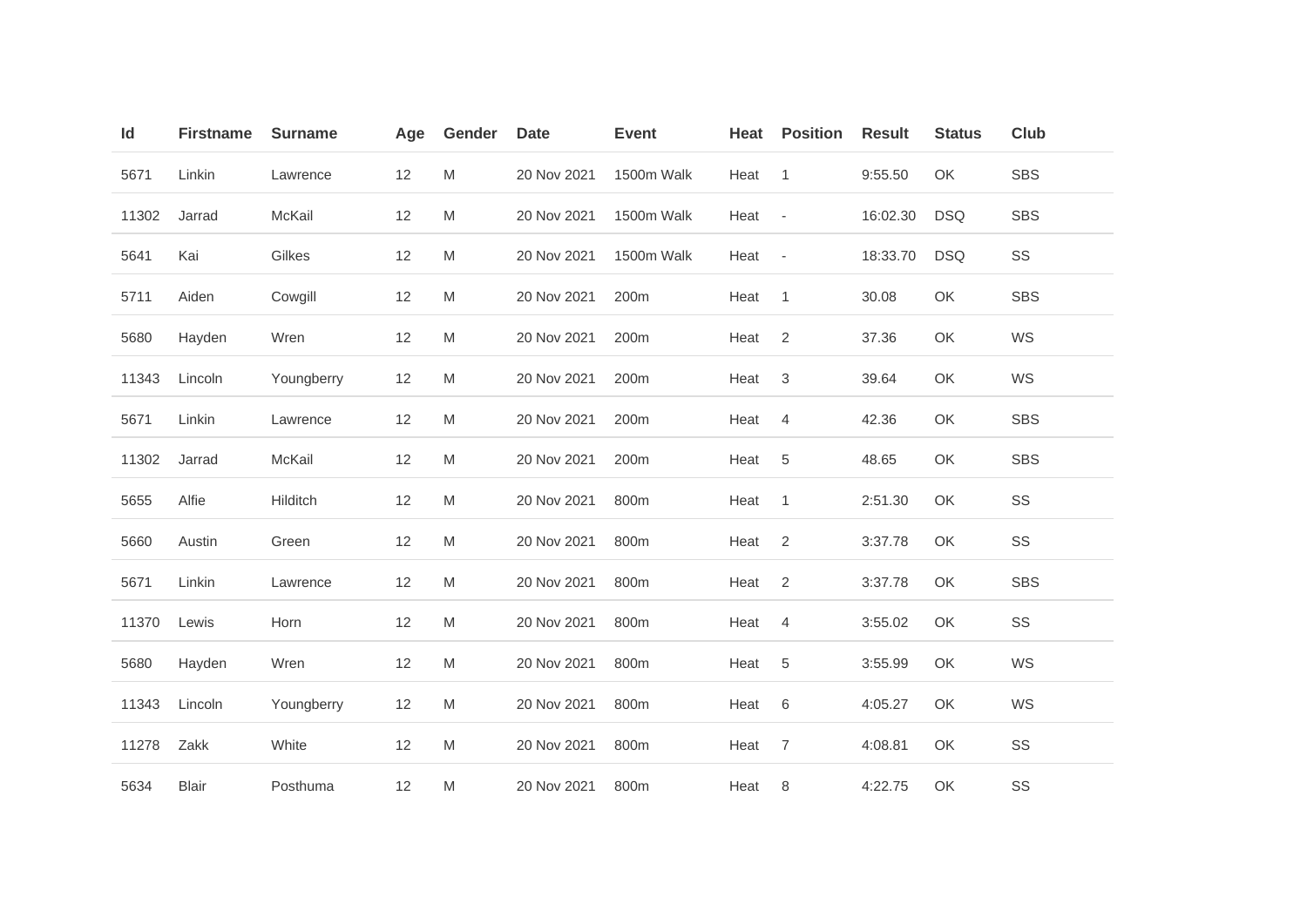| Id    | <b>Firstname</b> | <b>Surname</b> | Age | Gender    | <b>Date</b> | <b>Event</b> | Heat | <b>Position</b>  | <b>Result</b> | <b>Status</b> | Club       |  |
|-------|------------------|----------------|-----|-----------|-------------|--------------|------|------------------|---------------|---------------|------------|--|
| 5711  | Aiden            | Cowgill        | 12  | M         | 20 Nov 2021 | 80m Hurdles  | Heat | $\overline{1}$   | 13.42         | OK            | <b>SBS</b> |  |
| 5655  | Alfie            | Hilditch       | 12  | M         | 20 Nov 2021 | 80m Hurdles  | Heat | 2                | 16.98         | OK            | SS         |  |
| 5680  | Hayden           | Wren           | 12  | M         | 20 Nov 2021 | 80m Hurdles  | Heat | 3                | 18.90         | OK            | WS         |  |
| 5660  | Austin           | Green          | 12  | M         | 20 Nov 2021 | 80m Hurdles  | Heat | $\overline{4}$   | 19.20         | OK            | SS         |  |
| 5671  | Linkin           | Lawrence       | 12  | M         | 20 Nov 2021 | 80m Hurdles  | Heat | $\sqrt{5}$       | 20.91         | OK            | <b>SBS</b> |  |
| 11278 | Zakk             | White          | 12  | M         | 20 Nov 2021 | 80m Hurdles  | Heat | 6                | 21.18         | OK            | SS         |  |
| 11302 | Jarrad           | McKail         | 12  | M         | 20 Nov 2021 | 80m Hurdles  | Heat | $\overline{7}$   | 21.21         | OK            | <b>SBS</b> |  |
| 5634  | <b>Blair</b>     | Posthuma       | 12  | M         | 20 Nov 2021 | 80m Hurdles  | Heat | 8                | 25.71         | OK            | SS         |  |
| 5641  | Kai              | Gilkes         | 12  | M         | 20 Nov 2021 | 80m Hurdles  | Heat | $\boldsymbol{9}$ | 1:21.38       | OK            | SS         |  |
| 5655  | Alfie            | Hilditch       | 12  | M         | 20 Nov 2021 | Javelin      | Heat | $\mathbf{1}$     | 32.91         | OK            | SS         |  |
| 11343 | Lincoln          | Youngberry     | 12  | M         | 20 Nov 2021 | Javelin      | Heat | $\sqrt{2}$       | 15.58         | OK            | WS         |  |
| 5680  | Hayden           | Wren           | 12  | ${\sf M}$ | 20 Nov 2021 | Javelin      | Heat | $\sqrt{3}$       | 13.47         | OK            | WS         |  |
| 11278 | Zakk             | White          | 12  | M         | 20 Nov 2021 | Javelin      | Heat | 4                | 13.01         | OK            | SS         |  |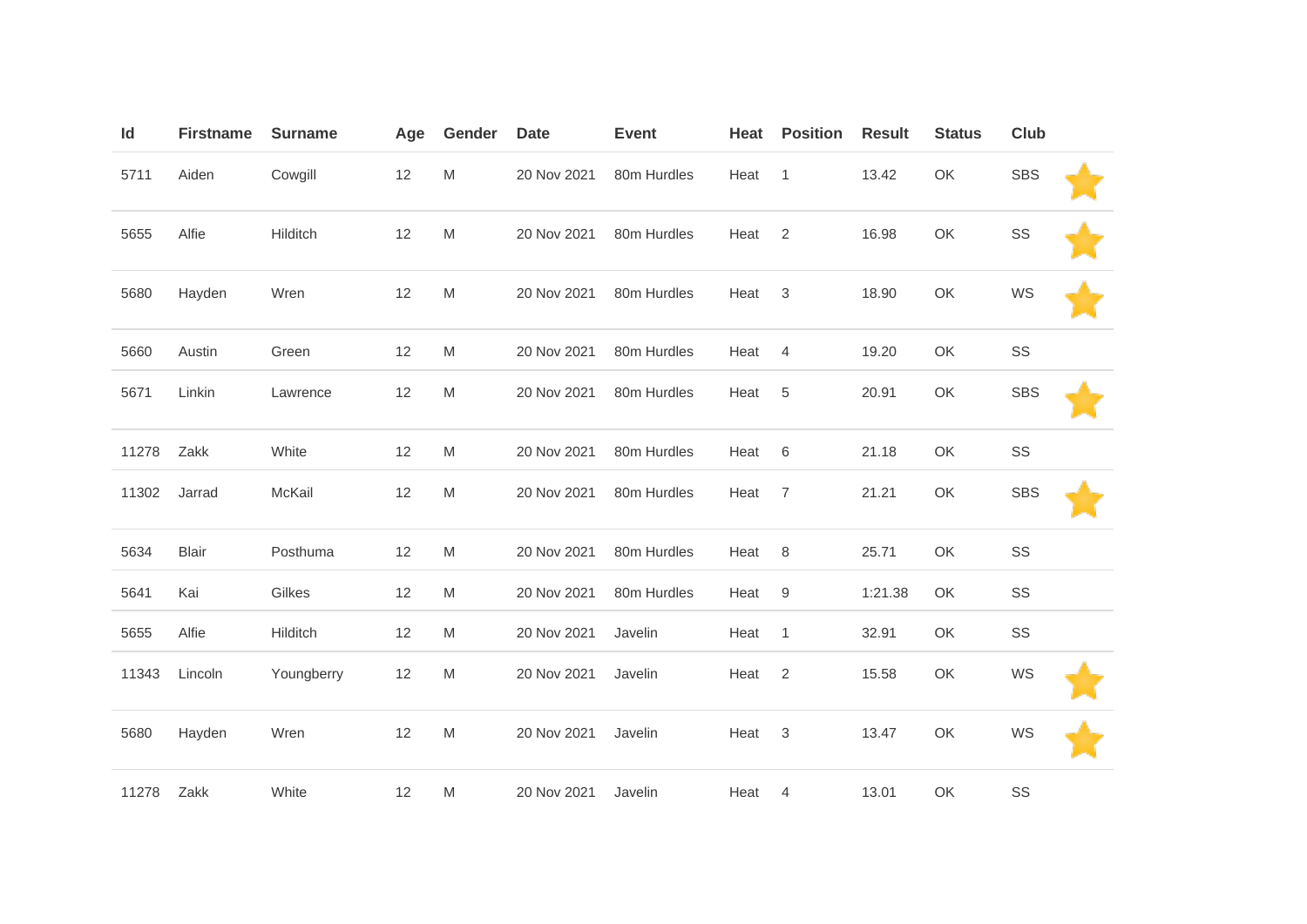| Id    | <b>Firstname</b> | <b>Surname</b> | Age | Gender    | <b>Date</b> | <b>Event</b> | Heat | <b>Position</b>          | <b>Result</b> | <b>Status</b> | Club       |
|-------|------------------|----------------|-----|-----------|-------------|--------------|------|--------------------------|---------------|---------------|------------|
| 5634  | <b>Blair</b>     | Posthuma       | 12  | M         | 20 Nov 2021 | Javelin      | Heat | 5                        | 12.30         | OK            | SS         |
| 11370 | Lewis            | Horn           | 12  | ${\sf M}$ | 20 Nov 2021 | Javelin      | Heat | 6                        | 12.16         | OK            | SS         |
| 11302 | Jarrad           | McKail         | 12  | M         | 20 Nov 2021 | Javelin      | Heat | $\overline{7}$           | 9.91          | OK            | <b>SBS</b> |
| 5671  | Linkin           | Lawrence       | 12  | M         | 20 Nov 2021 | Javelin      | Heat | 8                        | 5.73          | OK            | <b>SBS</b> |
| 5641  | Kai              | Gilkes         | 12  | M         | 20 Nov 2021 | Javelin      | Heat | $9\,$                    | 5.27          | OK            | SS         |
| 5711  | Aiden            | Cowgill        | 12  | M         | 20 Nov 2021 | Javelin      | Heat | $\overline{\phantom{a}}$ | <b>NA</b>     | No<br>Throw   | <b>SBS</b> |
| 5660  | Austin           | Green          | 12  | M         | 20 Nov 2021 | Javelin      | Heat | $\overline{\phantom{a}}$ | <b>NA</b>     | No<br>Throw   | SS         |
| 11343 | Lincoln          | Youngberry     | 12  | M         | 20 Nov 2021 | Shot 2kg     | Heat | $\overline{1}$           | 9.39          | OK            | WS         |
| 5711  | Aiden            | Cowgill        | 12  | M         | 20 Nov 2021 | Shot 2kg     | Heat | $\overline{2}$           | 7.95          | OK            | SBS        |
| 5655  | Alfie            | Hilditch       | 12  | M         | 20 Nov 2021 | Shot 2kg     | Heat | 3                        | 7.17          | OK            | SS         |
| 5660  | Austin           | Green          | 12  | M         | 20 Nov 2021 | Shot 2kg     | Heat | $\overline{4}$           | 7.00          | OK            | SS         |
| 11370 | Lewis            | Horn           | 12  | M         | 20 Nov 2021 | Shot 2kg     | Heat | 5                        | 6.40          | OK            | SS         |
| 11278 | Zakk             | White          | 12  | M         | 20 Nov 2021 | Shot 2kg     | Heat | 6                        | 6.28          | OK            | SS         |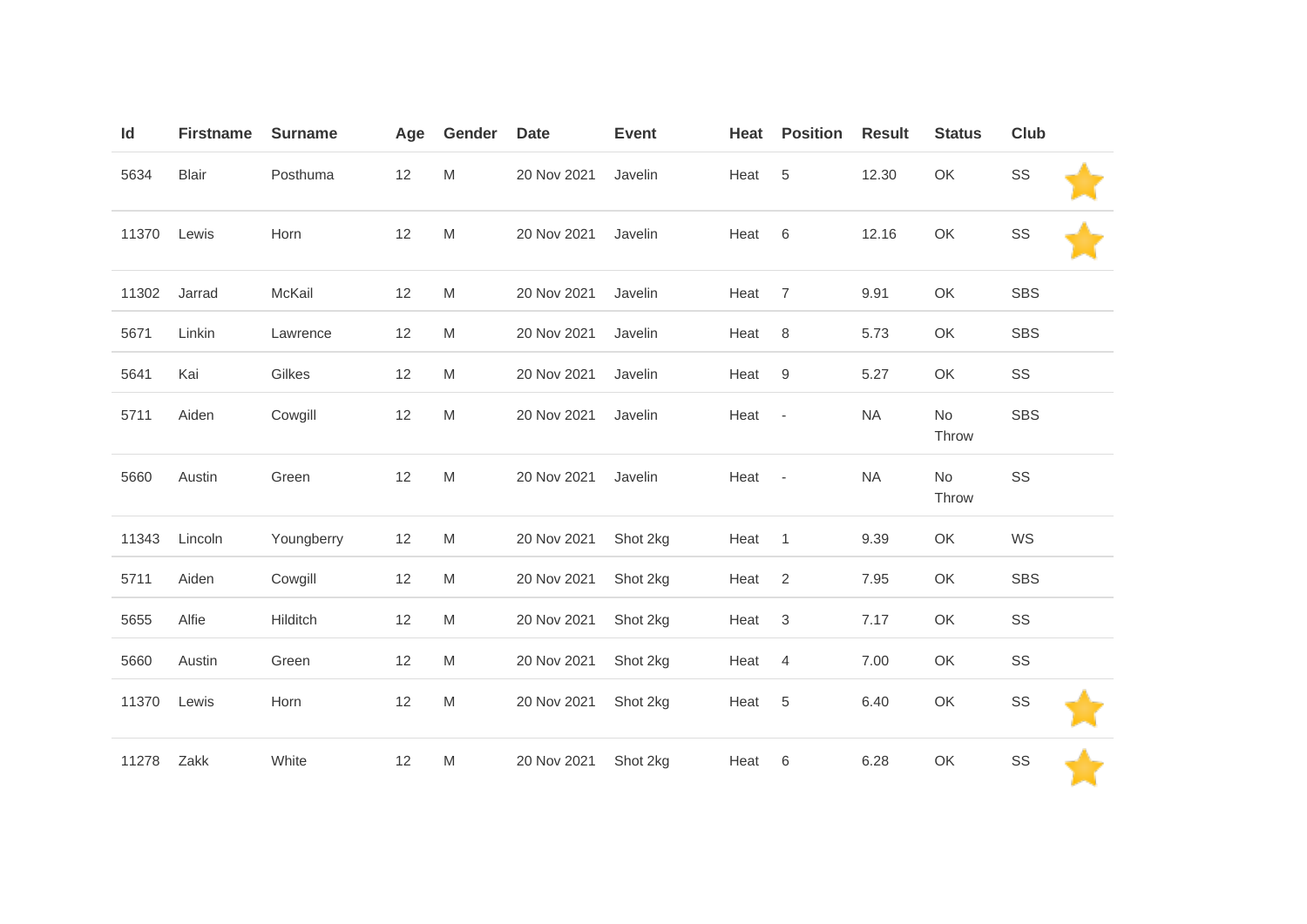| Id    | <b>Firstname</b> | <b>Surname</b> | Age | Gender    | <b>Date</b> | <b>Event</b> | Heat | <b>Position</b>           | <b>Result</b> | <b>Status</b> | Club       |  |
|-------|------------------|----------------|-----|-----------|-------------|--------------|------|---------------------------|---------------|---------------|------------|--|
| 5634  | <b>Blair</b>     | Posthuma       | 12  | M         | 20 Nov 2021 | Shot 2kg     | Heat | $\overline{7}$            | 5.63          | OK            | SS         |  |
| 5680  | Hayden           | Wren           | 12  | M         | 20 Nov 2021 | Shot 2kg     | Heat | $\,8\,$                   | 4.97          | OK            | WS         |  |
| 5671  | Linkin           | Lawrence       | 12  | M         | 20 Nov 2021 | Shot 2kg     | Heat | $\boldsymbol{9}$          | 3.51          | OK            | <b>SBS</b> |  |
| 5711  | Aiden            | Cowgill        | 12  | ${\sf M}$ | 20 Nov 2021 | Triple Jump  | Heat | $\mathbf{1}$              | 9.31          | OK            | <b>SBS</b> |  |
| 5655  | Alfie            | Hilditch       | 12  | M         | 20 Nov 2021 | Triple Jump  | Heat | $\overline{2}$            | 8.85          | OK            | SS         |  |
| 11370 | Lewis            | Horn           | 12  | M         | 20 Nov 2021 | Triple Jump  | Heat | $\ensuremath{\mathsf{3}}$ | 8.07          | OK            | SS         |  |
| 5660  | Austin           | Green          | 12  | M         | 20 Nov 2021 | Triple Jump  | Heat | $\overline{4}$            | 7.67          | OK            | SS         |  |
| 11343 | Lincoln          | Youngberry     | 12  | M         | 20 Nov 2021 | Triple Jump  | Heat | $\,$ 5 $\,$               | 6.52          | OK            | WS         |  |
| 11278 | Zakk             | White          | 12  | M         | 20 Nov 2021 | Triple Jump  | Heat | $\,6$                     | 6.23          | OK            | SS         |  |
| 5671  | Linkin           | Lawrence       | 12  | M         | 20 Nov 2021 | Triple Jump  | Heat | 7                         | 5.49          | OK            | <b>SBS</b> |  |
| 11302 | Jarrad           | McKail         | 12  | M         | 20 Nov 2021 | Triple Jump  | Heat | 8                         | 5.08          | OK            | <b>SBS</b> |  |
| 5641  | Kai              | Gilkes         | 12  | M         | 20 Nov 2021 | Triple Jump  | Heat | $\overline{\phantom{a}}$  | <b>NA</b>     | No Jump       | SS         |  |
| 5639  | Aidan            | Edmondstone    | 13  | M         | 20 Nov 2021 | 1500m Walk   | Heat | $\mathbf 1$               | 10:53.10      | OK            | WS         |  |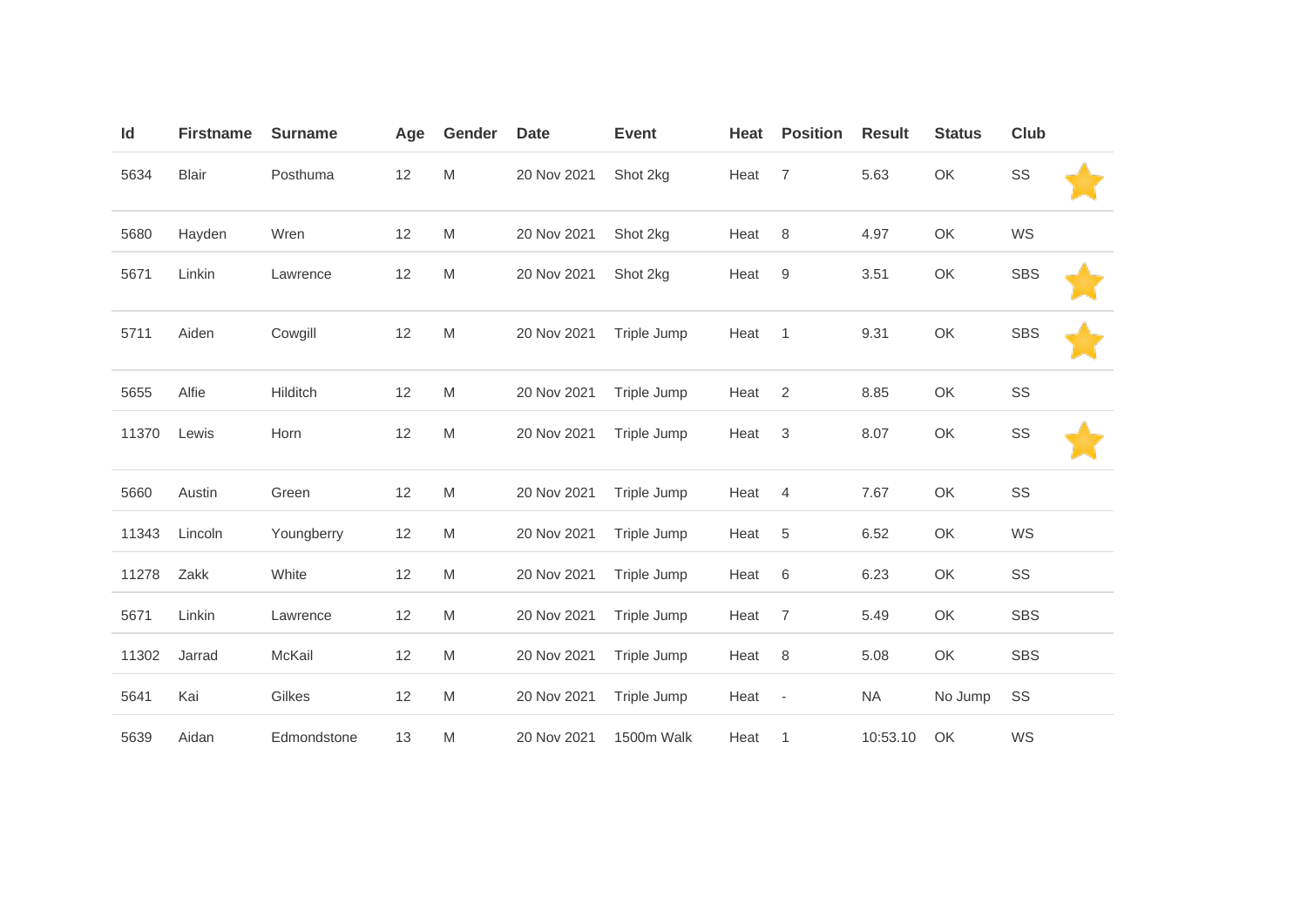| Id    | <b>Firstname</b> | <b>Surname</b> | Age | Gender | <b>Date</b> | <b>Event</b> | Heat | <b>Position</b>          | <b>Result</b> | <b>Status</b> | Club       |  |
|-------|------------------|----------------|-----|--------|-------------|--------------|------|--------------------------|---------------|---------------|------------|--|
| 5626  | Joshua           | Payne          | 13  | M      | 20 Nov 2021 | 1500m Walk   | Heat | 2                        | 11:25.40      | OK            | SS         |  |
| 5825  | <b>Brodie</b>    | Smith          | 13  | M      | 20 Nov 2021 | 1500m Walk   | Heat | $\overline{\phantom{a}}$ | 13:23.30      | <b>DSQ</b>    | <b>SBS</b> |  |
| 12483 | <b>Bruce</b>     | Garlett        | 13  | M      | 20 Nov 2021 | 1500m Walk   | Heat | $\overline{\phantom{a}}$ | 13:06.60      | <b>DSQ</b>    | <b>WD</b>  |  |
| 11312 | Kyan             | Pirihi         | 13  | M      | 20 Nov 2021 | 1500m Walk   | Heat | $\overline{\phantom{a}}$ | 13:04.50      | <b>DSQ</b>    | <b>WD</b>  |  |
| 5760  | Toby             | Arnold         | 13  | M      | 20 Nov 2021 | 200m         | Heat | $\mathbf{1}$             | 30.35         | OK            | SS         |  |
| 5832  | Paul             | Blondeau       | 13  | M      | 20 Nov 2021 | 200m         | Heat | 2                        | 30.88         | OK            | WS         |  |
| 5639  | Aidan            | Edmondstone    | 13  | M      | 20 Nov 2021 | 200m         | Heat | 3                        | 32.68         | OK            | WS         |  |
| 12483 | <b>Bruce</b>     | Garlett        | 13  | M      | 20 Nov 2021 | 200m         | Heat | $\overline{4}$           | 33.22         | OK            | <b>WD</b>  |  |
| 12481 | lantha           | Daniel         | 13  | M      | 20 Nov 2021 | 200m         | Heat | 5                        | 35.03         | OK            | WS         |  |
| 12482 | Oscar            | Daniel         | 13  | M      | 20 Nov 2021 | 200m         | Heat | 6                        | 36.22         | OK            | WS         |  |
| 5823  | Gabriel          | Gastev         | 13  | M      | 20 Nov 2021 | 200m         | Heat | $\overline{7}$           | 38.51         | OK            | SS         |  |
| 11375 | Jamieson         | Slade          | 13  | M      | 20 Nov 2021 | 200m         | Heat | 8                        | 38.82         | OK            | <b>SBS</b> |  |
| 8227  | Koby             | <b>Brooks</b>  | 13  | M      | 20 Nov 2021 | 200m         | Heat | 9                        | 42.15         | OK            | <b>WD</b>  |  |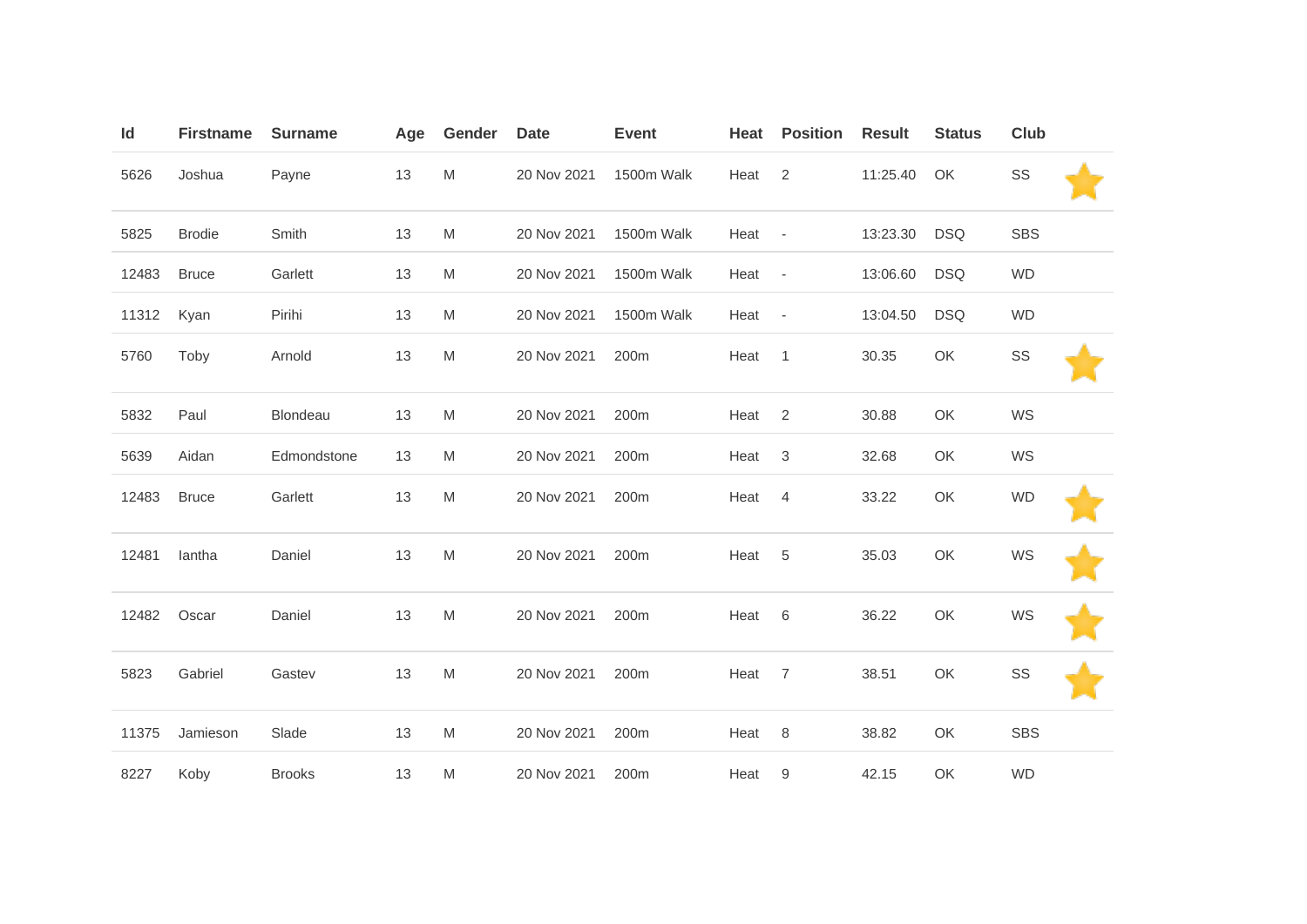| Id    | <b>Firstname</b> | <b>Surname</b> | Age | Gender                                                                                                     | <b>Date</b> | <b>Event</b> | Heat | <b>Position</b> | <b>Result</b> | <b>Status</b> | <b>Club</b> |  |
|-------|------------------|----------------|-----|------------------------------------------------------------------------------------------------------------|-------------|--------------|------|-----------------|---------------|---------------|-------------|--|
| 5832  | Paul             | Blondeau       | 13  | M                                                                                                          | 20 Nov 2021 | 800m         | Heat | $\mathbf{1}$    | 2:41.61       | OK            | WS          |  |
| 5760  | Toby             | Arnold         | 13  | M                                                                                                          | 20 Nov 2021 | 800m         | Heat | 2               | 2:44.20       | OK            | SS          |  |
| 12483 | <b>Bruce</b>     | Garlett        | 13  | M                                                                                                          | 20 Nov 2021 | 800m         | Heat | 3               | 2:46.80       | OK            | <b>WD</b>   |  |
| 5639  | Aidan            | Edmondstone    | 13  | M                                                                                                          | 20 Nov 2021 | 800m         | Heat | 4               | 2:48.12       | OK            | WS          |  |
| 5752  | Fletcher         | <b>Street</b>  | 13  | M                                                                                                          | 20 Nov 2021 | 800m         | Heat | 5               | 3:07.00       | OK            | <b>SBS</b>  |  |
| 5824  | Zack             | Gorter         | 13  | M                                                                                                          | 20 Nov 2021 | 800m         | Heat | 6               | 3:07.84       | OK            | <b>SBS</b>  |  |
| 12481 | lantha           | Daniel         | 13  | M                                                                                                          | 20 Nov 2021 | 800m         | Heat | $\overline{7}$  | 3:09.03       | OK            | WS          |  |
| 5823  | Gabriel          | Gastev         | 13  | M                                                                                                          | 20 Nov 2021 | 800m         | Heat | 8               | 3:19.53       | OK            | SS          |  |
| 12482 | Oscar            | Daniel         | 13  | M                                                                                                          | 20 Nov 2021 | 800m         | Heat | 9               | 3:19.96       | OK            | WS          |  |
| 8227  | Koby             | <b>Brooks</b>  | 13  | $\mathsf{M}% _{T}=\mathsf{M}_{T}\!\left( a,b\right) ,\ \mathsf{M}_{T}=\mathsf{M}_{T}\!\left( a,b\right) ,$ | 20 Nov 2021 | 800m         | Heat | 10              | 3:20.19       | OK            | <b>WD</b>   |  |
| 5825  | <b>Brodie</b>    | Smith          | 13  | M                                                                                                          | 20 Nov 2021 | 800m         | Heat | 11              | 3:27.99       | OK            | <b>SBS</b>  |  |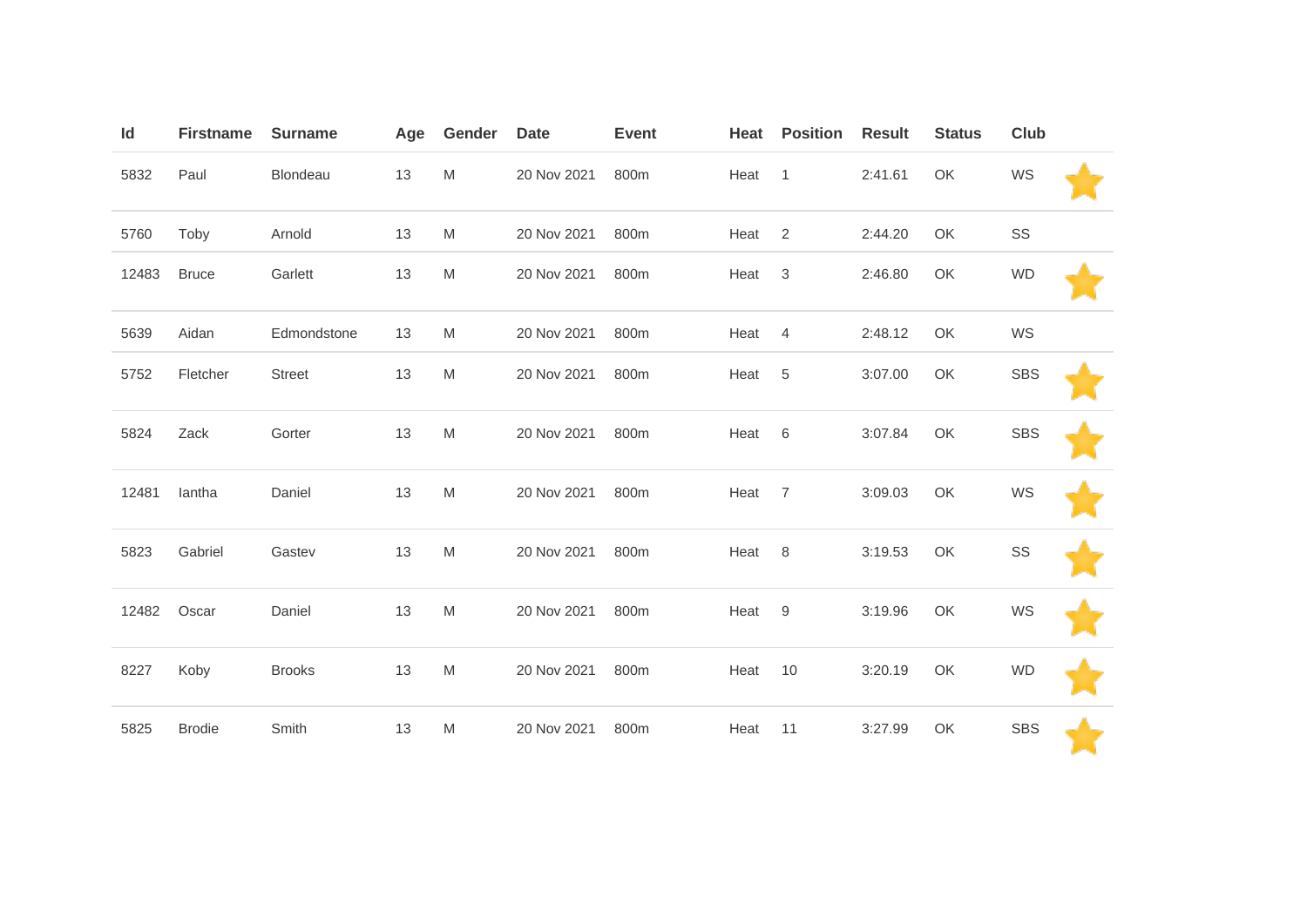| Id    | <b>Firstname</b> | <b>Surname</b> | Age | Gender    | <b>Date</b> | <b>Event</b> | Heat | <b>Position</b> | <b>Result</b> | <b>Status</b> | Club       |  |
|-------|------------------|----------------|-----|-----------|-------------|--------------|------|-----------------|---------------|---------------|------------|--|
| 11375 | Jamieson         | Slade          | 13  | M         | 20 Nov 2021 | 800m         | Heat | 12              | 3:39.95       | OK            | <b>SBS</b> |  |
| 5832  | Paul             | Blondeau       | 13  | M         | 20 Nov 2021 | 80m Hurdles  | Heat | $\mathbf{1}$    | 14.71         | OK            | WS         |  |
| 11312 | Kyan             | Pirihi         | 13  | M         | 20 Nov 2021 | 80m Hurdles  | Heat | 2               | 15.11         | OK            | <b>WD</b>  |  |
| 5760  | Toby             | Arnold         | 13  | M         | 20 Nov 2021 | 80m Hurdles  | Heat | $\sqrt{3}$      | 15.85         | OK            | SS         |  |
| 12483 | <b>Bruce</b>     | Garlett        | 13  | M         | 20 Nov 2021 | 80m Hurdles  | Heat | $\overline{4}$  | 18.18         | OK            | <b>WD</b>  |  |
| 5824  | Zack             | Gorter         | 13  | M         | 20 Nov 2021 | 80m Hurdles  | Heat | 5               | 18.22         | OK            | <b>SBS</b> |  |
| 5752  | Fletcher         | <b>Street</b>  | 13  | M         | 20 Nov 2021 | 80m Hurdles  | Heat | 6               | 18.74         | OK            | <b>SBS</b> |  |
| 5616  | Lachlan          | <b>Buchan</b>  | 13  | M         | 20 Nov 2021 | 80m Hurdles  | Heat | $\overline{7}$  | 18.83         | OK            | WS         |  |
| 5639  | Aidan            | Edmondstone    | 13  | ${\sf M}$ | 20 Nov 2021 | 80m Hurdles  | Heat | 8               | 18.89         | OK            | WS         |  |
| 5825  | <b>Brodie</b>    | Smith          | 13  | M         | 20 Nov 2021 | 80m Hurdles  | Heat | 9               | 18.96         | OK            | <b>SBS</b> |  |
| 5823  | Gabriel          | Gastev         | 13  | M         | 20 Nov 2021 | 80m Hurdles  | Heat | 10              | 20.27         | OK            | SS         |  |
| 12481 | lantha           | Daniel         | 13  | M         | 20 Nov 2021 | 80m Hurdles  | Heat | 11              | 20.72         | OK            | WS         |  |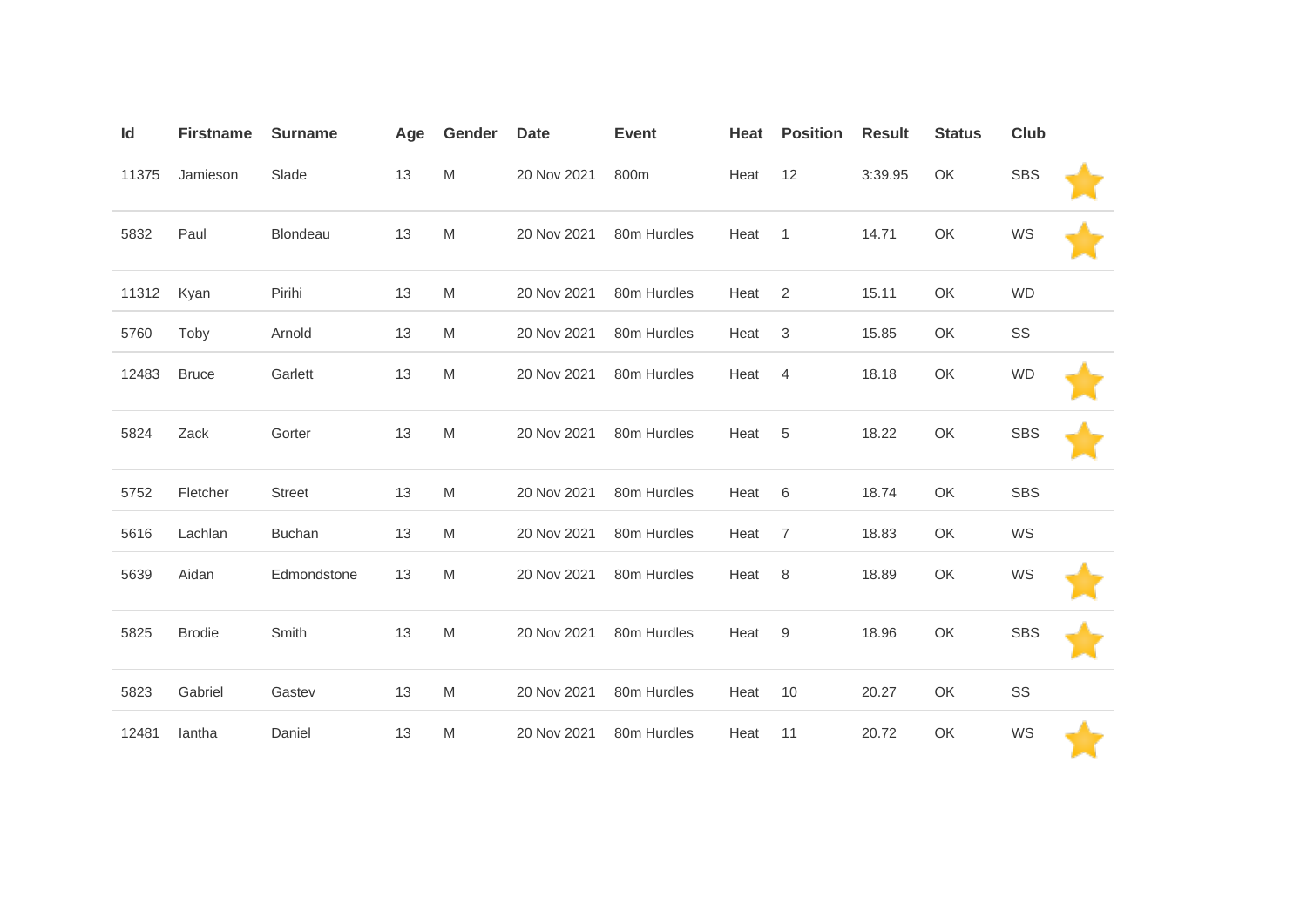| Id    | <b>Firstname</b> | <b>Surname</b> | Age | Gender | <b>Date</b> | <b>Event</b> | Heat | <b>Position</b> | <b>Result</b> | <b>Status</b> | <b>Club</b> |  |
|-------|------------------|----------------|-----|--------|-------------|--------------|------|-----------------|---------------|---------------|-------------|--|
| 12482 | Oscar            | Daniel         | 13  | M      | 20 Nov 2021 | 80m Hurdles  | Heat | 12              | 21.50         | OK            | WS          |  |
| 8227  | Koby             | <b>Brooks</b>  | 13  | M      | 20 Nov 2021 | 80m Hurdles  | Heat | 13              | 21.85         | OK            | <b>WD</b>   |  |
| 5626  | Joshua           | Payne          | 13  | M      | 20 Nov 2021 | 80m Hurdles  | Heat | 14              | 22.85         | OK            | SS          |  |
| 5639  | Aidan            | Edmondstone    | 13  | M      | 20 Nov 2021 | Javelin      | Heat | $\mathbf{1}$    | 23.26         | OK            | WS          |  |
| 12483 | <b>Bruce</b>     | Garlett        | 13  | M      | 20 Nov 2021 | Javelin      | Heat | 2               | 21.72         | OK            | <b>WD</b>   |  |
| 5752  | Fletcher         | <b>Street</b>  | 13  | M      | 20 Nov 2021 | Javelin      | Heat | 3               | 17.90         | OK            | <b>SBS</b>  |  |
| 5760  | Toby             | Arnold         | 13  | M      | 20 Nov 2021 | Javelin      | Heat | 4               | 16.87         | OK            | $\text{SS}$ |  |
| 5832  | Paul             | Blondeau       | 13  | M      | 20 Nov 2021 | Javelin      | Heat | 5               | 14.94         | OK            | WS          |  |
| 8227  | Koby             | <b>Brooks</b>  | 13  | M      | 20 Nov 2021 | Javelin      | Heat | $6\,$           | 13.04         | OK            | <b>WD</b>   |  |
| 5823  | Gabriel          | Gastev         | 13  | M      | 20 Nov 2021 | Javelin      | Heat | $\overline{7}$  | 12.52         | OK            | SS          |  |
| 5825  | <b>Brodie</b>    | Smith          | 13  | M      | 20 Nov 2021 | Javelin      | Heat | 8               | 12.07         | OK            | <b>SBS</b>  |  |
| 12482 | Oscar            | Daniel         | 13  | M      | 20 Nov 2021 | Javelin      | Heat | $9\,$           | 9.75          | OK            | WS          |  |
| 11312 | Kyan             | Pirihi         | 13  | M      | 20 Nov 2021 | Javelin      | Heat | 10              | 7.55          | OK            | <b>WD</b>   |  |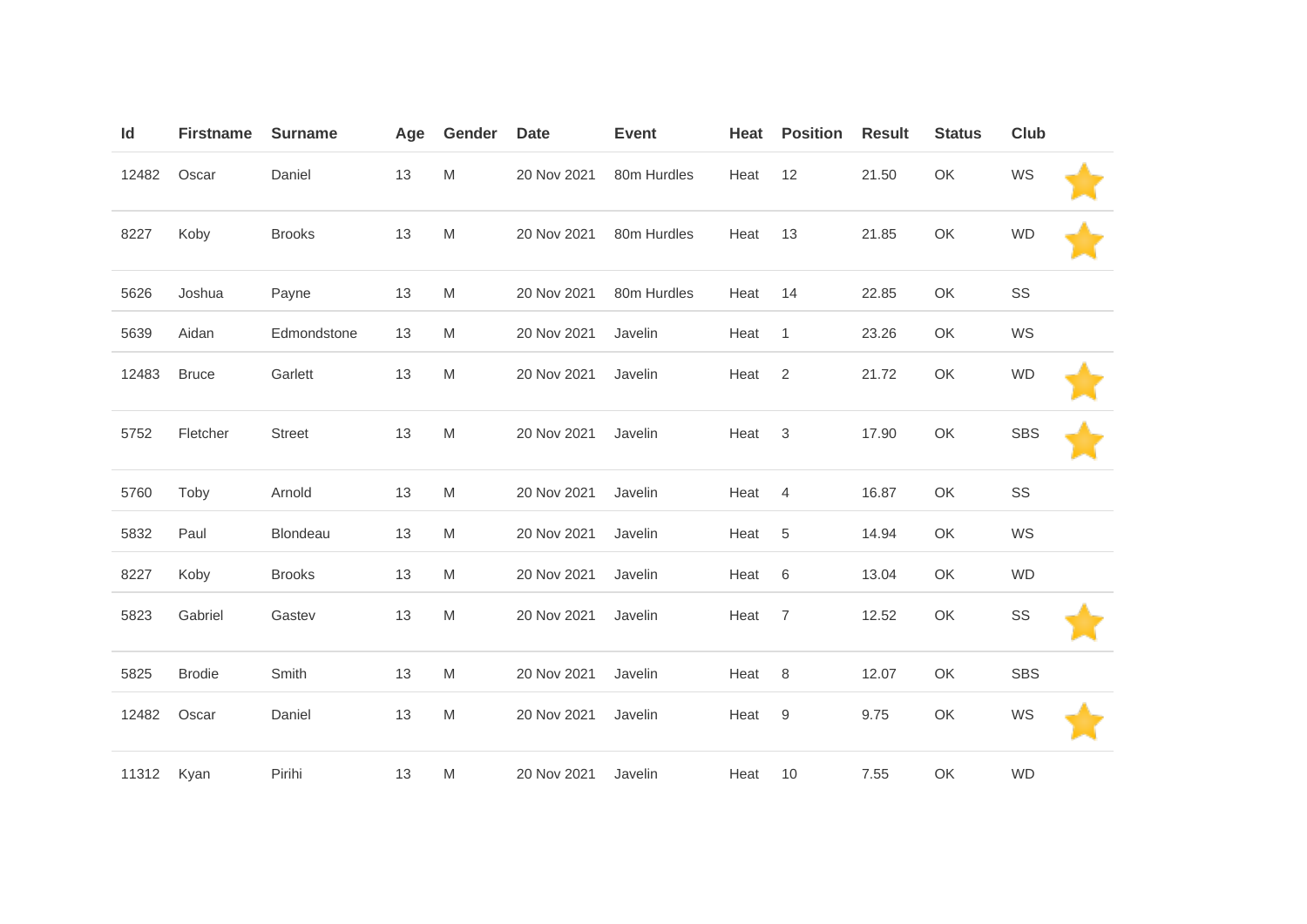| Id    | <b>Firstname</b> | <b>Surname</b> | Age | Gender | <b>Date</b> | <b>Event</b> | Heat | <b>Position</b>  | <b>Result</b> | <b>Status</b> | Club       |
|-------|------------------|----------------|-----|--------|-------------|--------------|------|------------------|---------------|---------------|------------|
| 11375 | Jamieson         | Slade          | 13  | M      | 20 Nov 2021 | Javelin      | Heat | 11               | 5.52          | OK            | <b>SBS</b> |
| 5760  | Toby             | Arnold         | 13  | M      | 20 Nov 2021 | Shot 3kg     | Heat | $\mathbf{1}$     | 7.55          | OK            | SS         |
| 5639  | Aidan            | Edmondstone    | 13  | M      | 20 Nov 2021 | Shot 3kg     | Heat | 2                | 6.93          | OK            | WS         |
| 5823  | Gabriel          | Gastev         | 13  | M      | 20 Nov 2021 | Shot 3kg     | Heat | 3                | 6.51          | OK            | SS         |
| 5824  | Zack             | Gorter         | 13  | M      | 20 Nov 2021 | Shot 3kg     | Heat | $\overline{4}$   | 6.31          | OK            | <b>SBS</b> |
| 12483 | <b>Bruce</b>     | Garlett        | 13  | M      | 20 Nov 2021 | Shot 3kg     | Heat | 5                | 6.09          | OK            | <b>WD</b>  |
| 5832  | Paul             | Blondeau       | 13  | M      | 20 Nov 2021 | Shot 3kg     | Heat | 6                | 5.76          | OK            | WS         |
| 5752  | Fletcher         | <b>Street</b>  | 13  | M      | 20 Nov 2021 | Shot 3kg     | Heat | $\overline{7}$   | 5.73          | OK            | <b>SBS</b> |
| 5825  | <b>Brodie</b>    | Smith          | 13  | M      | 20 Nov 2021 | Shot 3kg     | Heat | 8                | 5.25          | OK            | <b>SBS</b> |
| 8227  | Koby             | <b>Brooks</b>  | 13  | M      | 20 Nov 2021 | Shot 3kg     | Heat | $\boldsymbol{9}$ | 4.89          | OK            | <b>WD</b>  |
| 5616  | Lachlan          | <b>Buchan</b>  | 13  | M      | 20 Nov 2021 | Shot 3kg     | Heat | 10               | 4.81          | OK            | WS         |
| 12481 | lantha           | Daniel         | 13  | M      | 20 Nov 2021 | Shot 3kg     | Heat | 11               | 4.32          | OK            | WS         |
| 11375 | Jamieson         | Slade          | 13  | M      | 20 Nov 2021 | Shot 3kg     | Heat | 12               | 4.08          | OK            | <b>SBS</b> |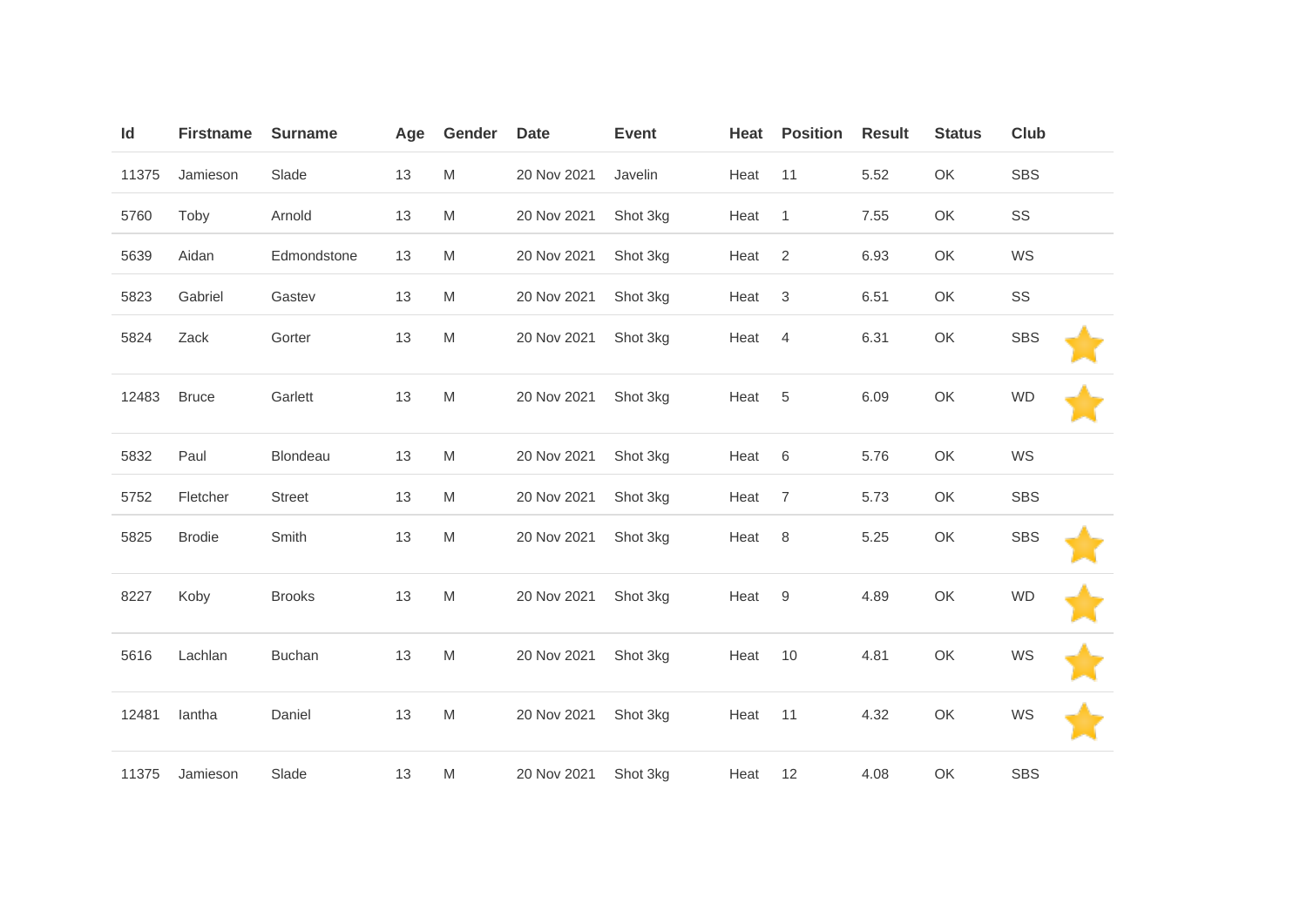| Id    | <b>Firstname</b> | <b>Surname</b> | Age | Gender    | <b>Date</b> | <b>Event</b> | Heat | <b>Position</b> | <b>Result</b> | <b>Status</b> | <b>Club</b> |  |
|-------|------------------|----------------|-----|-----------|-------------|--------------|------|-----------------|---------------|---------------|-------------|--|
| 12482 | Oscar            | Daniel         | 13  | ${\sf M}$ | 20 Nov 2021 | Shot 3kg     | Heat | 13              | 3.11          | OK            | WS          |  |
| 5832  | Paul             | Blondeau       | 13  | M         | 20 Nov 2021 | Triple Jump  | Heat | $\mathbf{1}$    | 9.43          | OK            | WS          |  |
| 5824  | Zack             | Gorter         | 13  | M         | 20 Nov 2021 | Triple Jump  | Heat | 2               | 9.39          | OK            | <b>SBS</b>  |  |
| 5760  | Toby             | Arnold         | 13  | ${\sf M}$ | 20 Nov 2021 | Triple Jump  | Heat | $\sqrt{3}$      | 8.76          | OK            | SS          |  |
| 12483 | <b>Bruce</b>     | Garlett        | 13  | M         | 20 Nov 2021 | Triple Jump  | Heat | $\overline{4}$  | 8.25          | OK            | <b>WD</b>   |  |
| 5639  | Aidan            | Edmondstone    | 13  | M         | 20 Nov 2021 | Triple Jump  | Heat | 5               | 8.03          | OK            | WS          |  |
| 5752  | Fletcher         | Street         | 13  | M         | 20 Nov 2021 | Triple Jump  | Heat | $6\,$           | 8.01          | OK            | <b>SBS</b>  |  |
| 5626  | Joshua           | Payne          | 13  | M         | 20 Nov 2021 | Triple Jump  | Heat | $\overline{7}$  | 7.71          | OK            | SS          |  |
| 5825  | <b>Brodie</b>    | Smith          | 13  | M         | 20 Nov 2021 | Triple Jump  | Heat | $\,8\,$         | 7.49          | OK            | <b>SBS</b>  |  |
| 12481 | lantha           | Daniel         | 13  | M         | 20 Nov 2021 | Triple Jump  | Heat | $9\,$           | 7.46          | OK            | WS          |  |
| 11375 | Jamieson         | Slade          | 13  | M         | 20 Nov 2021 | Triple Jump  | Heat | 10              | 7.22          | OK            | <b>SBS</b>  |  |
| 12482 | Oscar            | Daniel         | 13  | M         | 20 Nov 2021 | Triple Jump  | Heat | 11              | 7.10          | OK            | WS          |  |
| 5823  | Gabriel          | Gastev         | 13  | M         | 20 Nov 2021 | Triple Jump  | Heat | 12              | 6.89          | OK            | SS          |  |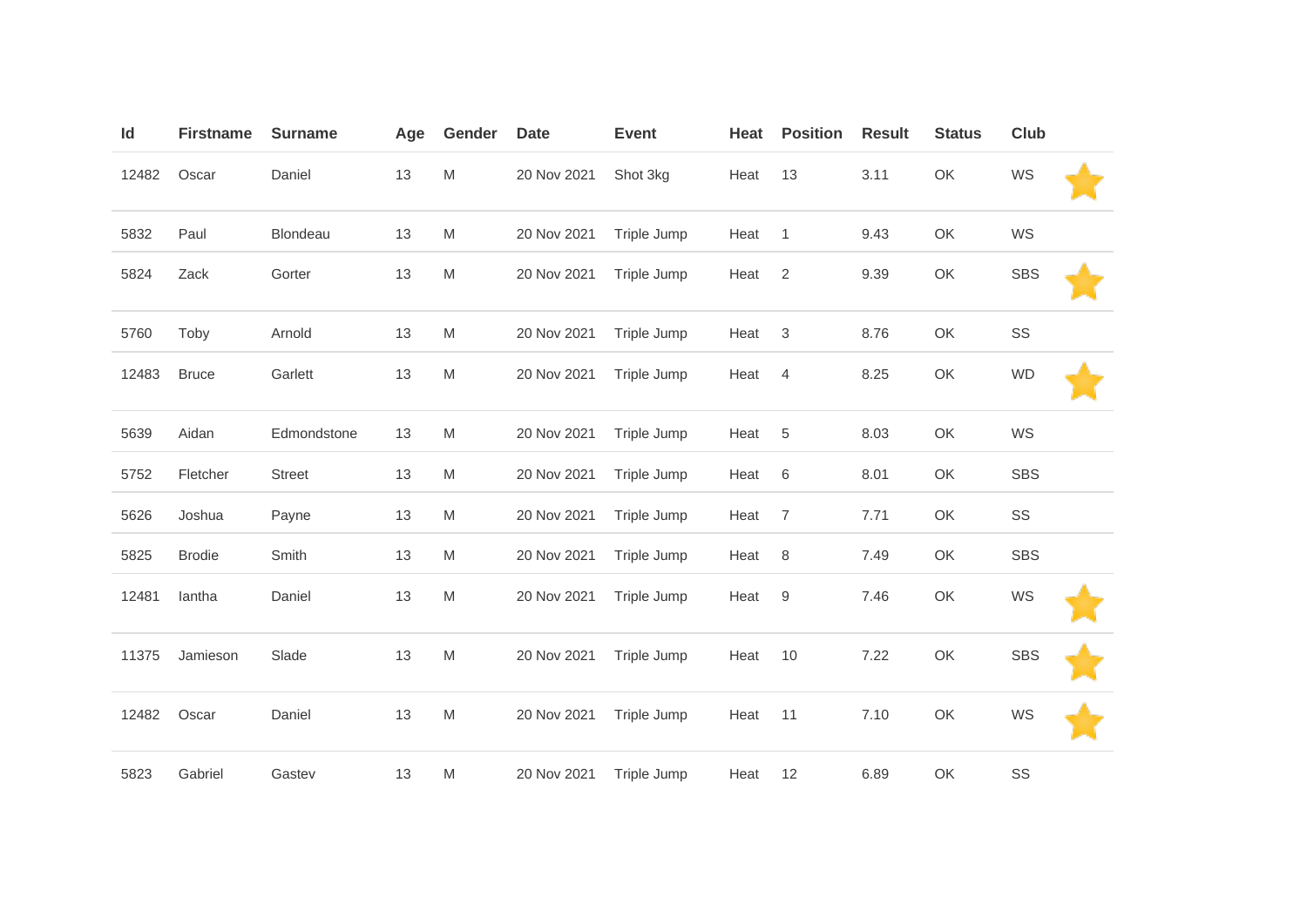| Id    | <b>Firstname</b> | <b>Surname</b>      | Age | Gender    | <b>Date</b> | <b>Event</b> | Heat | <b>Position</b>           | <b>Result</b> | <b>Status</b> | Club       |  |
|-------|------------------|---------------------|-----|-----------|-------------|--------------|------|---------------------------|---------------|---------------|------------|--|
| 8227  | Koby             | <b>Brooks</b>       | 13  | M         | 20 Nov 2021 | Triple Jump  | Heat | 13                        | 5.77          | OK            | <b>WD</b>  |  |
| 5672  | Luke             | Lawrence            | 14  | M         | 20 Nov 2021 | 1500m Walk   | Heat | $\mathbf{1}$              | 8:33.20       | OK            | <b>SBS</b> |  |
| 5777  | Flynn            | Aquilina            | 14  | M         | 20 Nov 2021 | 1500m Walk   | Heat | 2                         | 10:12.30      | OK            | SS         |  |
| 11313 | Cameron          | Findlay             | 14  | M         | 20 Nov 2021 | 1500m Walk   | Heat | $\overline{\phantom{a}}$  | 11:14.40      | <b>DSQ</b>    | <b>SBS</b> |  |
| 5777  | Flynn            | Aquilina            | 14  | M         | 20 Nov 2021 | 200m         | Heat | $\mathbf{1}$              | 30.53         | OK            | SS         |  |
| 7976  | Cody             | Gilbert             | 14  | ${\sf M}$ | 20 Nov 2021 | 200m         | Heat | $\overline{2}$            | 30.96         | OK            | WS         |  |
| 5672  | Luke             | Lawrence            | 14  | M         | 20 Nov 2021 | 200m         | Heat | $\ensuremath{\mathsf{3}}$ | 34.50         | OK            | <b>SBS</b> |  |
| 5675  | Dylan            | Johnston            | 14  | M         | 20 Nov 2021 | 200m         | Heat | $\sqrt{3}$                | 34.50         | OK            | WS         |  |
| 11313 | Cameron          | Findlay             | 14  | M         | 20 Nov 2021 | 200m         | Heat | $\,$ 5 $\,$               | 35.41         | OK            | <b>SBS</b> |  |
| 5693  | Corbin           | Conway-<br>Mortimer | 14  | M         | 20 Nov 2021 | 200m         | Heat | $\,6$                     | 35.61         | OK            | WS         |  |
| 5805  | <b>Blake</b>     | Vos                 | 14  | M         | 20 Nov 2021 | 200m         | Heat | 7                         | 49.90         | OK            | WS         |  |
| 5690  | Albert           | Turner              | 14  | M         | 20 Nov 2021 | 800m         | Heat | $\mathbf{1}$              | 2:32.21       | OK            | SS         |  |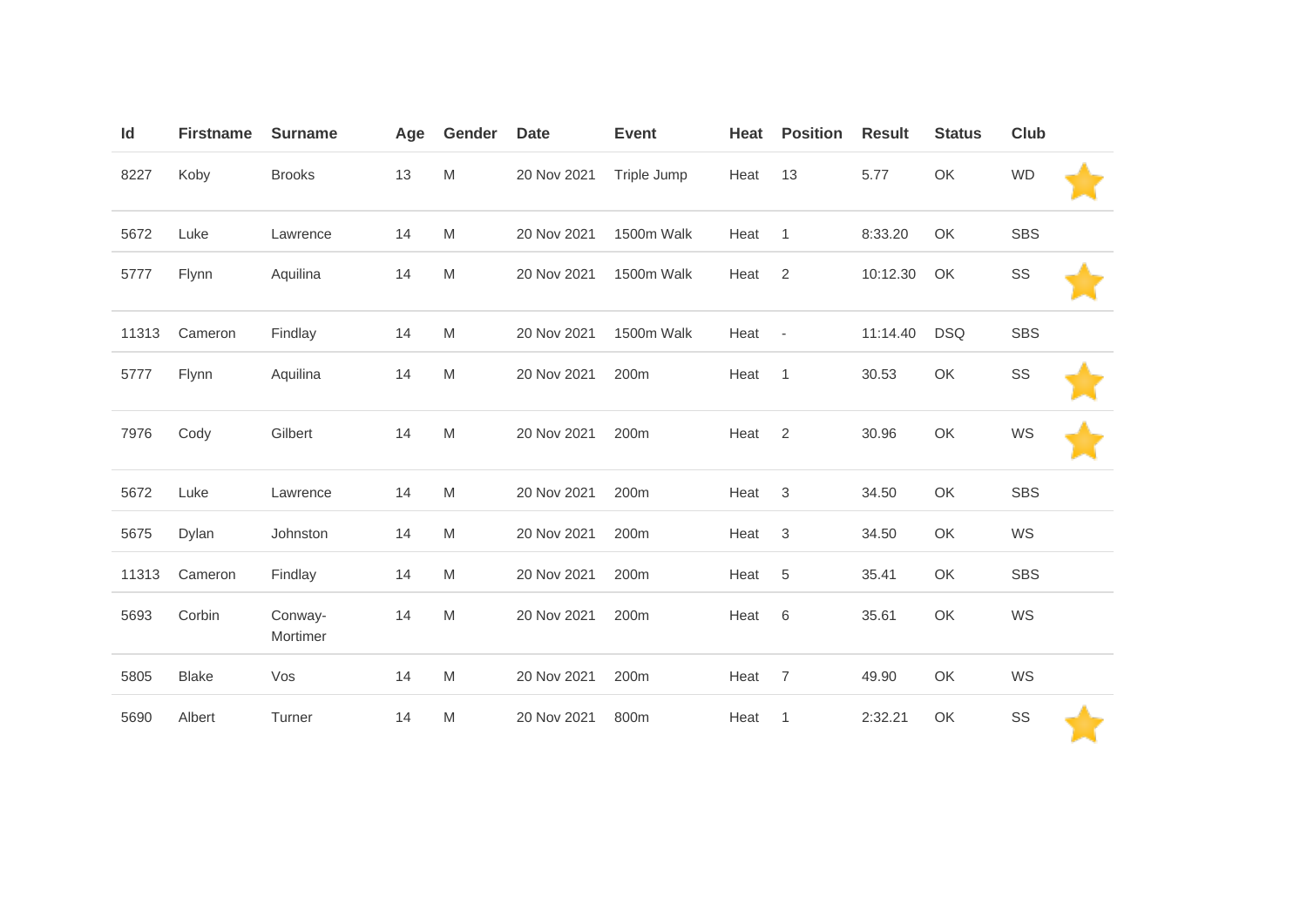| ld    | <b>Firstname</b> | <b>Surname</b>      | Age | Gender | <b>Date</b> | <b>Event</b> | Heat | <b>Position</b> | <b>Result</b> | <b>Status</b> | Club       |  |
|-------|------------------|---------------------|-----|--------|-------------|--------------|------|-----------------|---------------|---------------|------------|--|
| 7976  | Cody             | Gilbert             | 14  | M      | 20 Nov 2021 | 800m         | Heat | 2               | 2:38.36       | OK            | WS         |  |
| 5777  | Flynn            | Aquilina            | 14  | M      | 20 Nov 2021 | 800m         | Heat | 3               | 2:46.70       | OK            | SS         |  |
| 11313 | Cameron          | Findlay             | 14  | M      | 20 Nov 2021 | 800m         | Heat | $\overline{4}$  | 3:01.13       | OK            | <b>SBS</b> |  |
| 5675  | Dylan            | Johnston            | 14  | M      | 20 Nov 2021 | 800m         | Heat | 5               | 3:34.42       | OK            | WS         |  |
| 5805  | <b>Blake</b>     | Vos                 | 14  | M      | 20 Nov 2021 | 800m         | Heat | 6               | 4:01.92       | OK            | WS         |  |
| 5777  | Flynn            | Aquilina            | 14  | M      | 20 Nov 2021 | 90m Hurdles  | Heat | $\mathbf{1}$    | 18.29         | OK            | SS         |  |
| 5672  | Luke             | Lawrence            | 14  | M      | 20 Nov 2021 | 90m Hurdles  | Heat | $\overline{2}$  | 19.17         | OK            | <b>SBS</b> |  |
| 11313 | Cameron          | Findlay             | 14  | M      | 20 Nov 2021 | 90m Hurdles  | Heat | 3               | 19.54         | OK            | <b>SBS</b> |  |
| 7976  | Cody             | Gilbert             | 14  | M      | 20 Nov 2021 | 90m Hurdles  | Heat | $\overline{4}$  | 20.10         | OK            | WS         |  |
| 5675  | Dylan            | Johnston            | 14  | M      | 20 Nov 2021 | 90m Hurdles  | Heat | 5               | 21.02         | OK            | WS         |  |
| 5690  | Albert           | Turner              | 14  | M      | 20 Nov 2021 | 90m Hurdles  | Heat | 6               | 22.36         | OK            | SS         |  |
| 5693  | Corbin           | Conway-<br>Mortimer | 14  | M      | 20 Nov 2021 | Javelin      | Heat | $\mathbf 1$     | 25.40         | OK            | WS         |  |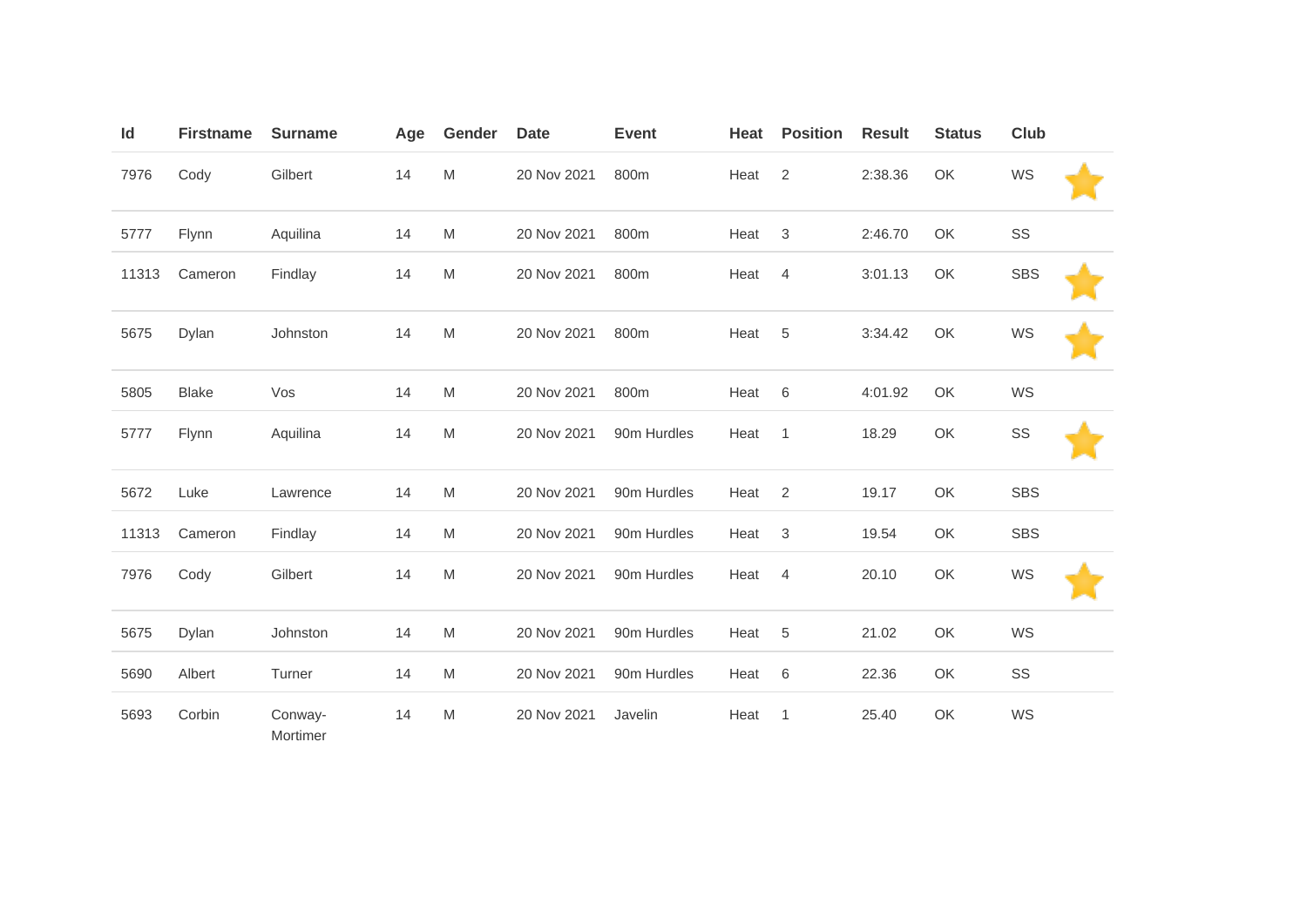| Id    | <b>Firstname</b> | <b>Surname</b> | Age | Gender    | <b>Date</b> | <b>Event</b> | Heat | <b>Position</b> | <b>Result</b> | <b>Status</b> | Club       |
|-------|------------------|----------------|-----|-----------|-------------|--------------|------|-----------------|---------------|---------------|------------|
| 5777  | Flynn            | Aquilina       | 14  | ${\sf M}$ | 20 Nov 2021 | Javelin      | Heat | 2               | 25.07         | OK            | SS         |
| 8223  | Isaiah           | Kalolo         | 14  | M         | 20 Nov 2021 | Javelin      | Heat | $\sqrt{3}$      | 23.68         | OK            | <b>WD</b>  |
| 5672  | Luke             | Lawrence       | 14  | M         | 20 Nov 2021 | Javelin      | Heat | $\overline{4}$  | 22.97         | OK            | <b>SBS</b> |
| 11313 | Cameron          | Findlay        | 14  | M         | 20 Nov 2021 | Javelin      | Heat | 5               | 18.81         | OK            | <b>SBS</b> |
| 5690  | Albert           | Turner         | 14  | M         | 20 Nov 2021 | Javelin      | Heat | 6               | 12.40         | OK            | SS         |
| 5675  | Dylan            | Johnston       | 14  | M         | 20 Nov 2021 | Javelin      | Heat | $\overline{7}$  | 11.86         | OK            | WS         |
| 8216  | Aloisio          | lomano         | 14  | M         | 20 Nov 2021 | Javelin      | Heat | 8               | 10.53         | OK            | <b>WD</b>  |
| 5805  | <b>Blake</b>     | Vos            | 14  | M         | 20 Nov 2021 | Javelin      | Heat | $9\,$           | 6.22          | OK            | WS         |
| 8223  | Isaiah           | Kalolo         | 14  | M         | 20 Nov 2021 | Shot 3kg     | Heat | $\mathbf{1}$    | 9.88          | OK            | <b>WD</b>  |
| 5675  | Dylan            | Johnston       | 14  | M         | 20 Nov 2021 | Shot 3kg     | Heat | $\overline{2}$  | 7.35          | OK            | WS         |
| 5777  | Flynn            | Aquilina       | 14  | M         | 20 Nov 2021 | Shot 3kg     | Heat | 3               | 7.22          | OK            | SS         |
| 11313 | Cameron          | Findlay        | 14  | M         | 20 Nov 2021 | Shot 3kg     | Heat | $\overline{4}$  | 6.45          | OK            | <b>SBS</b> |
| 5672  | Luke             | Lawrence       | 14  | M         | 20 Nov 2021 | Shot 3kg     | Heat | 5               | 6.43          | OK            | <b>SBS</b> |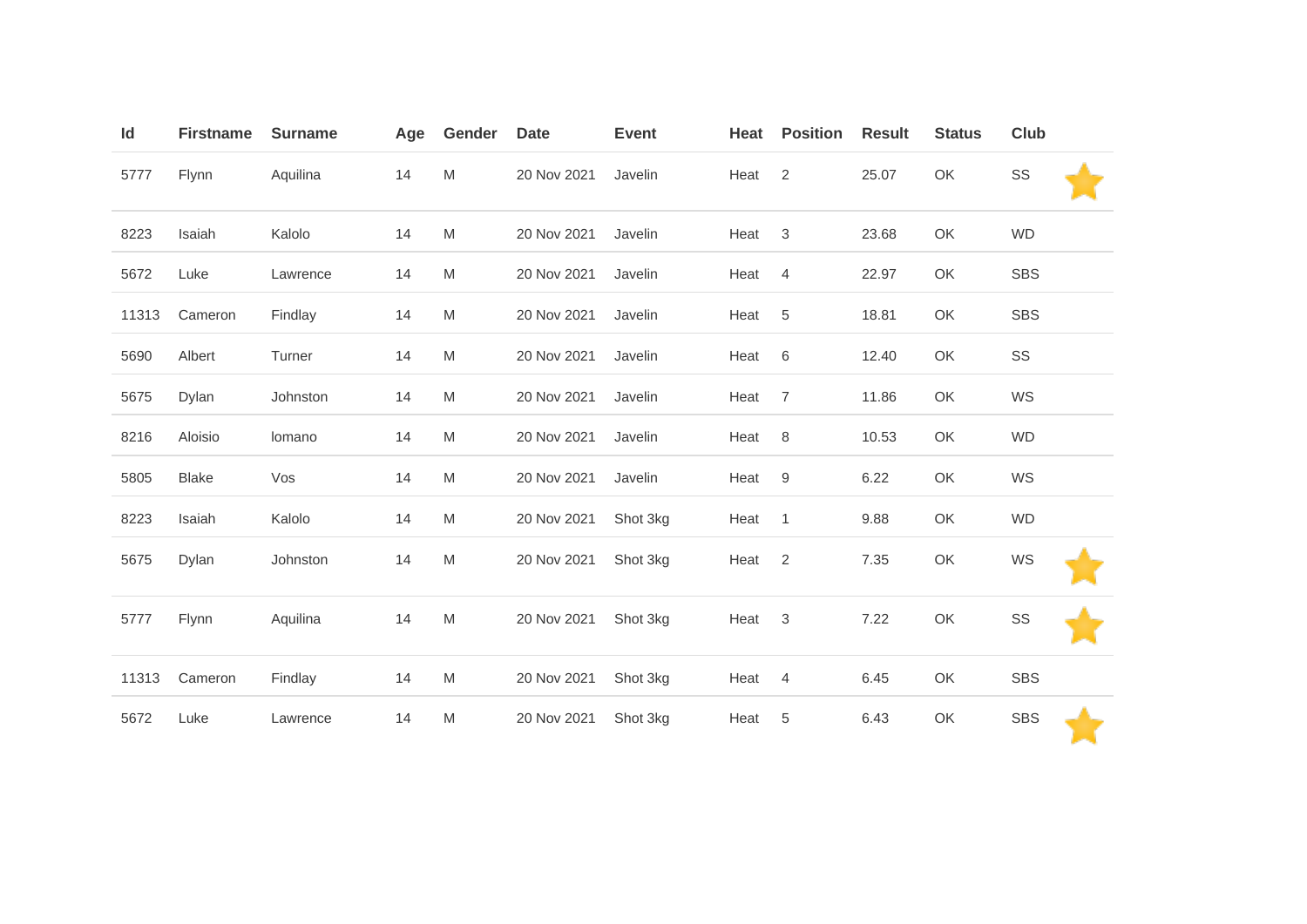| Id    | <b>Firstname</b> | <b>Surname</b> | Age | Gender                                                                                                     | <b>Date</b> | <b>Event</b> | Heat | <b>Position</b> | <b>Result</b> | <b>Status</b> | <b>Club</b> |  |
|-------|------------------|----------------|-----|------------------------------------------------------------------------------------------------------------|-------------|--------------|------|-----------------|---------------|---------------|-------------|--|
| 8216  | Aloisio          | lomano         | 14  | M                                                                                                          | 20 Nov 2021 | Shot 3kg     | Heat | 6               | 5.92          | OK            | <b>WD</b>   |  |
| 5690  | Albert           | Turner         | 14  | M                                                                                                          | 20 Nov 2021 | Shot 3kg     | Heat | $\overline{7}$  | 5.07          | OK            | SS          |  |
| 5805  | <b>Blake</b>     | Vos            | 14  | $\mathsf{M}% _{T}=\mathsf{M}_{T}\!\left( a,b\right) ,\ \mathsf{M}_{T}=\mathsf{M}_{T}\!\left( a,b\right) ,$ | 20 Nov 2021 | Shot 3kg     | Heat | $\,8\,$         | 3.76          | OK            | WS          |  |
| 5777  | Flynn            | Aquilina       | 14  | M                                                                                                          | 20 Nov 2021 | Triple Jump  | Heat | $\overline{1}$  | 9.82          | OK            | SS          |  |
| 11313 | Cameron          | Findlay        | 14  | M                                                                                                          | 20 Nov 2021 | Triple Jump  | Heat | $\overline{2}$  | 8.60          | OK            | <b>SBS</b>  |  |
| 5672  | Luke             | Lawrence       | 14  | M                                                                                                          | 20 Nov 2021 | Triple Jump  | Heat | $\sqrt{3}$      | 8.47          | OK            | <b>SBS</b>  |  |
| 8223  | Isaiah           | Kalolo         | 14  | M                                                                                                          | 20 Nov 2021 | Triple Jump  | Heat | 4               | 8.37          | OK            | <b>WD</b>   |  |
| 7976  | Cody             | Gilbert        | 14  | $\mathsf{M}% _{T}=\mathsf{M}_{T}\!\left( a,b\right) ,\ \mathsf{M}_{T}=\mathsf{M}_{T}\!\left( a,b\right) ,$ | 20 Nov 2021 | Triple Jump  | Heat | 5               | 8.35          | OK            | WS          |  |
| 5675  | Dylan            | Johnston       | 14  | $\mathsf{M}% _{T}=\mathsf{M}_{T}\!\left( a,b\right) ,\ \mathsf{M}_{T}=\mathsf{M}_{T}\!\left( a,b\right) ,$ | 20 Nov 2021 | Triple Jump  | Heat | $6\,$           | 8.16          | OK            | WS          |  |
| 8216  | Aloisio          | lomano         | 14  | $\mathsf{M}% _{T}=\mathsf{M}_{T}\!\left( a,b\right) ,\ \mathsf{M}_{T}=\mathsf{M}_{T}\!\left( a,b\right) ,$ | 20 Nov 2021 | Triple Jump  | Heat | $\overline{7}$  | 5.64          | OK            | <b>WD</b>   |  |
| 5815  | <b>Brock</b>     | Ahearn         | 15  | M                                                                                                          | 20 Nov 2021 | 100m Hurdles | Heat | $\mathbf{1}$    | 20.82         | OK            | SS          |  |
| 5678  | <b>Brock</b>     | Willmott       | 15  | M                                                                                                          | 20 Nov 2021 | 100m Hurdles | Heat | $\overline{2}$  | 21.48         | OK            | SS          |  |
| 5623  | Logan            | Rowley         | 15  | M                                                                                                          | 20 Nov 2021 | 200m         | Heat | $\mathbf{1}$    | 26.14         | OK            | WS          |  |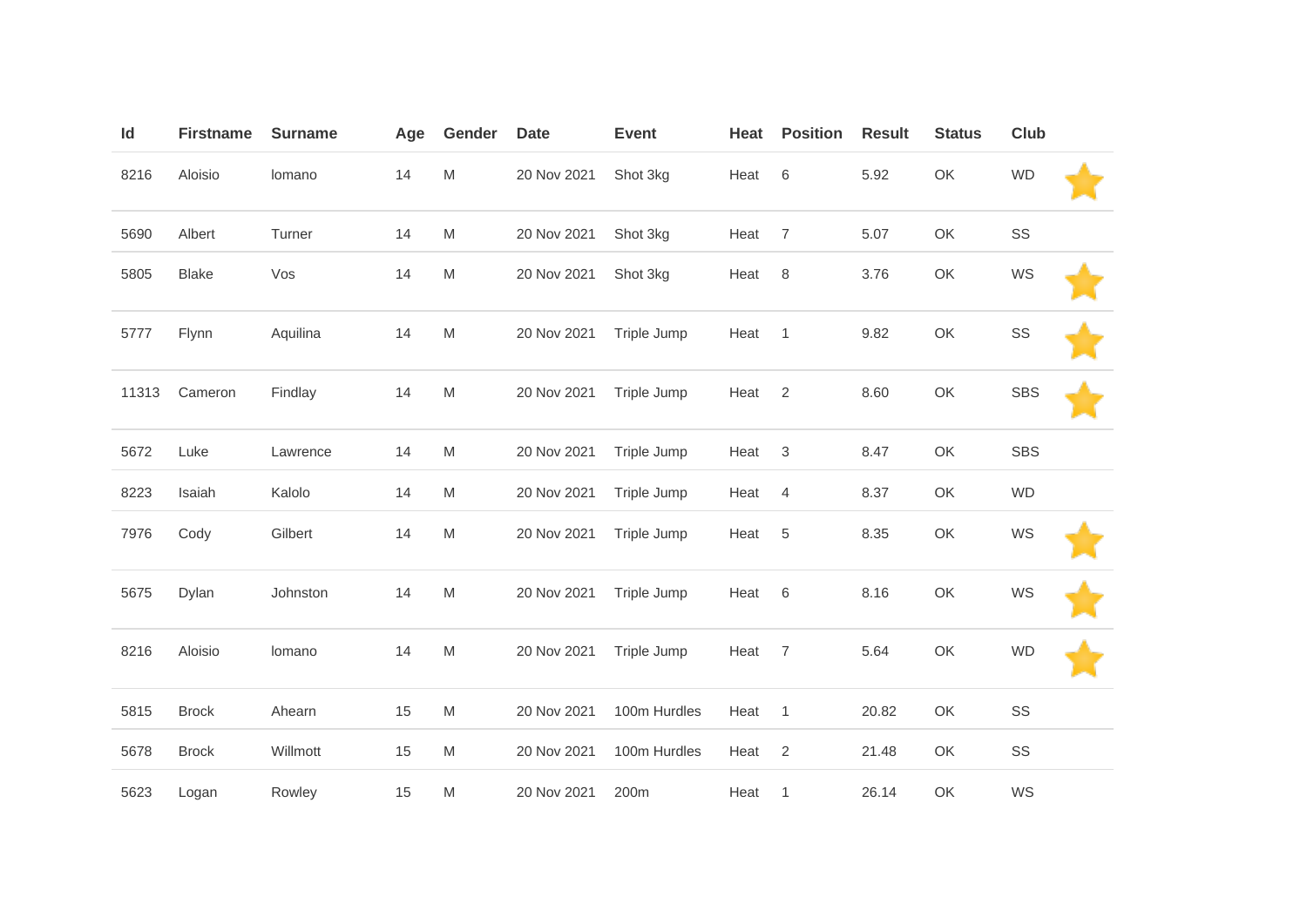| Id   | <b>Firstname</b> | <b>Surname</b> | Age | Gender                                                                                                     | <b>Date</b> | <b>Event</b> | Heat              | <b>Position</b> | <b>Result</b> | <b>Status</b> | Club |  |
|------|------------------|----------------|-----|------------------------------------------------------------------------------------------------------------|-------------|--------------|-------------------|-----------------|---------------|---------------|------|--|
| 5678 | <b>Brock</b>     | Willmott       | 15  | M                                                                                                          | 20 Nov 2021 | 200m         | Heat              | 2               | 32.83         | OK            | SS   |  |
| 5623 | Logan            | Rowley         | 15  | M                                                                                                          | 20 Nov 2021 | 800m         | Heat              | $\mathbf{1}$    | 2:31.20       | OK            | WS   |  |
| 5678 | <b>Brock</b>     | Willmott       | 15  | $\mathsf{M}% _{T}=\mathsf{M}_{T}\!\left( a,b\right) ,\ \mathsf{M}_{T}=\mathsf{M}_{T}\!\left( a,b\right) ,$ | 20 Nov 2021 | 800m         | Heat              | $\overline{2}$  | 3:04.86       | OK            | SS   |  |
| 5623 | Logan            | Rowley         | 15  | M                                                                                                          | 20 Nov 2021 | Javelin      | Heat              | $\mathbf{1}$    | 32.11         | OK            | WS   |  |
| 5815 | <b>Brock</b>     | Ahearn         | 15  | M                                                                                                          | 20 Nov 2021 | Javelin      | Heat <sub>2</sub> |                 | 21.37         | OK            | SS   |  |
| 5678 | <b>Brock</b>     | Willmott       | 15  | M                                                                                                          | 20 Nov 2021 | Javelin      | Heat              | $\mathbf{3}$    | 15.69         | OK            | SS   |  |
| 5678 | <b>Brock</b>     | Willmott       | 15  | M                                                                                                          | 20 Nov 2021 | Shot 4kg     | Heat              | $\mathbf{1}$    | 10.14         | OK            | SS   |  |
| 5623 | Logan            | Rowley         | 15  | M                                                                                                          | 20 Nov 2021 | Shot 4kg     | Heat              | $\overline{2}$  | 7.88          | OK            | WS   |  |
| 5815 | <b>Brock</b>     | Ahearn         | 15  | M                                                                                                          | 20 Nov 2021 | Shot 4kg     | Heat              | $\sqrt{3}$      | 6.52          | OK            | SS   |  |
| 5815 | <b>Brock</b>     | Ahearn         | 15  | M                                                                                                          | 20 Nov 2021 | Triple Jump  | Heat              | $\overline{1}$  | 9.41          | OK            | SS   |  |
| 5678 | <b>Brock</b>     | Willmott       | 15  | M                                                                                                          | 20 Nov 2021 | Triple Jump  | Heat              | $\overline{2}$  | 8.98          | OK            | SS   |  |
| 5840 | <b>Bailey</b>    | Johnston       | 16  | M                                                                                                          | 20 Nov 2021 | 100m Hurdles | Heat              | $\mathbf{1}$    | 18.56         | OK            | WS   |  |
| 7979 | Jesse            | Gilbert        | 16  | M                                                                                                          | 20 Nov 2021 | 100m Hurdles | Heat              | $\overline{2}$  | 19.87         | OK            | WS   |  |